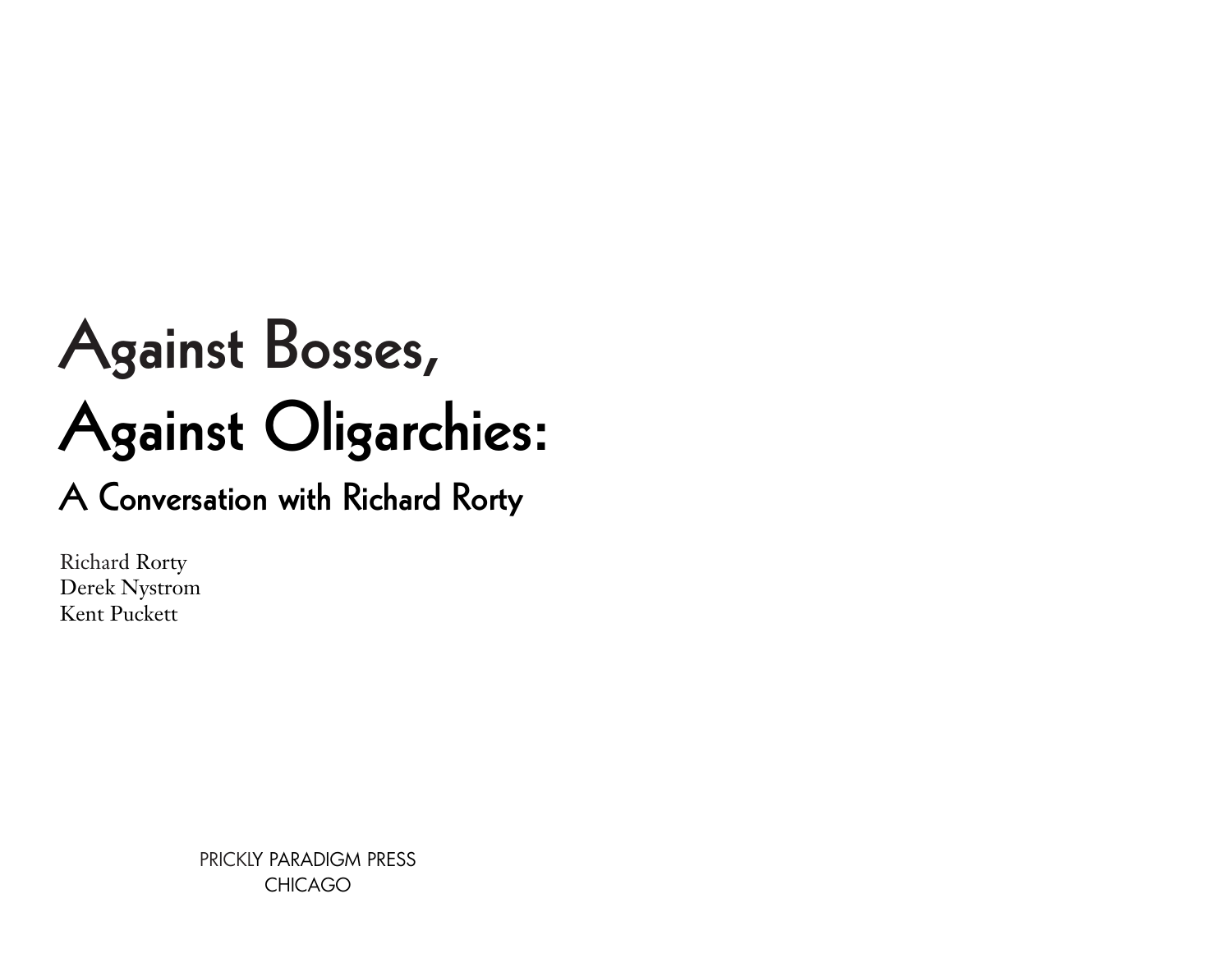Copyright © 2002 Prickly Paradigm Press, LLC First published by Prickly Pear Pamphlets in 1998. All rights reserved.

Prickly Paradigm Press, LLC 5629 South University Avenue Chicago, Il 60637

www.prickly-paradigm.com

ISBN: 0-9717575-2-6 LCCN: 2002 104696

## **CONTENTS**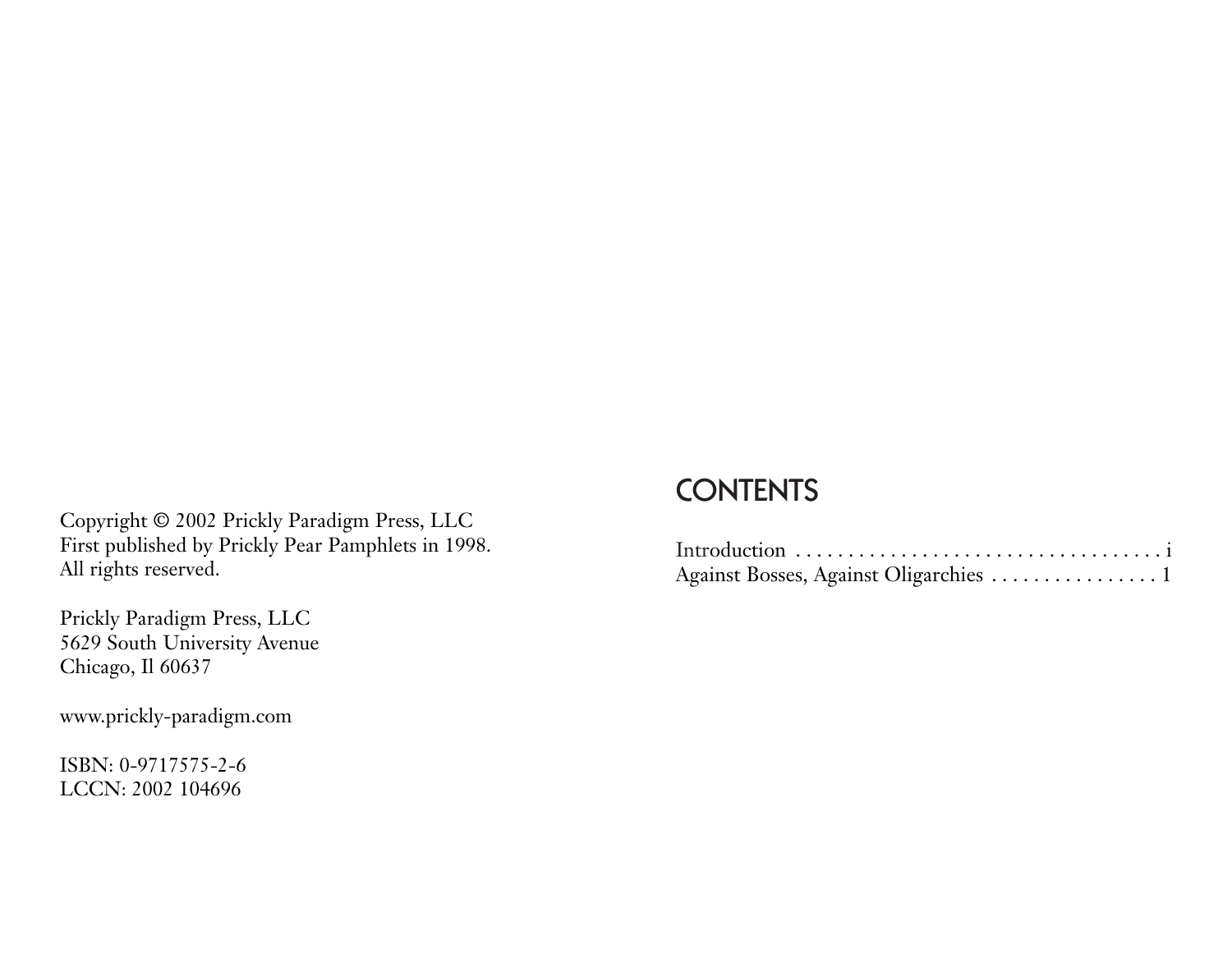#### **INTRODUCTION**

We interviewed Richard Rorty for four hours over the course of a weekend in Charlottesville. This interview is not only, we think, ideally timed, following closely several recent publications by Rorty, but captures Rorty at his most energetic. Rorty's work is well known for its geniality and measured tone, and, while our discussion remains always constructive, there appears in these pages a combative Richard Rorty familiar, perhaps, to those who have seen him in debate, but new to those who know him only from his published work.

Although the following conversation addresses many subjects—Rorty's own intellectual history, the effects of globalization, academic labor—its first motivation is the recently published *Achieving Our Country:*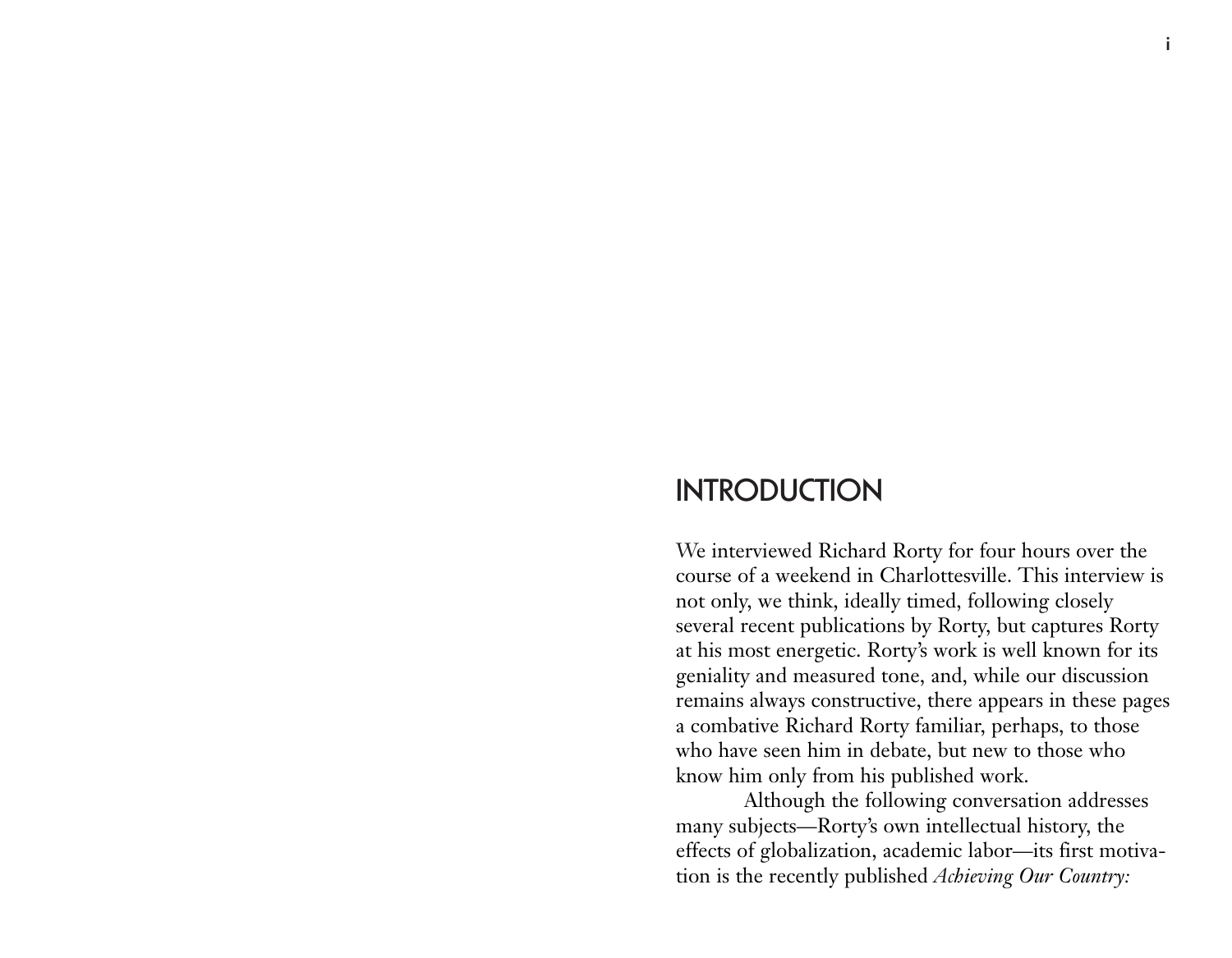*Leftist Thought in Twentieth Century America*. That book, adapted from Rorty's 1997 Massey Lectures at Harvard University, takes as its subject the life and health of the American left. Of course, that left is in no way a simple or single entity and Rorty's book—part history, part diagnosis, part prescription—works to understand it both in terms of the patriotic, Whitmanesque vision that he suggests determined and consolidated its earliest course, and the particular contexts (the Vietnam War, Watergate, etc.) that seemed to allow some parts of the left to find it "absurd for Americans to continue to take pride in their country."

Rorty begins *Achieving our Country* (he takes the title, importantly, from the last line of James Baldwin's *The Fire Next Time*) with an account of the sources of his own leftism, a political position that allows for and in fact demands a sense of national pride. "National pride," says Rorty, "is to countries what self-respect is to individuals: a necessary condition for self-improvement." Without patriotism, a progressive, effective, majoritarian politics is impossible and, Rorty suggests, it is the absence of that patriotism that has rendered leftist politics enervated and without direction. With this crisis in mind, Rorty's book asks a series of basic questions: what was the left and what are its sources? What does the left look like today? How can the left achieve the patriotic dignity to make a majoritarian leftism possible once again?

Rorty's answer to the first question centers on two figures in particular: Walt Whitman and John Dewey. These thinkers did a great deal to shape "the quasi-communitarian rhetoric...at the heart of the

Progressive Movement and the New Deal," and suggest for Rorty a means of thinking of America and democracy in such a way as to retain patriotism without losing one's sense of justice and one's necessary anger at injustice: "Both Dewey and Whitman viewed the United States as an opportunity to see ultimate significance in a finite, human, historical project, rather than in something eternal and nonhuman." In other words, the real secular promise of America was big enough, diverse enough, and potential enough to exceed the specific character of its weaknesses or its mistakes. That's not to say that America could do no wrong or that one should ignore wrong-doing in America's name; rather, a progressive patriotism's duty is to ensure that the "rich diversity" and promise of that America are protected and maintained.

Rorty argues that against the Whitmanesque patriot acting in the name of American potential is what he calls the spectatorial leftist, a cultural pessimist who sees the very foundations of liberal democracy as complicit in a larger and slightly shadowy conspiracy against the powerless. Once this figure has given up all hope in the larger promise of, in this case, America, he or she becomes a passive and cynical spectator, a willfully marginal critic who sneers without suggestion and who neither cherishes principle nor can truly practice politics. This leftist appears in a variety of contexts throughout *Achieving Our Country*, but is most clearly associated with the new left that Rorty suggests turned away from the old left and against America in the '60s. Rorty's own politics grew out of the New Deal sympathies of both his family and the friends of his family, as well as the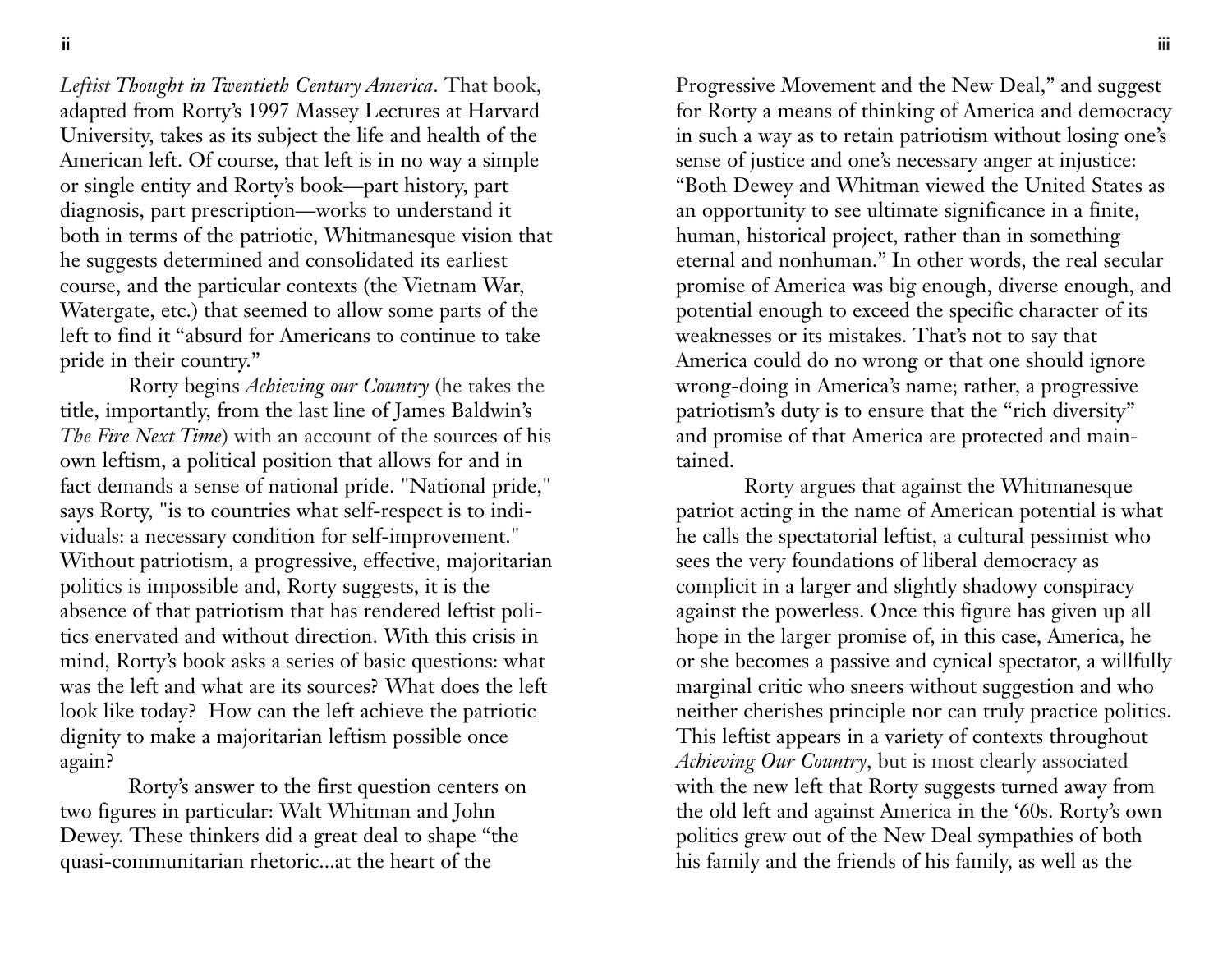anti-Stalinist work of some of the so-called New York Intellectuals: "As a teenager, I believed every anti-Stalinist word that Sidney Hook and Lionel Trilling published in *Partisan Review*—partly, perhaps, because I had been bounced on their knees as a baby" (61). Where Rorty's old leftist (Irving Howe is another example for Rorty) was a public intellectual passionately committed to class politics, publishing articles in journals like *Commentary* or the *Partisan Review*, and who could "be both a fervent anti-communist and a good leftist," the new left (think of student anti-war protesters, Black Panthers, Tom Hayden, and Abbie Hoffman) felt that the old left's irrational hatred of communism underwrote the conflict in Vietnam and permitted the worst excesses of the Cold War. While Rorty agrees that the new left did what the old perhaps could not ("they stopped the Vietnam War"), the continuing rift between what remains of the old left and the new makes any majoritarian, progressive American politics difficult if not impossible.

More immediately, Rorty critiques the cultural left, "heirs of the new left" who "specialize in what they call the 'politics of difference' or 'of identity' or 'of recognition'." This left, suggests Rorty, maintains the new left's disdain for America and thinks more about social or cultural "stigma" than it does about the topdown initiatives and concern for class and money that characterizes his old left progressive politics (in Goffman's sense, "stigma" are marks or handicaps that have no essential qualities of their own, but act as relational points against which society defines the "normal"). These are primarily academic intellectuals (Rorty might

name Andrew Ross or Frederic Jameson, for example) whose "longing for total revolution" and belief in the deep corruption of the Western tradition make a reformist politics suspect in theory and impossible in practice. While Rorty grants that this cultural left has reduced the amount of sadism and cruelty that the less powerful need experience and "has made America a far more civilized society than it was thirty years ago," its inability to address practically issues of class and labor has removed the left from areas where political action could do the most good. In other words, when specific instances of economic injustice and unfair labor practices are replaced with totalizing concepts like "late capitalism" and "ideology," the cultural left find themselves to be practically powerless, but comfortable with the idea that they, at least, know better. "Theorists of the left think that dissolving political agents into plays of differential subjectivity, or political initiatives into pursuits of Lacan's impossible object of desire, helps to subvert the established order" (93). Rorty believes they are wrong. Rorty recommends finally that the separation between the old and new left, a rift built on conflicts decades old, must be overcome, and that the spectatorial cultural left must return to the messy, contingent business of progressive politics. In fact, Rorty argues, the good moral work done by the cultural left, work that made the lives of the less powerful better and more humane, may be undone by this left's inability to challenge the right's largely successful and continuing economic onslaught. While the left has worked, willfully it seems, to imagine itself as part of some minority, Rorty warns, the Right has, without opposition, captured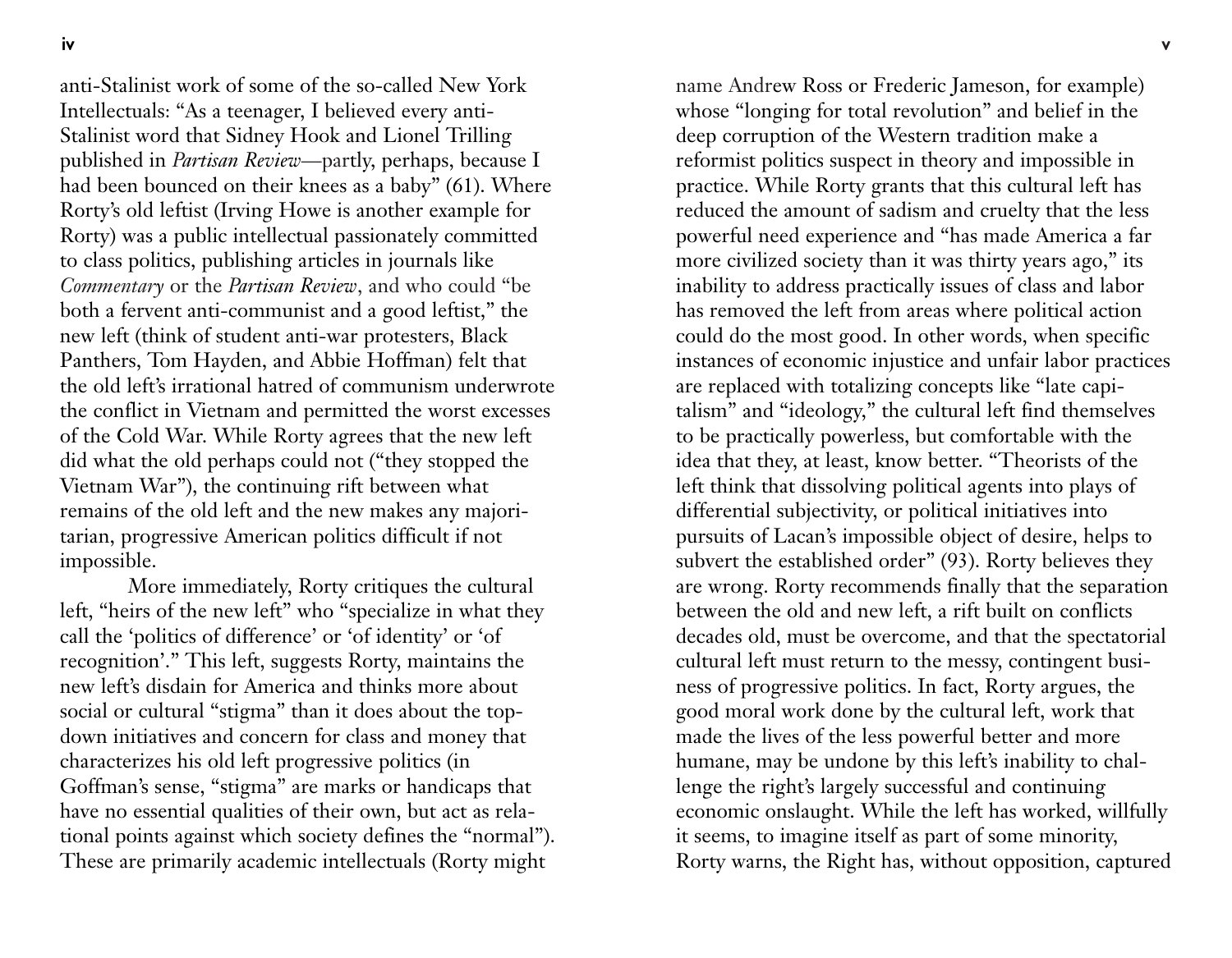and captivated the majority. And, if a reformist left is to have anything to do with the achievement of America, it isn't enough to watch politics; they must be practiced and practiced progressively.

-

Some of the arguments put forth in *Achieving Our Country* are controversial rejoinders to positions held by many of Rorty's fellow academic leftists—indeed, to some, they may seem almost willfully contrarian. Yet this is not an unfamiliar position for Rorty. For prior to his recent fame as a leftist commentator (a renown which grants him the curious honor of having George Will devote an entire *Newsweek* column to attacking his latest book), Rorty was well known as an iconoclastic philosopher who challenged the precepts of his own discipline. Here, we would like to offer a brief sketch of Rorty's ideas for readers who may not be familiar with some of his important earlier work.

Rorty first came to the attention of readers outside of American philosophy departments in 1979, with the publication of *Philosophy and the Mirror of Nature*. The book was a sustained, thorough-going critique of the dominant analytic mode of philosophy practiced by most English and American philosophers. However, what was most compelling about this critique for the book's more general audience was its concomitant deconstruction of the larger "Cartesian-Kantian" tradition of thought, which seeks out absolute, transcendental "foundations" for our knowledge of the world. This tradition, Rorty writes, is concerned primarily with "underwrit[ing] or debunk[ing] claims to knowledge made by science, morality, art, or religion" through an

examination of the "grounds" upon which these disciplines make their knowledge-claims (3). He surveys the historical development of this philosophical tradition, and argues that while this project was important in helping to establish the secular intellectual culture of the Enlightenment, it is one that may have outlived its usefulness. However, Rorty does not make this argument by claiming that philosophy's conception of itself (as a meta-discipline which inspects the foundations of the knowledge-claims made by other disciplines) is one which somehow misconstrues its "real" role, or that this quest for epistemological foundations misunderstands the "true nature" of knowledge-claims. Instead, he proposes, we should stop worrying about the "real role" of such activities and the "true nature" of their objects of study in the first place.

Following Wittgenstein, Rorty contends that philosophy has conceived of its mission in this way because it has been held "captive" by "the picture...of the mind as a great mirror, containing various representations—some accurate, some not—and capable of being studied by pure, non-empirical methods" (12). As a way of getting out from under this picture, he suggests, as Wittgenstein did, that we view our ways of describing and explaining the world as "tools" which help us get along in that world, rather than as representations of the world which could be said to be more or less correct. Here, Rorty is talking about all sorts of linguistic practices—scientific claims, mundane observations, and so on. For example, where the traditional philosopher would describe Newton's claim that force equals mass times acceleration (f=ma) as true because it offers an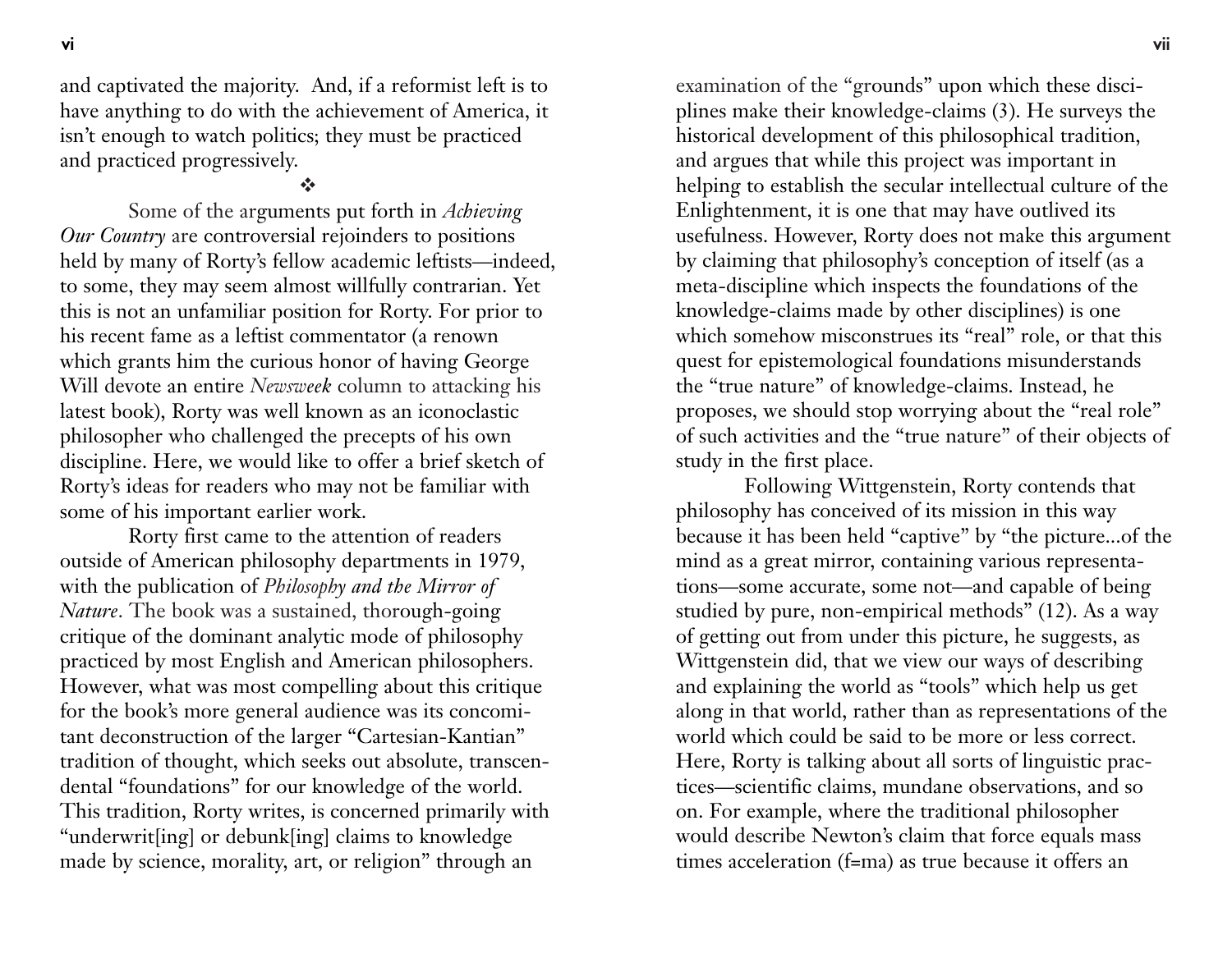accurate picture of the world—and thus Corresponds with Reality—Rorty asks us to view Newton's formula as true because it provides us with an effective tool for accomplishing certain tasks in the world (such as successfully predicting force). Again, it is important to note that Rorty does not claim that "there is no such thing as truth" or, for that matter, that "there is no such thing as the outside world," but only that the question "Does this description of the world accurately correspond to what it describes?" is one which we may want to stop asking. Similarly, he does not claim that the "correspondence theory of truth" fails to grasp the true, Wittgensteinian-tool-like way language really works, only that Wittgenstein's model may be a more useful way of thinking about language for our present purposes.

In suggesting that we change our philosophical conversations, Rorty explicitly aligns himself with the tradition of American pragmatism inaugurated by William James and John Dewey a century ago. Furthermore, as he noted in his 1982 collection of essays, *Consequences of Pragmatism*, the anti-foundationalist arguments of these thinkers found new relevance in the explosion of structuralist and post-structuralist theory which reverberated through American literature departments in the 1970s and 80s: "James and Dewey were not only waiting at the end of the dialectical road which analytic philosophy traveled, but are waiting at the end of the road which, for example, Foucault and Deleuze are currently traveling" (xviii). Of course, these two groups—pragmatists and post-structuralists—are frequently accused of purveying ideas that are both

philosophically relativistic as well as politically dangerous or disabling, and Rorty has seen his fair share of this criticism as well. To put it in a perhaps overly schematic way, his early, more philosophically-oriented work (which includes the two aforementioned volumes) can be said to concentrate on the former charge of relativism—an accusation, he maintains, which has teeth only if one believes in an objective, neutral language which stands outside of time and place. His later work has been increasingly concerned with engaging the political questions posed by a pragmatist outlook. As Rorty himself acknowledges, the "most powerful" objection to pragmatism is the "consequence" that:

when the secret police come, when the torturers violate the innocent, there is nothing to be said to them of the form "There is something within you which you are betraying. Though you embody the practices of a totalitarian society which will endure forever, there is something beyond those practices which condemns you." (*Consequences* xlii)

In other words, if we do not have any transcendent, foundational criteria for choosing between languages, or world-views, how can we argue against, say, the Nazis? Further, if one's political and moral vocabulary is a contingent product of time and place, how can one be motivated to defend the values of this vocabulary?

Rorty's book *Contingency, Irony, and Solidarity*, published in 1989, can be viewed as a way of trying to answer these questions. First of all, the book contends,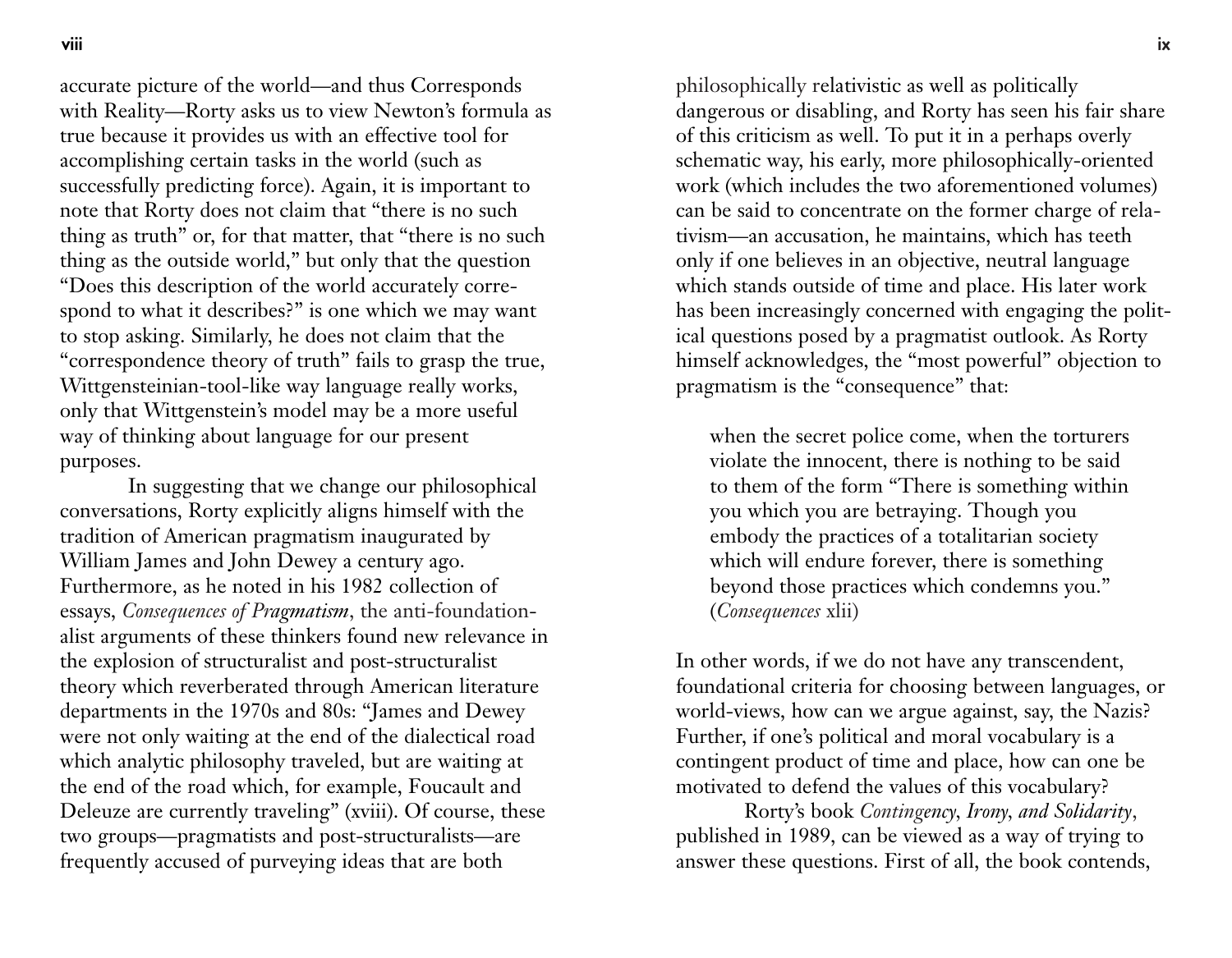"the notions of criteria and choice...are no longer in point when it comes to changes from one language game to another" for the simple reason that such criteria and choices may only be formulated in the terms of a specific language game (6). Instead, Rorty suggests, changes in vocabularies are more a result of the power of what he calls "redescription." Drawing upon Thomas Kuhn's accounts of how scientific revolutions occur, Rorty reminds us that Galilean mechanics did not supersede Aristotelian conceptions of the world because the former was the superior choice based upon a mutually acceptable set of criteria; instead, Galileo offered an entirely new set of criteria for intellectual inquiry which displaced those of Aristotle. Galileo re-described the world that had been previously described by Aristotle by offering a new language game, which made the old language game look bad. Thus, Rorty concludes, "nothing can serve as a criticism of a final vocabulary save another such vocabulary; there is no answer to a redescription save a re-re-redescription" (80).

The sort of intellectual Rorty prefers, then, is one who makes herself familiar with as many vocabularies and language games as possible by acquainting herself with as many novels and ethnographies as she can get her hands on. In doing so, this intellectual becomes an "ironist" about her own vocabulary, recognizing it as a contingent product of the time and place in which she was born. Furthermore, Rorty asserts, in his desired post-metaphysical culture, "novels and ethnographies which sensitize one to the pain of those who do not speak our language must do the job which demonstrations of a common human nature were supposed to do"

(94). That is, the job of building human solidarity. Hence, we might be able to characterize Rorty's pragmatist response to the "Nazi question" as consisting of two answers. First, one doesn't refute Nazis, or any other world-view; one offers a redescription of the world which makes their description look untenable. Second, and Rorty is clear that this consists more of a hope than a guarantee, the properly ironist intellectual, with her wide range of acquaintance, will have read too many novels and ethnographies to fall for a vocabulary which imagines itself to have some privileged relationship to Truth, and which ignores the pain of others.

Yet Rorty also hesitates to claim too much for the political uses of either redescription or ironist selfconsciousness. In fact, he notes that "redescription often humiliates" (90); that is, the act of re-casting the world in the terms of a new language game can often have cruel consequences, as the one redescribing the world overwhelms and makes irrelevant the descriptions and language games upon which others had based their lives (which, as Rorty explains, is what O'Brien does to Winston Smith in *1984*, and what Humbert does to Lolita in *Lolita*). Indeed, Rorty cautions that while the desire to craft a new final vocabulary which redescribes the world apart from the language games one inherited is a central activity of ironist self-creation, it is also one which is largely irrelevant to public life. Thus, he suggests that the ironist intellectual enact a kind of cognitive public/private split: that one's "radical and continuing doubts about [one's] final vocabulary" (72), and the ensuing attempt to redescribe the world as an act of self-creation, be kept private, while one's public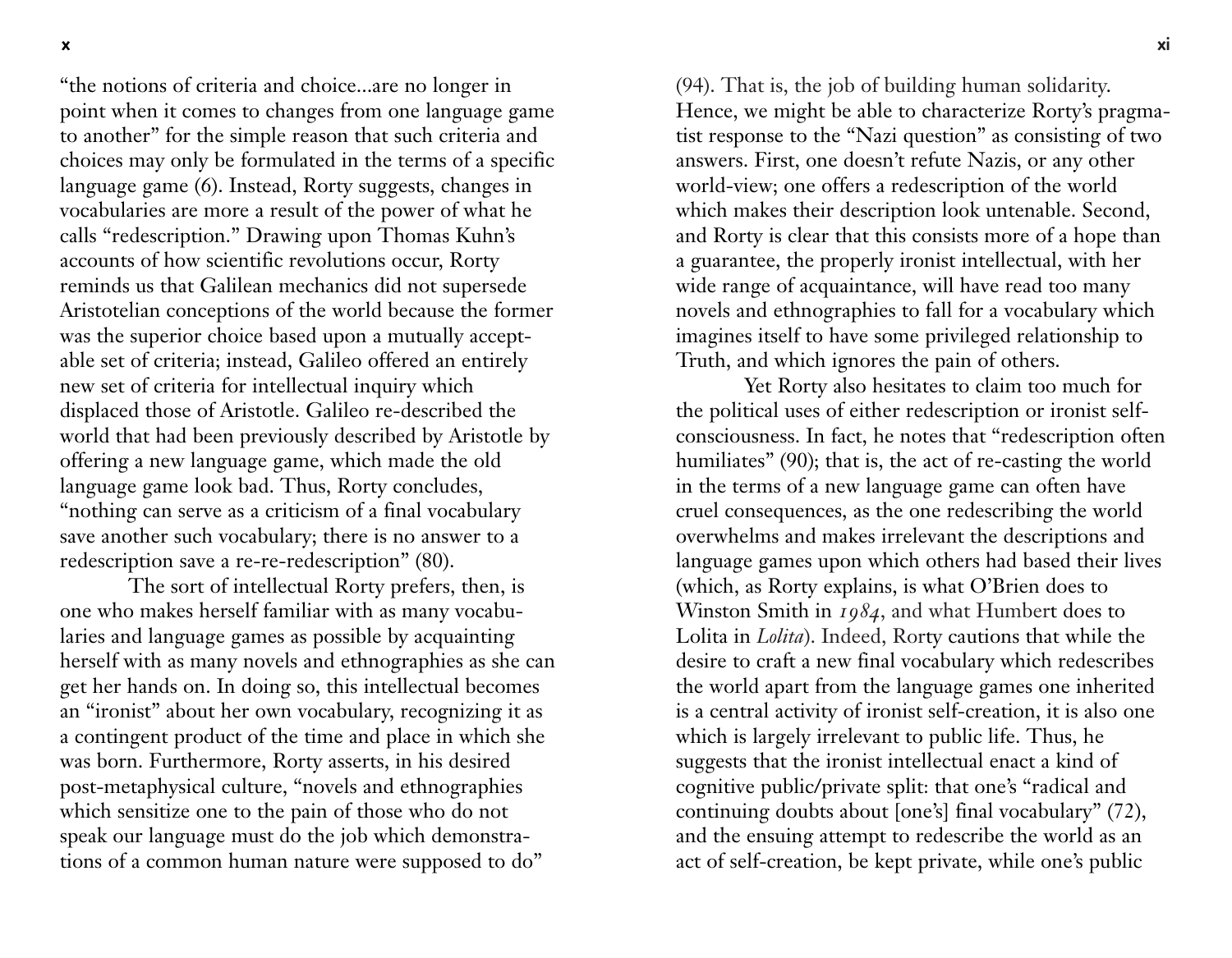life remains dedicated to the liberal hope of diminishing cruelty and expanding human solidarity. In short, Rorty's model intellectual is what he calls a liberal ironist: one who continues to defend and support principles of liberal hope, despite their lack of metaphysical guarantees, by "distinguish[ing] between redescription for private and for public purposes" (91).

This provocative suggestion for separating political and philosophical (or aesthetic) pursuits is also one of Rorty's most controversial, and in our interview he discusses his responses to some of the objections to this proposal. What is important to note here is the way this proposal highlights his insistence that political concerns take precedence over philosophical principles, and that, if anything, the latter should be tailored to fit the former. Indeed, as he puts it in the first volume of his Philosophical Papers (*Objectivity, Relativism, and Truth*) Rorty has long argued for "the priority of democracy to philosophy."

Thus, after helping to revive American pragmatism—a philosophy he describes as particularly suited to democratic politics—Rorty has turned in his most recent work to the more pressing concerns of those politics, particularly in *Achieving Our Country*. We hope that the following interview will further illuminate his most recent political interventions, and their relation to the larger body of his thought.

*Derek Nystrom and Kent Puckett September 1998*

#### **TOWARDS A NEW OLD LEFT**

**Q:** We'll start with an obvious question: Why did you write *Achieving Our Country*?

**RR:** In an inchoate way, I've always wanted to write something about the left in America. I've been buying books more or less relevant to the subject—books on American radicalism at various stages in the nation's history—for years and years. I knew I'd like to write something about American intellectual history, but had no very definite plan. Then Harvard asked me to give the Massey lectures on American Civilization. I was delighted, because my hero Irving Howe had given them. I liked the idea of following in his footsteps. So I set aside a year to read some more, and to try to write something.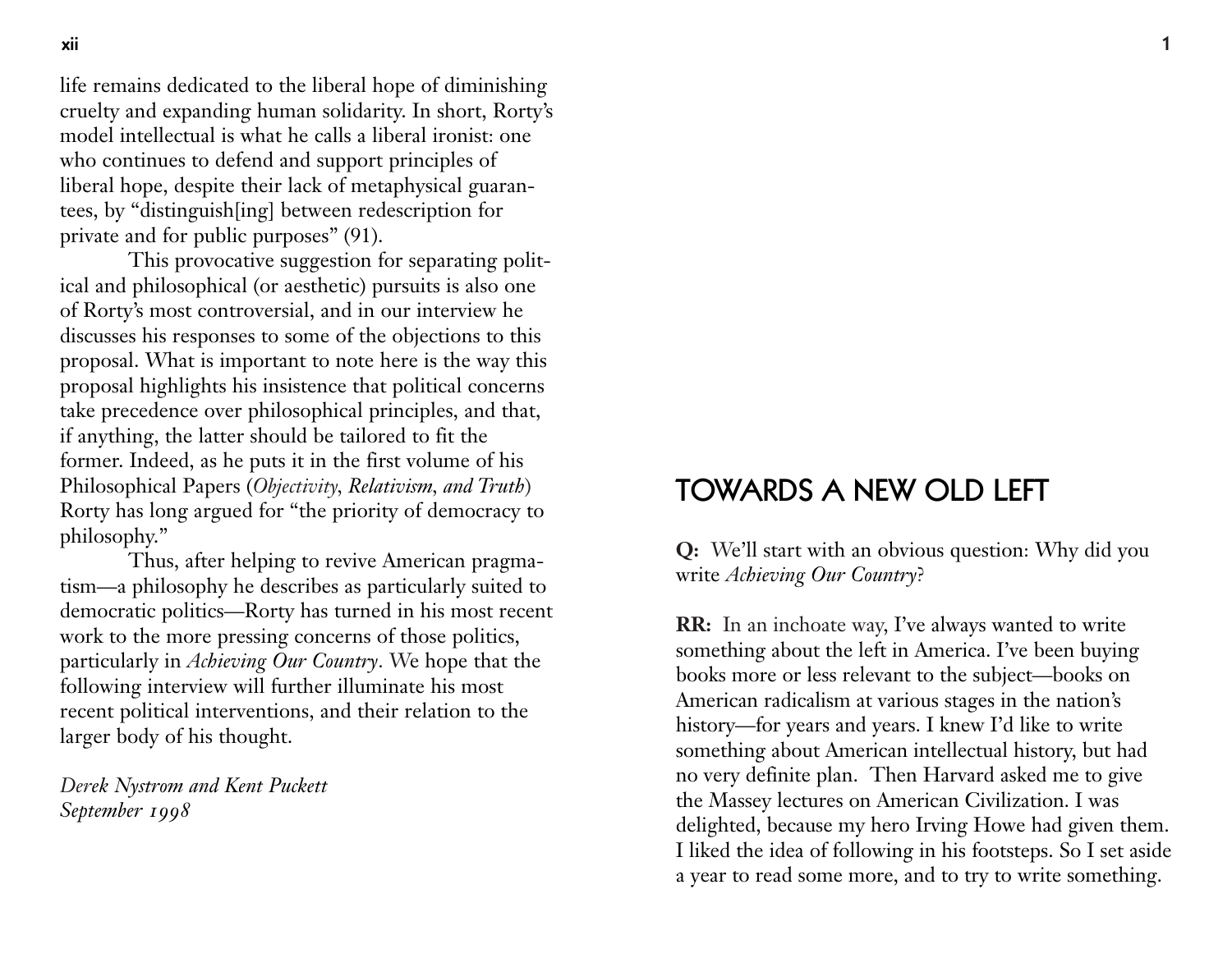**Q:** In *Achieving our Country* you make a spirited defense of being a Cold War liberal—that is, an anti-communist liberal—and I was wondering if you could expand on that a little bit, because you suggest that had the reformist left been stronger they could have crafted an anti-communism that wouldn't have been the horrible McCarthyite anti-communism. I was wondering if you could talk a little bit more about what that might have looked like.

**RR:** There was a non-McCarthyite kind of anti-communism. People like Dean Acheson thought of the communists in the same terms as people like Norman Thomas, or for that matter Senator Vandenberg. Before McCarthy, people like Martin Dies and J. Parnell Thomas had been trying to get what they could out of anti-communist hearings demagoguery, but they were disdained by many politicians of both parties. Then McCarthy somehow managed to get anti-communism front and center and scared the life out of everybody. He gave anti-communism a bad name.

**Q:** I guess the question would be, how would it have been possible—maybe if only rhetorically—to craft a strong anti-communist and a strong socialist worldview?

**RR:** What's the problem?

**Q:** I guess, where's the wiggle room, given a McCarthyite culture?

**RR:** Well, all kinds of people during McCarthy's peak years were saying the same thing they had said before and after: that socialism was a good idea in some form or other, because unrestricted capitalism, like the man said, immiserates the proletariat. Unfortunately, they continued, socialism has been perverted by mad tyrants like Lenin and Stalin, who have erected an evil empire. So now you had to fight the evil empire with the one hand, and forge democratic socialism with the other. I don't see a lack of wiggle room. McCarthy and his people, of course, said that any suggestion that capitalism needed any improvement or correction was lending aid and sympathy to the evil empire. But, of course, that was not so.

**Q:** Why do you think that McCarthy was able to do for scurrilous right-wing anti-communism what people like Martin Dies couldn't do?

**RR:** I don't know. Perhaps he was slightly more unscrupulous. Why did Pat Robertson and Jerry Falwell suddenly make it big? How did they break out of the little world of the televangelists and into semi-control of the Republican party? I don't really know. Every once in a while fundamentalists and unscrupulous demagogues manage to break out of their cages and to whip the masses into a frenzy.

**Q:** Were you at Yale during this period?

**RR:** I was at Chicago until '52, and then I was at Yale from '52 to '56. I remember watching the Army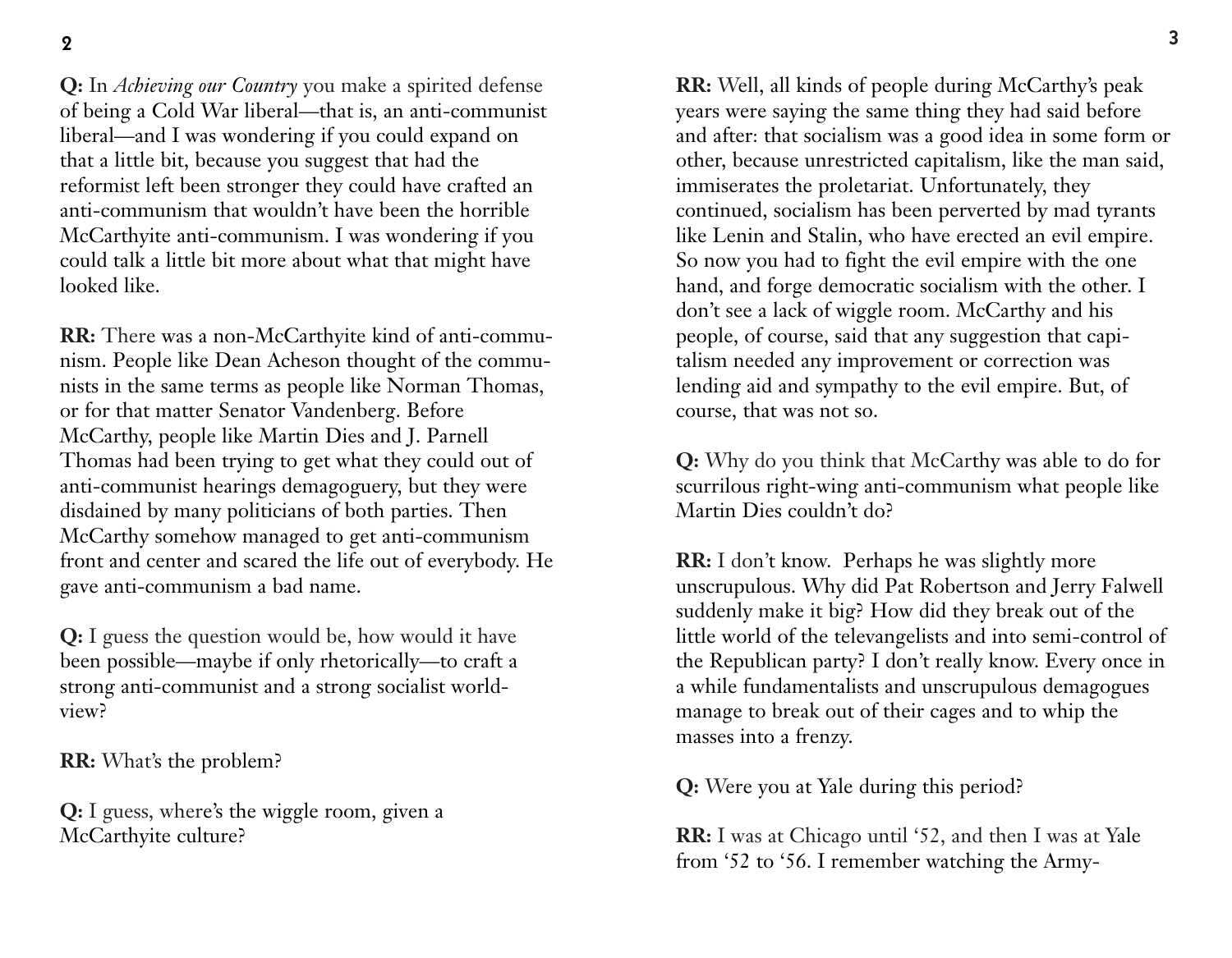McCarthy hearings at Yale. Chicago was perhaps the left-most American university except maybe CCNY and Columbia. When the communists took Czechoslovakia in '48, I was a member of the Chicago student senate (or whatever they called it). I introduced a resolution of sympathy with the students of Charles University who'd been killed by the Communists. It was killed 40-2, because it was seen as lending aid and comfort to the capitalists. It was viewed as red-baiting. In those days, Chicago students genuinely believed that saying anything nasty about Stalin counted as red-baiting. The student newspaper was communist, and eventually it turned out that the editor had been registering for one credit a quarter. He was getting paid, believe it or not, by Moscow gold. He was being paid by the party to run the student newspaper. When McCarthy came along and said the Communists had infiltrated everywhere, he could produce lots of similar examples.

But, of course, Chicago was not typical of the American academy at that time. I spent my time at Chicago making red-baiting remarks, as I had been brought up to do. I became unpopular with my fellow students for making them.

**Q:** Is there necessarily a difference between what you call "Moscow gold" and the funding that the CIA provided to anti-communist groups like the Congress for Cultural Freedom during the Cold War?

**RR:** The difference is that Stalin's was a bad government and ours was a relatively good government. Also, when you took Stalin's money you worked to Stalin's orders,

whereas when you took the CIA's money, you didn't really work to their orders. People like Stephen Spender and Melvin Lasky (the editors of *Encounter*) were supposed to have known where the money was coming from. Maybe they did. However, I don't think they were pressured to do anything; they just did what came naturally—and that was exactly what the CIA wanted them to do. I think Christopher Lasch's suggestion that the money from the CIA showed that Spender and Lasky were just as dirty as everybody else was wrong. The anti-Communist intellectuals in Europe, whose writings were published with the help of CIA money, were heroic figures—people like Silone and Kuestler and Raymond Aron. Being anti-Communist in the late 1940s in France was not easy. Aron got a really hard time. I think they were very good people, and I don't want their memories soiled forever by Lasch's association of them with the CIA.

**Q:** Your account of the Cold War in the new book is primarily about what the Cold War wasn't: that it wasn't, as you suggest the cultural left sometimes thinks, simply this monolithic, Foucauldian scam invented by the government to keep us in line. And since this is a view different from the one a lot of us have of the Cold War, I was wondering if you could talk a bit more about what you think the Cold War was about: what was the point, besides registering moral outrage with Stalin? And, if we're trying to re-unite the left afterwards, what are the things you think we could learn from the Cold War?

**RR:** I'm not sure there's anything particularly positive to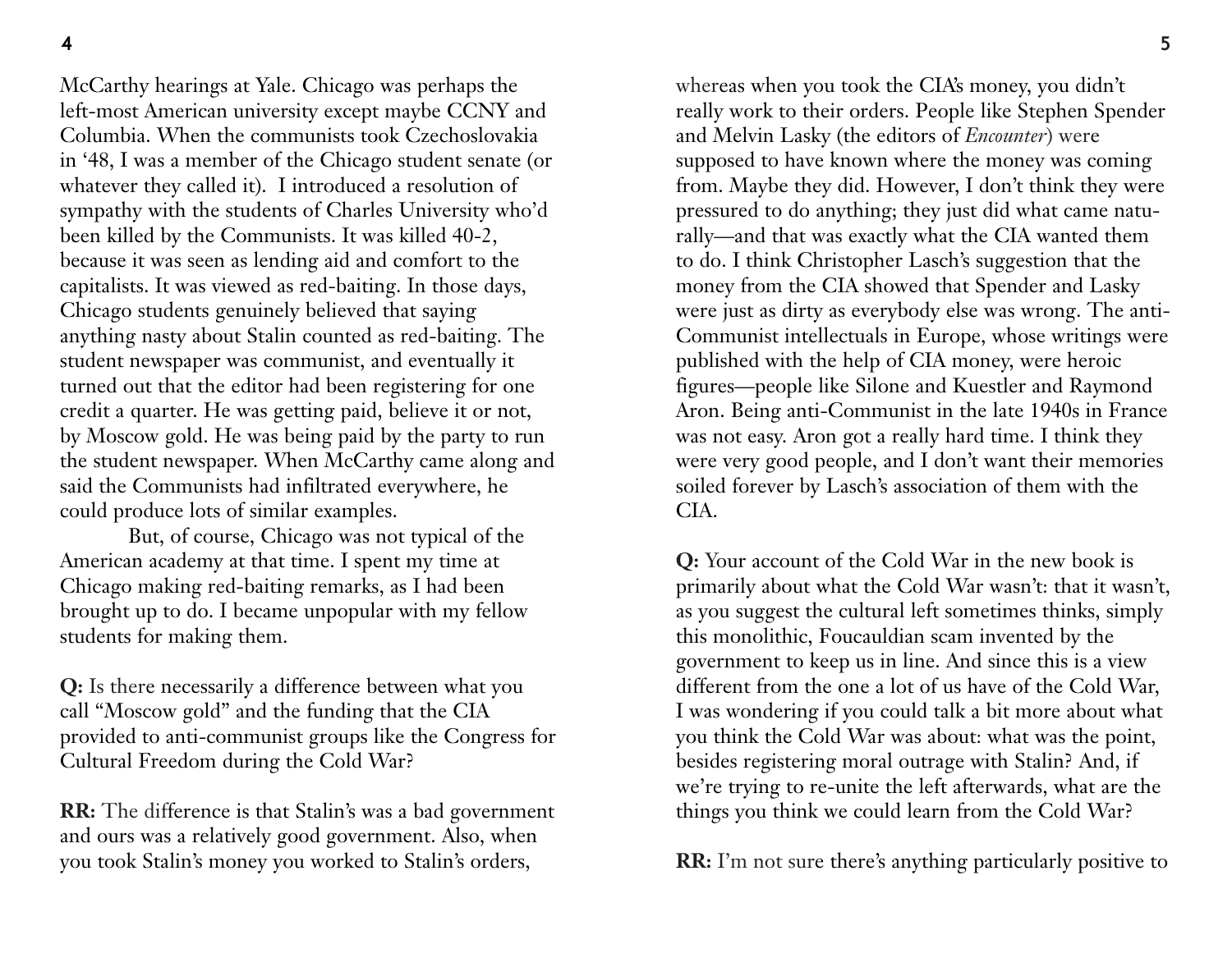be learned. There was a certain amount of unanimity under Truman. Big business, fat-cat Republicans, and the liberals I keep citing like Schlesinger, Galbraith, Eleanor Roosevelt and the like all agreed that the battle fought in World War II to make the world safe for democracy had to be continued because we had run up against another anti-democratic evil empire. We had to start in containing Communism. I think they were right. Like any war, the Cold War turned into an occasion for six different kinds of corruption and deception. In the end, we got what had been the primary objective of the Cold War: a chance for democratic governments in Eastern Europe. But we also had memories of the assassination of Allende, of the Vietnam War, and other horrors. So like any other war, the Cold War left all kinds of ghastly things in its wake.

You can look at World War II as having had all kinds of secret agendas. (Why didn't we bomb the headquarters of I.G. Farben, for example?) But World War II didn't last long enough to generate its own internal corruptions, so it can be remembered as a fairly straightforward crusade. I think about half the Cold War can be remembered as a fairly straightforward crusade. The other half consisted of opportunistic and disastrous adventures by people like General Westmoreland and Henry Kissinger. But the Cold War doesn't strike me as having a great big overall meaning. It was just the usual mess that any war is.

**Q:** Through much of *Achieving Our Country*, you discuss the new left, and while you do qualify these discussions by arguing that there were a lot of important things the

new left did, because the old left wasn't able to fight the battles that the new left needed to fight—to stop the Vietnam War, to push civil rights agendas, et cetera there does seem to be a kind of Decline and Fall narrative. You seem to claim that, until the '60s, the reformist left was doing the right thing, but around the '60s, things started to fall apart. The intellectual left lost its connection with the labor movement, and stopped worrying so much about money and started worrying about stigma, as you put it. One of my questions is why you cite the break between left intellectuals and labor here. Others, such as Kim Moody (among others), have suggested that in fact it was the Red Scare and purges in the CIO that forced a lot of left-aligned intellectuals out of a close, on-the-ground connection with the labor movement. In other words, the break between the left and labor, and between intellectuals and labor, was in the late '40s and early '50s, rather than the '60s.

**RR:** That doesn't make sense to me.

**Q:** Well, people like Moody argue that a lot of the people who were arguing for a more aggressive "social unionism" were victims of purges in the CIO, and what was left were people who were more amenable to a kind of "business unionism," to a kind of narrowing of the union agenda to contracts, as opposed to being part of a larger social democratic movement.

**RR:** Some of that may be true, but I'm not sure how many such people there were. Certainly some people people left over from the '30s who had thought the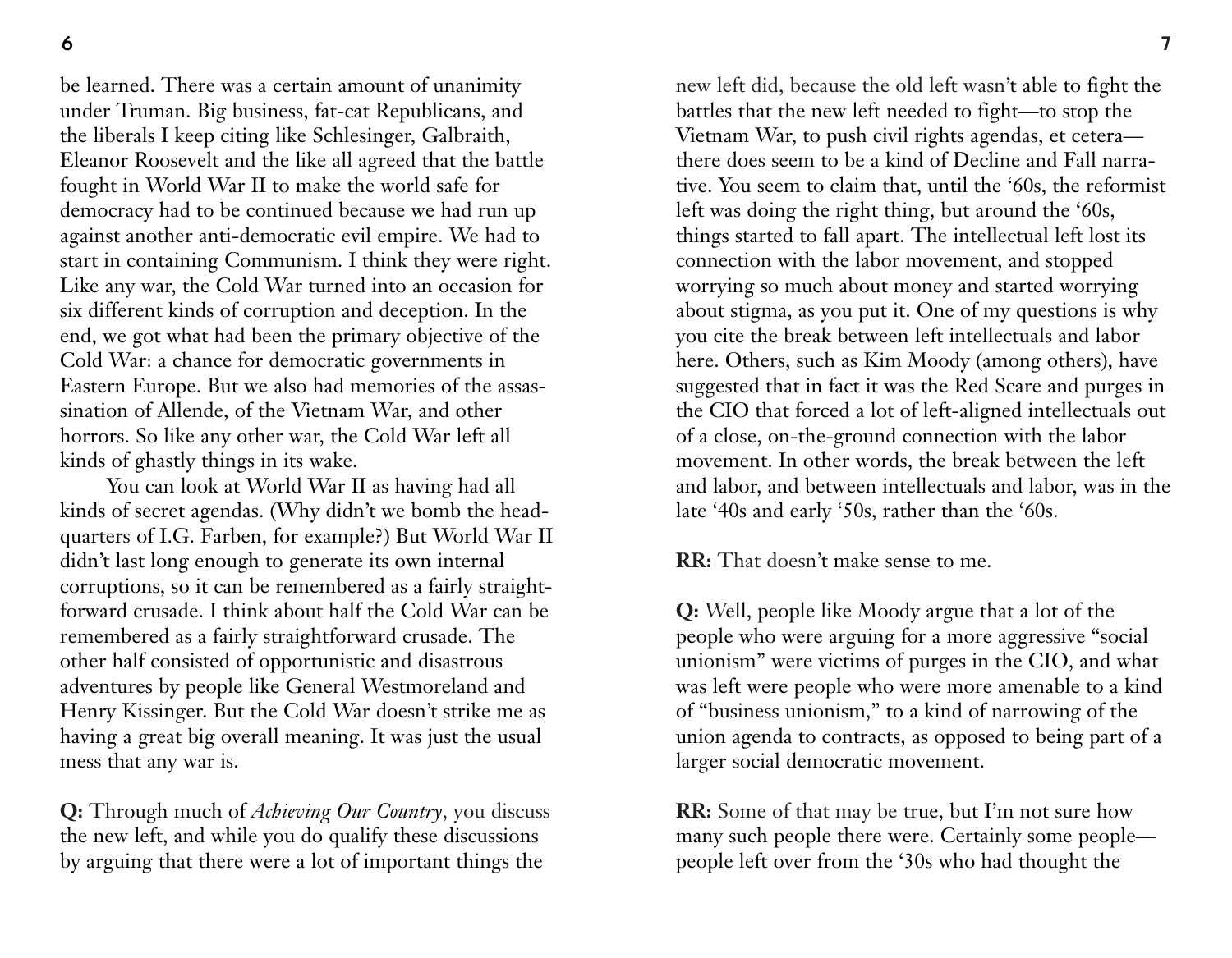united front was a good idea—were loath to give up the wartime alliance with the Communists. Reuther and Lewis and others did a good job of getting rid of the Communists. They may have taken some non-Communist social activists out with them, but I'd be surprised if there were very many.

**Q:** The argument on this version of the story, though, is that this is where the tremendous advances that the left made in the '30s and '40s were rolled back.

**RR:** I don't see that. If you thought that the US should have something like the British Labour Party, as opposed to the simply ad-hoc, pragmatic compromises that the steel, auto, and coal workers were making, then of course your expectations were disappointed. But I doubt it would have made much of a difference if we had had an analogue of the British Labour Party as opposed to union leaders like Hillman and Reuther having the influence they did within the Democratic Party. Moody's claim that once upon a time there was a great revolutionary spirit amongst the American working class and that it was betrayed by its leaders in the late '40s seems wrong. There was an attempt to get better wages and working conditions, and they got some of those things.

**Q:** Given your somewhat in-between generational location—as you describe in *Achieving Our Country*, you were raised in an old left family—how would you characterize your politics: old left, new left, somewhere in-between?

**RR:** It seems to me just plain ordinary old leftism.

Consider Michael Walzer, who's approximately my age, and was a student of Howe's at Brandeis. I think his take on contemporary politics and mine are pretty much identical. He and I thought of ourselves as on the left both before the '60s and after the '60s, thought of the Communists as a goddamned nuisance who had to be got rid of, and also thought of the far-out student radicals of the '60s as a nuisance we had to get rid of, lest they be used against the left by the right. Mine doesn't seem to me a very distinctive point of view—it's just plain ordinary old left.

**Q:** I guess I may be asking that biographically oriented question because it struck me, especially in that section of *Achieving Our Country* as well as in "Trotsky and the Wild Orchids" that your more recent political writing has also, it seems, been more biographically motivated.

**RR:** It's just a symptom of age...

**Q:** And your description of the reformist left circle in which you were raised seems to imply, "Why can't we go back to this?" One response might be that it may not be that easy any more—we can't just rely on an old New Deal politics, that the ground has moved out from under that in a certain way.

**RR:** I guess I just don't see what the change has been. What's wrong with New Deal politics?

**Q:** One would be tremendous demographic shifts—who makes up the working class now. Yes, in some ways, the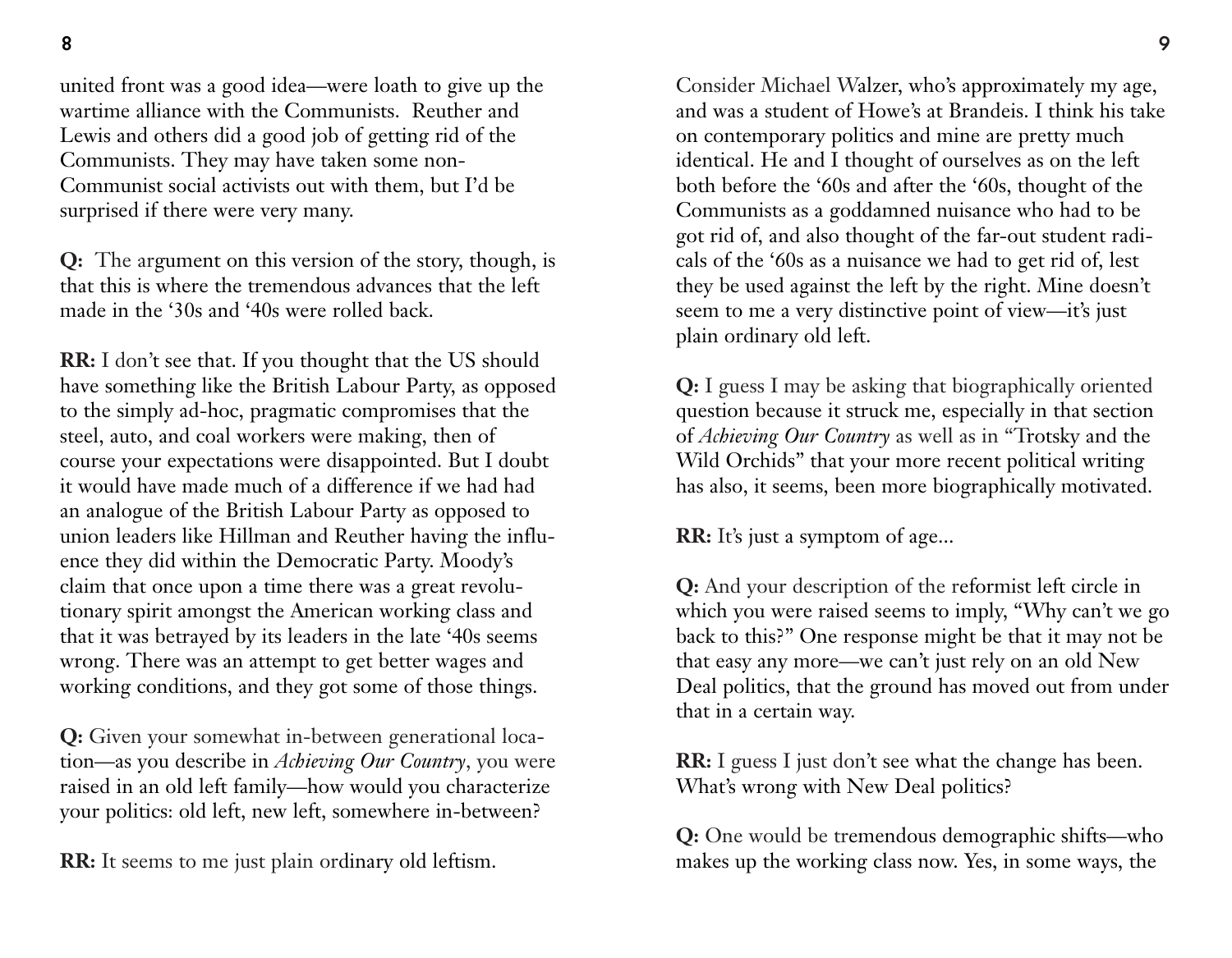New Deal was able to mobilize diverse elements of the working class, but it was almost all European "ethnics" who were organized, and now it's a lot more difficult to do that when you have a more multicultural working class.

**RR:** I don't see that. Why should the difference between the Poles, the Italians, and the Irish be thought of as less than the difference between the Vietnamese and the Mexicans? Why are we supposed to be more multicultural now than we were in 1910? The Poles didn't much like the Irish, even though they had Catholicism in common. If you tell the Chinese and the Vietnamese that they have Buddhism in common, that doesn't diminish the diversity and the antagonism.

**Q:** On the other hand, in some accounts of the failure of the AFL-CIO, like Mike Davis' *Prisoners of the American Dream*, the idea isn't that multiculturalism is a new phenomenon, but rather that the AFL-CIO couldn't deal with or understand the rank-and-file multiculturalism they already had—that divisions between black laborers and white laborers...

**RR:** That isn't multiculturalism; it's straightforward racial prejudice. Why use the term "culture" for something like anti-semitism or racial segregation? The old left tried to get organized labor on the side of civil rights—to support the anti-poll tax, anti-lynching, and anti-segregation laws. With some unions they succeeded, with other unions they failed. It seems much the same nowadays.

## **THE NEW LEFT INTO A CULTURAL LEFT**

**Q:** I'm interested by your take on the genealogy of the cultural left. One of the things that I got out of that film about the New York Intellectuals, "Arguing the World," is that members of the old left saw it as a major triumph that the *Partisan Review* was mixing cultural criticism with politics—that for people like Lionel Trilling and Clement Greenberg, it was important that politics and culture be brought together.

**RR:** I don't think it was a major triumph. I think all that was important was that high culture ceased to be seen as an enemy of leftist politics. People like Nicholas Murray Butler, the President of Columbia in the '20s, and President Lowell of Harvard wanted to use high culture to support social conservativism. They did not think Jews and radicals could have high culture. What Trilling, Howe et al. did was to take what we now call literary modernism and claim that *this* was high culture, and that it belonged to the left. Actually, many great modernist writers were fascist, just as C.P. Snow said. But that didn't matter, as long as the study of the high culture of the day was associated with the left rather than the right. Bringing culture and politics together was something else. *Partisan Review* had two kinds of articles: questions on the relation between Pound and Eliot, and questions like "Shall we ally ourselves with the Communists?" or "Should we break with the Trotskyites?" The two topics did not really have much to do with each other.

**Q:** I wonder in that case if we could see the *Partisan*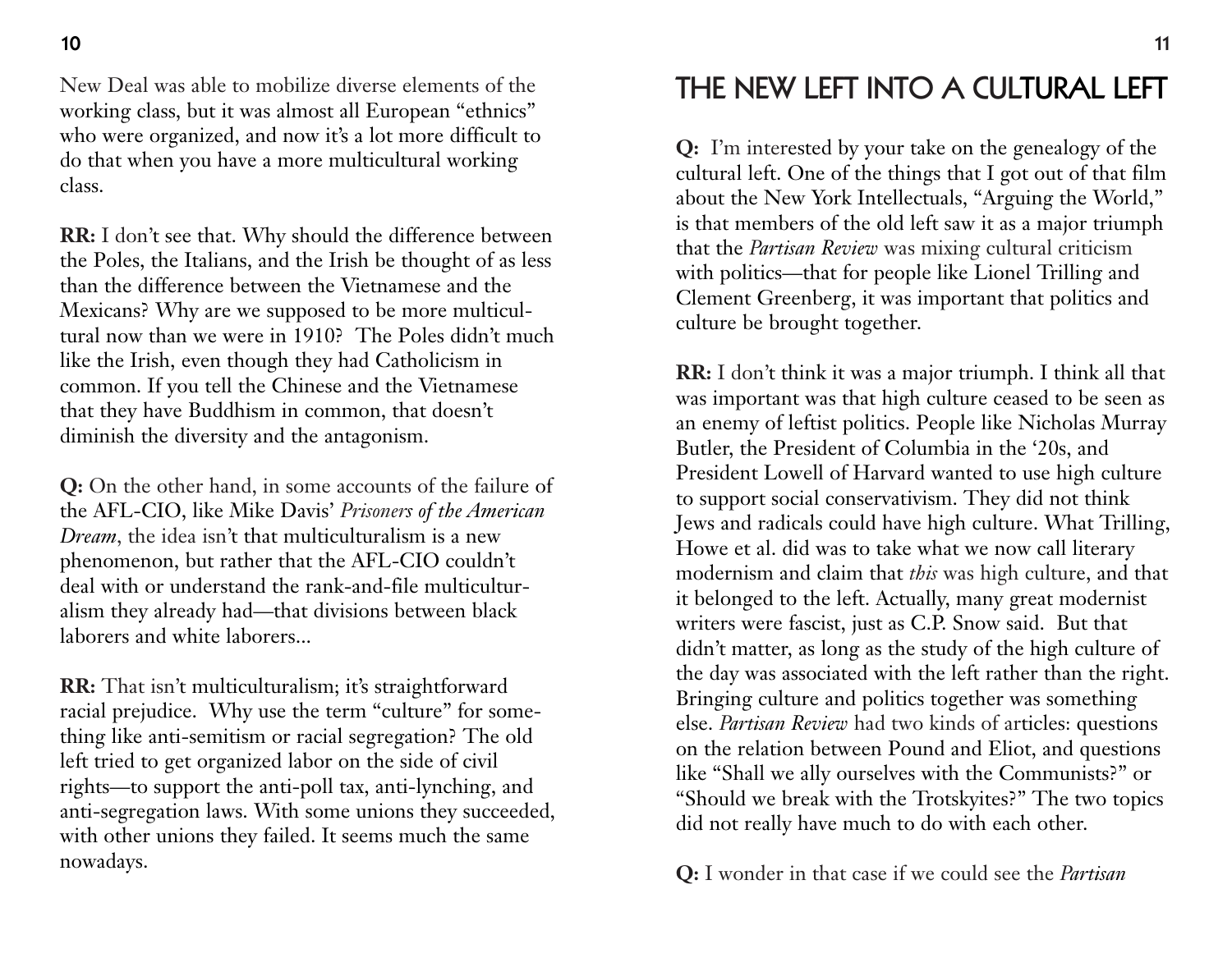*Review*, with its attention to both politics and culture, as participating in a kind of "politics of difference"? That is, were these New York Intellectuals trying to consolidate a cultural identity for themselves in a way familiar to academic or cultural leftism?

**RR:** I don't see the analogy. The politics of difference tends to emphasize the cultures of the oppressed. "You may not realize it, but the slaves after spending their sixteen hour day had this terrific culture going; the Chicanos, after their sixteen hour day had their terrific culture going." This kind of thing has nothing to do with the old *Partisan Review*, which typically made fun of the idea of proletarian culture. After they'd broken with the Communist Party they had no use for socialist realism, proletarian art, the culture of the oppressed, or anything of the sort. The group identity that they were interested in was the group of New York Intellectuals. For the first time in American history, there were Jewish intellectuals in America as there had been Jewish intellectuals in Germany. That was a big enough identity for them to set up.

**Q:** They were, though, intimately worried about how to connect culture with politics—a question that intellectuals seem to keep worrying about...

**RR:** Intellectuals only worry about that question if they've read enough Marxism to worry about the existence of things called "bourgeois ideals," "bourgeois ideology," "bourgeois culture," "bourgeois intellectuals," and so on. I think as Marx fades away, such

worries may recede.

**Q:** One of the things I found most interesting in "Arguing the World" were the accounts that Nathan Glazer and Daniel Bell gave of how they felt when the students took over Columbia in '68; in some ways they were quite on their side and yet they were furious that the institution of the university was being attacked. I guess things were slightly different at Princeton, but I was wondering how your own institutional location affected the way you experienced that period.

**RR:** I can tell you one story. The night after the students had occupied Columbia there was a meeting of purportedly left faculty in the house of a millionaire professor of history. We were all to discuss the question of why our students were so complacent—why hadn't they occupied Princeton's buildings? I thought this was the stupidest thing I had ever been asked. Obviously this guy had made a big mistake in asking me to the meeting. I managed to keep my mouth shut, because I was the only person there who thought they shouldn't occupy university buildings. Eventually some students did occupy the administration building. They were served coffee and donuts, and eventually went away.

The faculty at Princeton, like the faculty everywhere else, organized groups with names like "Faculty Against the War in Vietnam." I was their treasurer, or secretary, or something of the Princeton group. We would go to New York and march through Central Park and stuff like that. But most of us had no interest in the students taking over the university. Every once in a while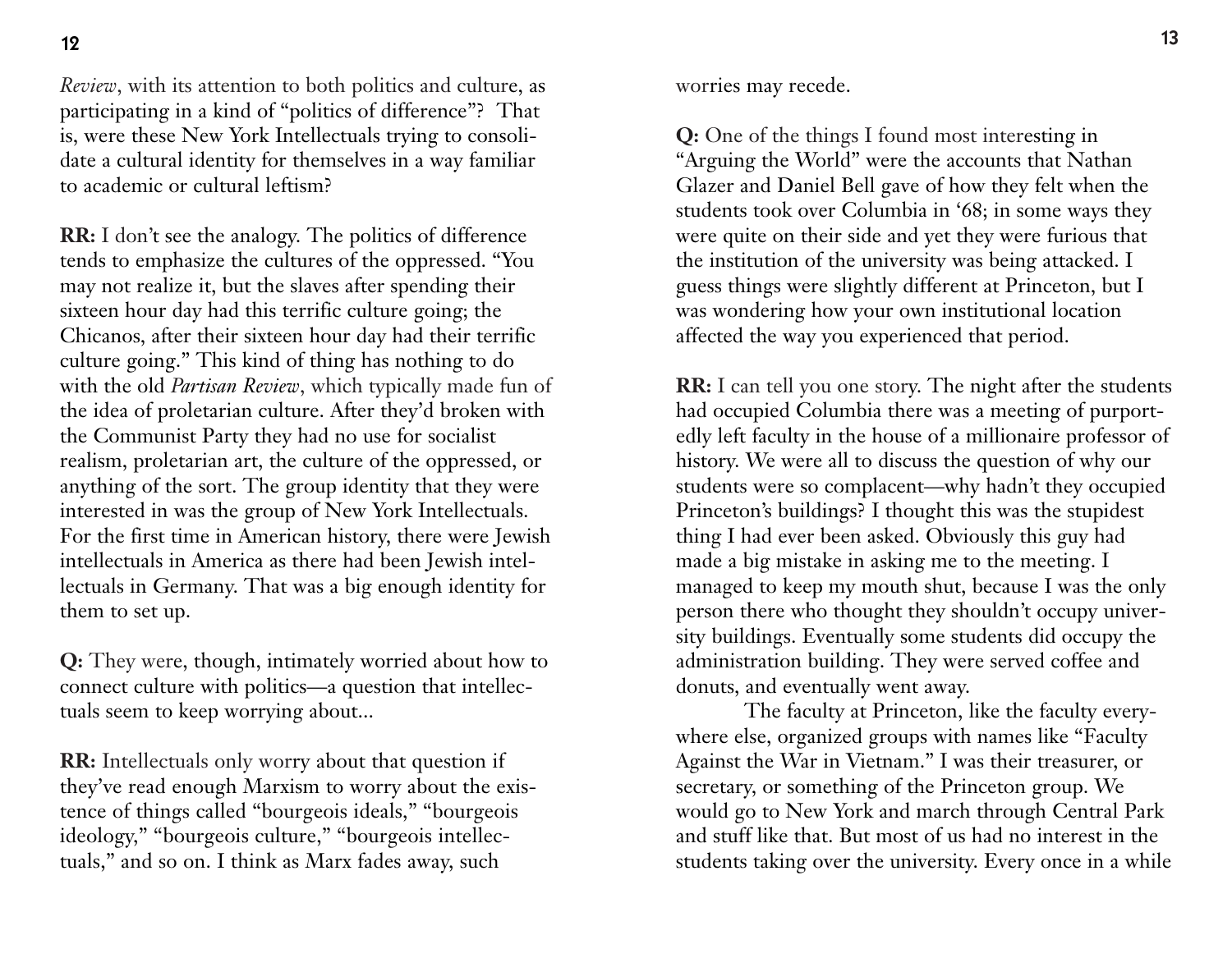the students would take over or barricade something some center that was financed by the Defense Department, doing classified research—so we would go and bail them out. But it was just a series of ritual gestures. I think the reason why Princeton wasn't like Berkeley or Columbia was the absence of street people. If you weren't a university student or rich you simply couldn't afford to live in Princeton. Whereas Columbia and Berkeley were near places where people without money could live.

**Q:** Are you suggesting that this made the political questions there a little bit more vivid—that there was something more urgent about politics there?

**RR:** Every drop-out from college in the '60s had a motive for staying around the university, and being in on university life by taking part in student demonstrations. It was a culture, if you like, perhaps the most interesting political culture available. If you dropped out of school you just didn't leave Telegraph Avenue, or the Upper West Side, or wherever. Nobody knew who was a student and who wasn't, so so-called student protests were usually a mixture of students and former students.

**Q:** But the particular thing about the demonstrations at Columbia wasn't so much that people from the outside were coming into the university and threatening its authority, but that the university actively and perhaps wrongfully exerted its authority when they moved east into Morningside Park and began construction in Harlem without any notification whatsoever to anyone

in the neighborhood. I wonder if you would see that as a case not of outsiders coming into the university setting, but of the university overstepping its bounds.

**RR:** No. The university was just doing what it had done forever. The radicals just looked for anything that would make the university look bad. The pretexts were trivial.

**Q:** There seemed to be two ways of looking at these events which are not necessarily contradictory. On the one hand, Bell and Glazer were telling the students that the university is one of the best institutions of democracy; don't attack that part of it. Critics such as Barbara Ehrenreich have written, though, that some of Bell and Glazer's anxiety could be seen as a kind of class anxiety that the university was also the source of their middleclass authority, and by attacking the university, and claiming that the university is complicit in the war machine, the students were attacking the ground of Bell and Glazer's cultural authority.

**RR:** Sure. I don't think they should have attacked the cultural authority of the professors. It was hard-earned, well-earned authority. Those were the best allies the students had.

**Q:** A lot of people who were new leftists claim that cultural leftists have nothing to do with the new left. I'm thinking here of Katha Pollitt's attack after the Sokal affair on Andrew Ross and the *Social Text* crowd, and her being quite upset that this is what passes for leftism now.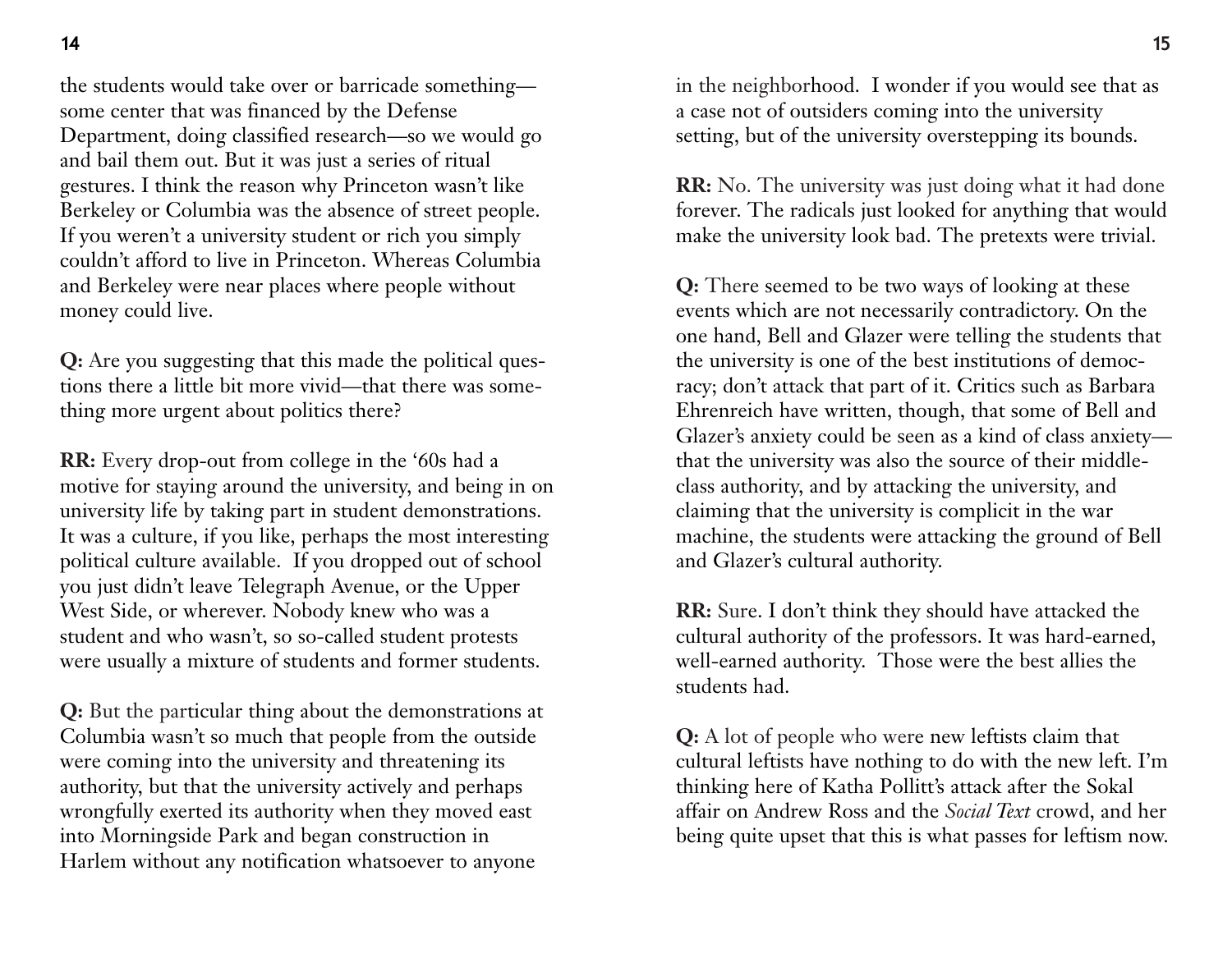**RR:** I agree with her.

**Q:** Yet in *Achieving Our Country* you seem to argue that the cultural left is of a piece with the new left.

**RR:** I didn't mean to. The argument I wanted to make was that the Vietnam War, Watergate, and the loss of public confidence in the presidency and the government all conspired to move the student radicals into nonmajoritarian politics. In other words, the Marxist claim that the system isn't reformable came together with the widespread post-Watergate feeling that the American government is hopelessly corrupt. This made it very difficult for leftists to think of themselves as American patriots, hoping to achieve their country. But unless the left wraps itself in the flag, it hasn't got a chance of practicing a majoritarian politics. Before the '60s wrapping yourself in the flag when you did leftist politics was as natural as breathing. But that became unnatural after the  $60s$ .

**Q:** This is the certainly the sort of thing with which many readers will take issue—this exhortation to patriotism.

**RR:** One of them already has, actually. I just got a galley of a review by Joel Rogers and Josh Cohen for *Lingua Franca* which says basically, "Who needs patriotism if you have moral principles?" My response is that moral principles are terrific in Ethics 101, but not as spurs to political action.

**Q:** Another of the fairly controversial arguments of the book is your suggestion that the left drop Marxism and the vocabulary of Marxism. The first question I have is, what about "socialism"? Is that a term you want to get away from as well?

**RR:** Irving Howe asked, years ago, whether if we dropped that term it make any difference to the policies we advocated. Let's not worry too much, he said, about whether we call ourselves socialists. I agree with Howe that socialism was the name chosen by the most important leftist movements of the last 150 years. But now the term has become radically ambiguous, as demonstrated by the way the British Labour Party split over the nationalization clause. The old guard said: We can't call ourselves a socialist party and sing "The Red Flag" unless we're for nationalization. Blair and Kinnock said yes, we can. Howe was, in effect, saying yes, we can. And if you don't want to call it socialism, don't call it socialism. Don't get hung up on whether it's socialism or not.

**Q:** One of my concerns is that I don't know how we can drop Marxism without dropping a lot of writing that we would want to hold onto, especially certain kinds of dissident Marxisms that have been really useful in trying to think of how we might build something like a socialist or a social democratic movement.

#### **RR:** Like what?

**Q:** Like Gramsci. There'd be a weird kind of repression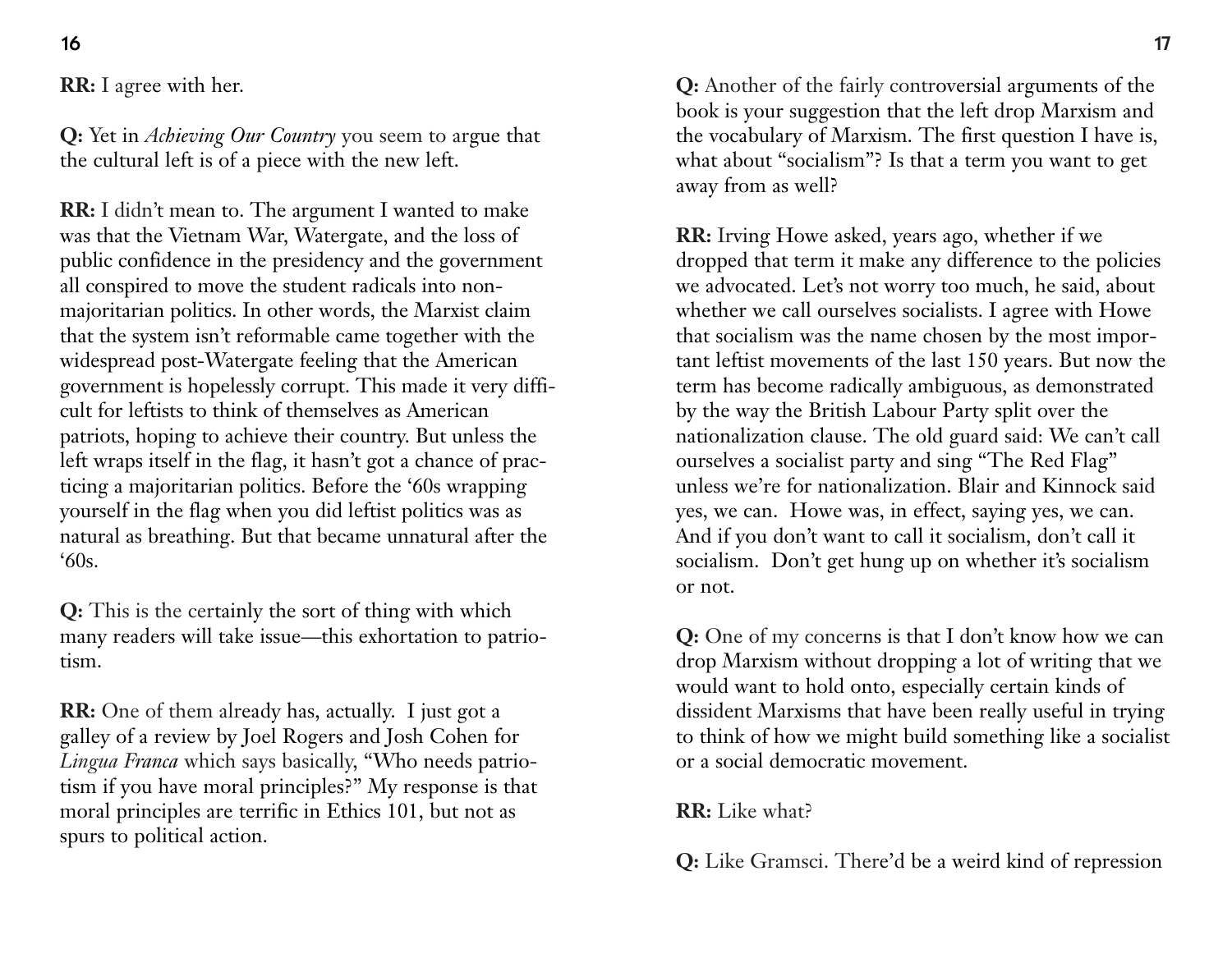involved if we just said, let's talk about Gramsci without ever mentioning the fact that he was a Marxist.

**RR:** Liberal protestants can still quote fanatics like Luther with a perfectly good conscience. I don't see why social democrats can't quote Gramsci, or for that matter Marx, with a perfectly good conscience. But it seems to me the kind of leftist who says we must never desert Marx cares more about his own authenticity than about what might be done. Loyalty to Marx has become a fetish.

**Q:** In some places you've criticized Marxist thinking for becoming too much like a science, like Althusser's work, which claims to offer something totalizing, pure...

**RR:** I haven't the foggiest idea what Althusser meant by "science." His book seemed to me bullshit from beginning to end. I've got no conception of what turned people on in Althusser. There were a lot of people who found him important. But he completely baffles me.

**Q:** But even the people who aren't even Althusserians the people who say that what Marxism does is give us a science of society, a science of history—obviously that's one of the things that, as a good pragmatist, you would prefer we stop talking about.

**RR:** It would have been nice if we could have had a science of society or of history. But for the last couple of hundred years people have been building philosophies of history and social theories that turned out to be

completely irrelevant to what eventually happened. Why keep it up?

**Q:** Is it worthwhile, though, to look to some of the analytic Marxists, or people who are interested in maintaining Marxism, but in a more pragmatic spirit? That is, to take a Marxist line of thought and turn it into something with which to make social policy. I'm thinking here of that series that Verso puts out, "Real Utopias," which includes works by Erik Olin Wright, and Joel Rogers and Josh Cohen. They're interesting in both cases because they seem to position themselves in a Marxist tradition, but offer local solutions to particular problems.

**RR:** Do you think they'd be any worse off if they didn't position themselves in a Marxist tradition?

**Q:** In a vacuum, no, but since they're speaking in a community of other politically minded people who identify themselves as Marxists, and who understand a Marxist vocabulary...

**RR:** Who are these people? Do people buy books published by Verso?

**Q:** Yeah.

**RR:** Maybe, but even if there are still ten thousand people who will continue to say, as Derrida says, "we must read and re-read Marx," they are fluff on the surface. It's an amiable exercise in nostalgia.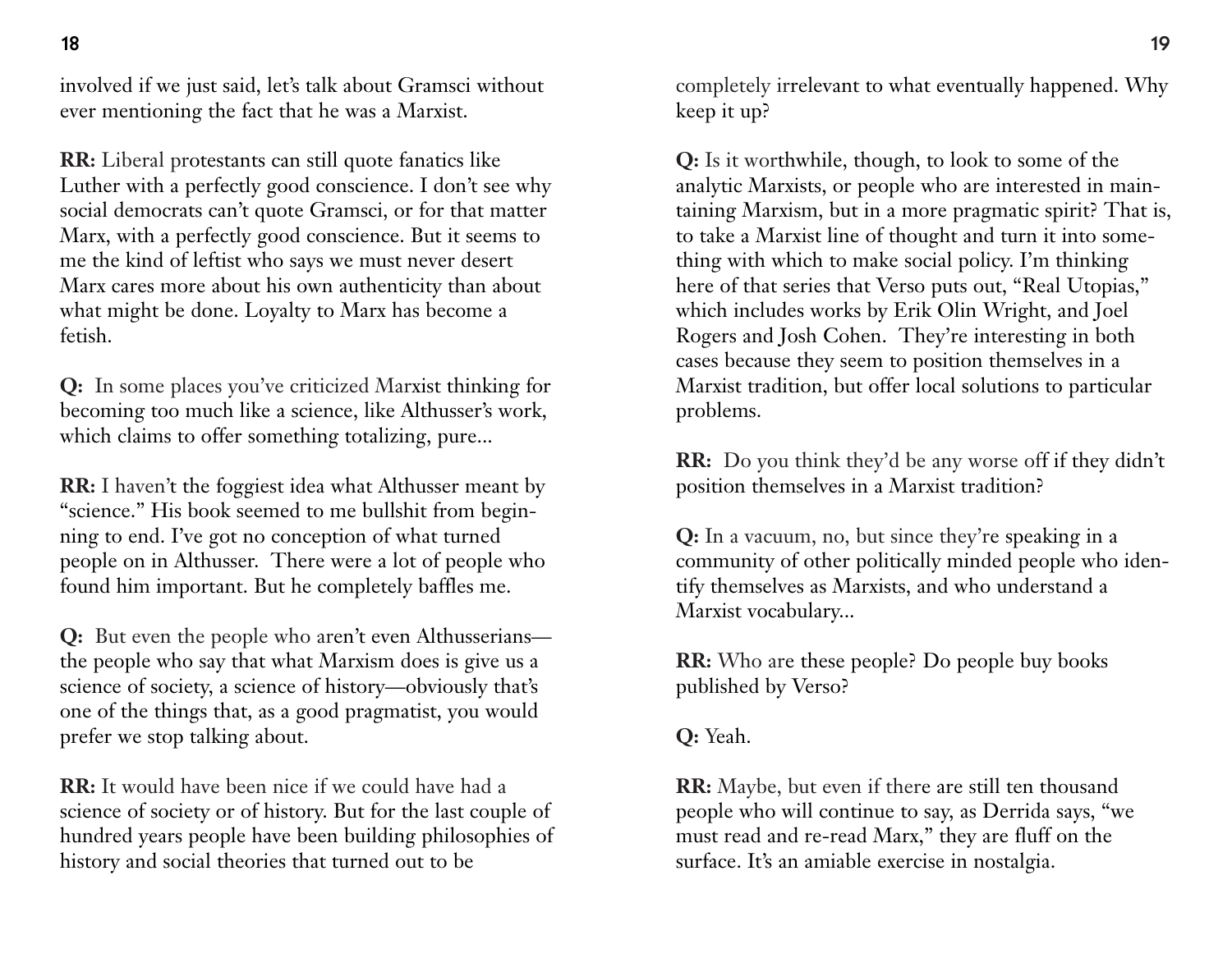**Q:** Yet these texts, in particular, situate themselves in a policy context and are ostensibly marketing themselves both to humanities marxists and political science types. There's some sense that in the crossover market, by having quotable bites of Marxist-influenced policy advice, they could actually influence public policy people.

**RR:** It seems a cheap thrill to have readers in both English and political science. Now if you had readers both in labor unions and in Congress...

**Q:** My main question, though, is what do you say to people who would argue that what Rorty is asking us to do is to repress a Marxist tradition.

**RR:** How about not repressing it, but taking it fairly lightly? You can argue that if it had not been for Marx, Engels and their friends, we wouldn't have gotten the welfare state. Bismarck wouldn't have been so scared, Lloyd George wouldn't have been so scared, and so on. You can argue analogously that had it not been for Luther and Calvin we would still be buying indulgences. Both claims are probably true, but do you really want to bother about whether you're maintaining a Lutheran or a Calvinist tradition?

**Q:** So you see it as a ladder we have climbed so that it may be discarded afterwards?

**RR:** It's a ladder that is covered with filth because of the marks of the governments that have called themselves

Marxists. You have two reasons for forgetting it. First, it's become a distraction. Second, it's acquired a bad name.

**Q:** On the other hand, though, you argue in the opening section of *Achieving Our Country* that, in the same way that a person needs dignity to understand themselves, so does a nation. And I thought of E.P. Thompson, who quit the Communist Party in 1956 when that made sense, but remained a Marxist—and that was a way for him to maintain his political dignity. I wonder what you'd say to people for whom Marxism is that language: the language of dignity and the politically humane. Is it worth maintaining it so as to be able to narrate your past, and thus to think effectively about the future?

**RR:** Perhaps it's important for Thompson's generation to hang on to Marx. I hope that the next generation doesn't have to. I don't see why this has to be passed along to our children.

#### **THE POLITICS OF DIFFERENCE**

**Q:** In the first chapter of *Achieving Our Country*, you described your desire to encourage leftists to see our country as Whitman and Dewey did: as a community in which the state and social institutions existed only for the purpose of making new sorts of individuals possible. This sounds to me like a community devoted to encouraging difference, and the proliferation of difference, yet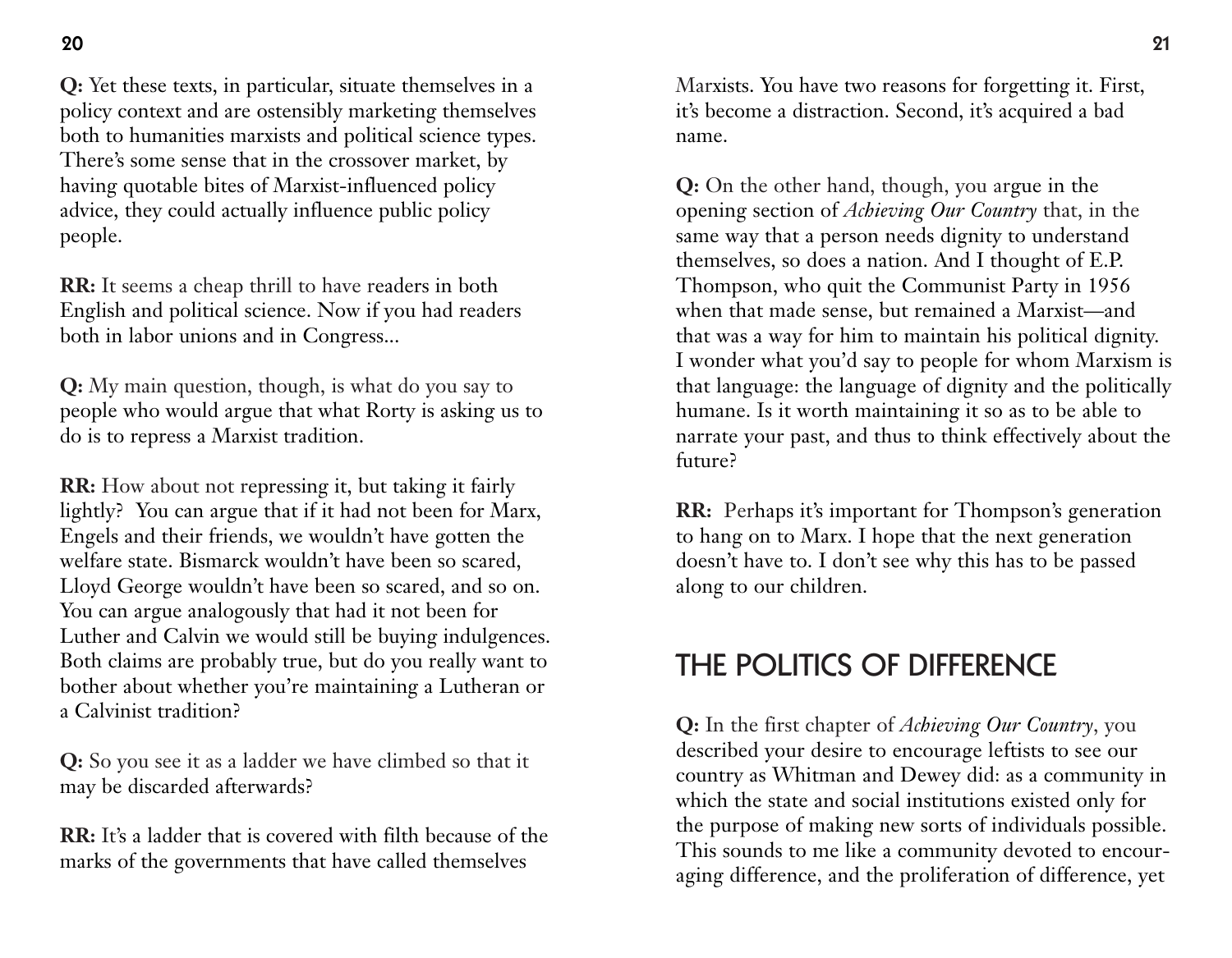**RR:** That's because I'm thinking of individual difference rather than group difference. I don't care whether anybody thinks of themselves as Vietnamese-American, Italian-American, or Baptist. I would just like them to be free to make up their own lives, in a good Nietzschean manner.

**Q:** Bruce Robbins, in a recent article in *Public Culture*, "Sad Stories in the International Public Sphere: Richard Rorty on Culture and Human Rights," offers an interesting description of culture and difference which may be useful here: "Culture signifies both membership and identity on the one hand, and a loose, relativized, selfproblematizing relation to membership and identity on the other."

**RR:** In the ideal case it does...

**Q:** So you think that's only an ideal case?

**RR:** Well, it's a very hard balance to maintain.

**Q:** Yet in the more sophisticated versions of the politics of difference, the idea seems to be precisely that we do try to craft our own individual identities, but we do so because we're part of different communities.

**RR:** Often we just put the communities behind us. Going to college, growing up, or getting away from

home, should leave people free to say: I used to be a Vietnamese-American, or a Baptist, but now I'm past all that. They don't *have* to say this, but I don't see why they should be expected to have any particular loyalty to such groups.

**Q:** But it's not just loyalty; it's that this is part of the blind impress...

**RR:** No, it isn't. The blind impress is your unconscious. Group identity is what your parents tell you about what we Vietnamese suffered on the boats, for example, or what we Irish suffered before they took down the "No Irish Need Apply" signs. You can remember that suffering, or you can do your best to ignore it—it's up to you. Whatever a left politics is, it shouldn't have views on which choice a person should make in that situation.

**Q:** But isn't this what the politics of difference is about—clearing a space for that kind of choice? Clearing a space for people to have an association with various kinds of group identities, and even if they are still going to call themselves Americans, that American identity doesn't get conglomerized into just one banal identity.

**RR:** It seems to me the politics of difference grows out of the notion that there is something called the White Anglo-Saxon Male Heterosexist culture which was (a) a pretty lousy culture, and (b) has insisted that everyone become a member of it. I find this an unrecognizable description. It wasn't a bad culture at all. It had quite a lot of room for all kinds of religious and ethnic identi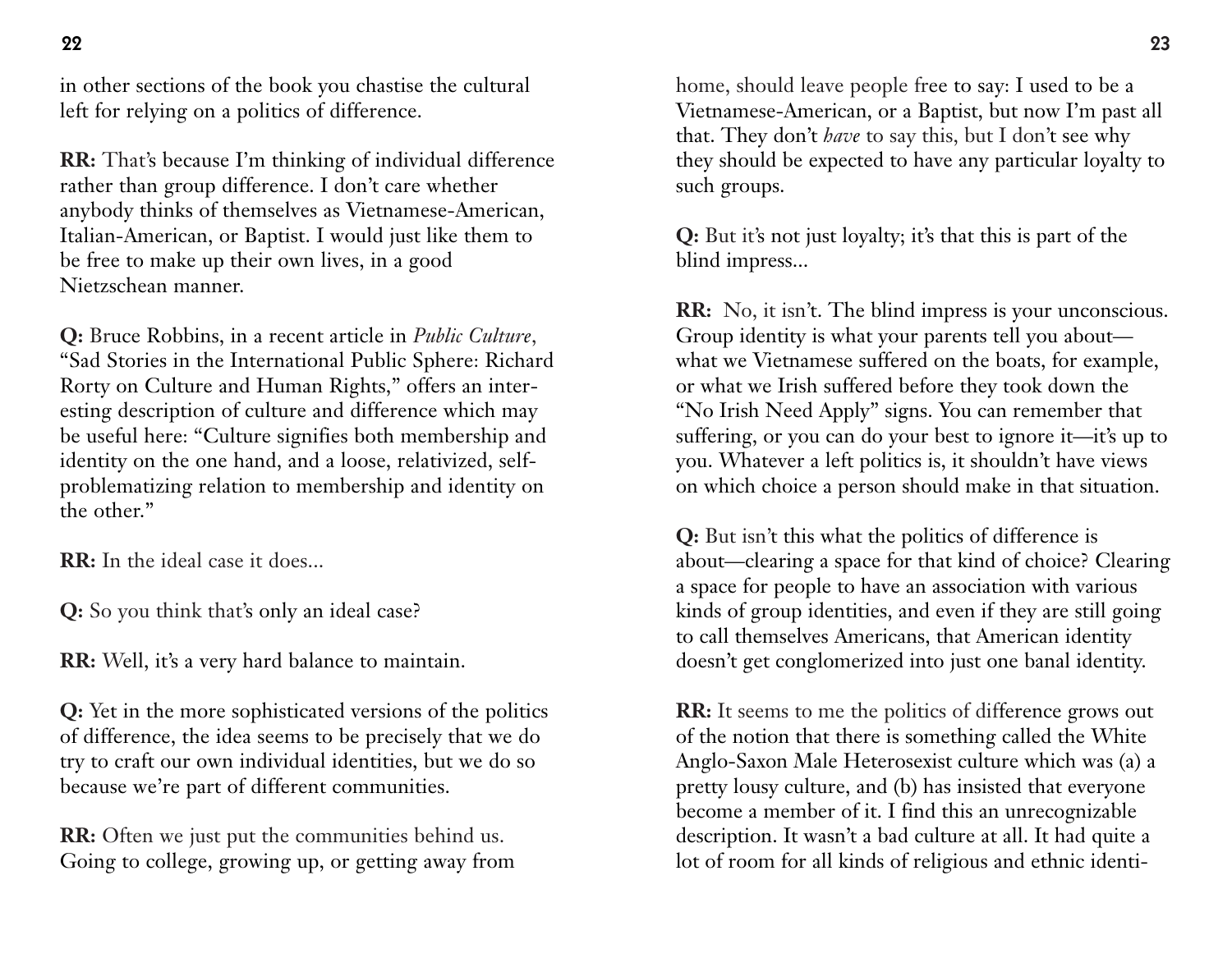ties, associations, parades, things like that. The sense that there was this vast pressure for homogenization seems to me a real leftist myth.

**Q:** So descriptions of, say, women in corporate America saying, I have to change the way I act as a woman, to conform to a masculinist corporate ethic...

**RR:** Oh, sure, that's perfectly true. When the Irish went to college in my father's generation, they had to wear the same clothes the WASPs wore. I just don't find this interestingly oppressive and homogenizing.

Suppose you have a rhetoric of letting people have as much space as possible for their individuality, but one which simply ignored groups. That, it seems to me, would do as much for women in corporations, or the Irish or the Vietnamese going to college, as any rhetoric that paid attention to groups.

I want to distinguish sharply between cultural differences and stigma. Women have always been oppressed by men, and gays by straights, but not because they have a distinctive feminine, or gay, culture. Oppression of groups is a matter of picking out a group by possession of some ineradicable stigma and then humiliating, enslaving, etc., members of that group. The problem for stigmatized groups is not to get their "culture" accepted, but to get the stigmatizers to stop thinking that lack of a penis, black skin, or whatever, is a shameful thing.

So it seems to me a mistake to put stigma and ethnicity in the same box—to blur the difference between them with the term "cultural diversity." America has

done a good job of melting ethnicities together into shared citizenship—being Irish is no longer a stigma, and being Hispanic is ceasing to be. But it has done a very bad job of lifting the bar to black-white intermarriage, which seems to me the only way in which black-white relations are going to be improved. It has been no better or worse than any other country in its treatment of women, gays, and lesbians. But these groups don't need recognition of their "cultures"; they just need not to be pushed around.

**Q:** I'd like to get back to this idea that group identity is something one can either embrace or walk away from. In the Robbins article I mentioned earlier, he describes this situation a bit differently—that one's relationship to one's "culture" is going to be *both* identification and a questioning of this identification. For example, a person will identify herself as a black person, and yet have a whole bunch of issues about what counts as blackness. There will be many situations in which she would say, unproblematically, I'm a black person, but in a lot of others where that's going to be problematized. And this isn't just something intellectuals do—this is something everybody does. So when we're talking about the politics of difference, we have to acknowledge that sophistication.

**RR:** Yeah, *if* we're talking about the politics of difference. But why *are* we talking about the politics of difference? I just don't see what was wrong with the politics of individuality, conjoined with the usual attempt to repeal this or that law, overcome this or that prejudice, and so on.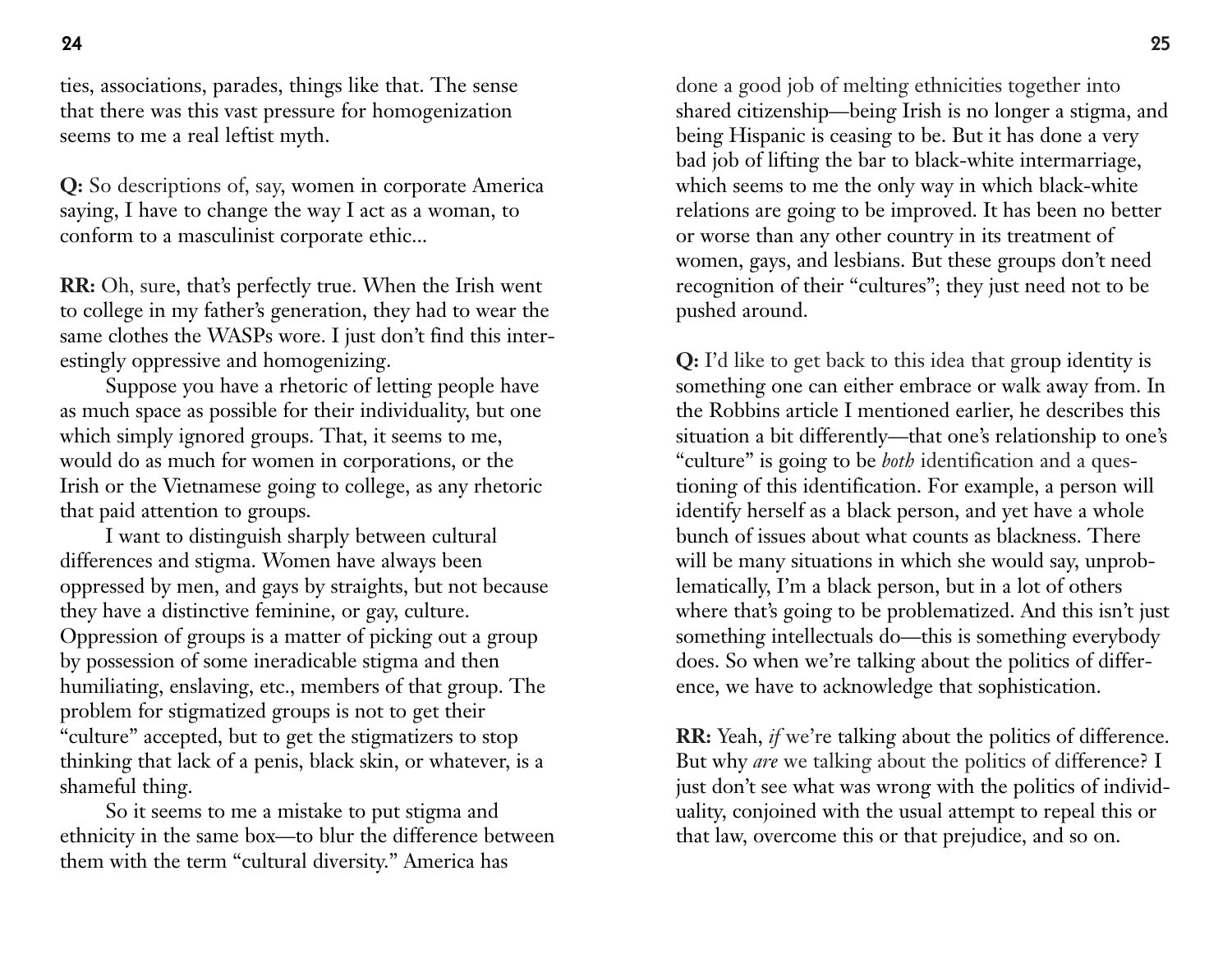**Q:** The question is that if one opens up this rhetorical space you suggest, where individuality is central, how does one, outside of a politics of difference, narrate the story of affiliation, disaffiliation, connection, individuality? How do you get the dignity to call yourself an individual in the way that you'd like without coming to terms with this group identity first?

**RR:** By telling stories about how people walked away from their identification with this or that group— Emersonian type stories.

**Q:** But that story will be very particular in every case, so that even though the happy ending is individuality, the narration itself necessitates a politics of difference.

**RR:** Why not narrate a politics of contempt for group difference, a glorification of individual difference?

**Q:** That space is available; the politics of difference says we don't have to be fixed, that you can be an individual and this group identity can be something you leave behind, but the shape of that story is one that will nevertheless evoke the earlier difference.

**RR:** Why is difference now such a big deal? We always knew there were Irish and Italians and Vietnamese and gays and what-not.

**Q:** I guess it's a recognition of the kind of trials people undergo in being able to achieve their identity. In the process by which you're going to get to the place you

want, you have to have this dignity, you have to be able to narrate your story, which will involve telling the story of the group you're from, the specific things you had to overcome to become the individual you are; and that story is going to be inflected, marked—stained in some cases—by the group you come from...

**RR:** I don't see what you mean by "marked, inflected, and stained." You can't write your autobiography without mentioning the stigma you inherited, but the stigmas were somebody else's idea, not yours.

**Q:** But what about the very simple fact that, in the culture we live in, your group identity is marked, and your life chances are limited or expanded as a result of that identity, and that there's got to be some kind of gesture of recovery to say, "I'm going to embrace this identity that I'm told I'm supposed to be ashamed of." This is a rather powerful tool towards achieving some kind of political and social equality.

**RR:** That's one tool among others. You can forget about it; you can embrace it; you can do various things in between. I guess what bothers me about the politics of difference is the suggestion that you have some duty to embrace it rather than forget about it.

I'd say, talk about prejudice rather than groups. Before we knew that there was an African-American culture, or a gay culture, or a female identity, we talked about blacks, gays, and women getting an unnecessarily hard time because people were prejudiced against them. I guess I'm not sure that discovering they've all got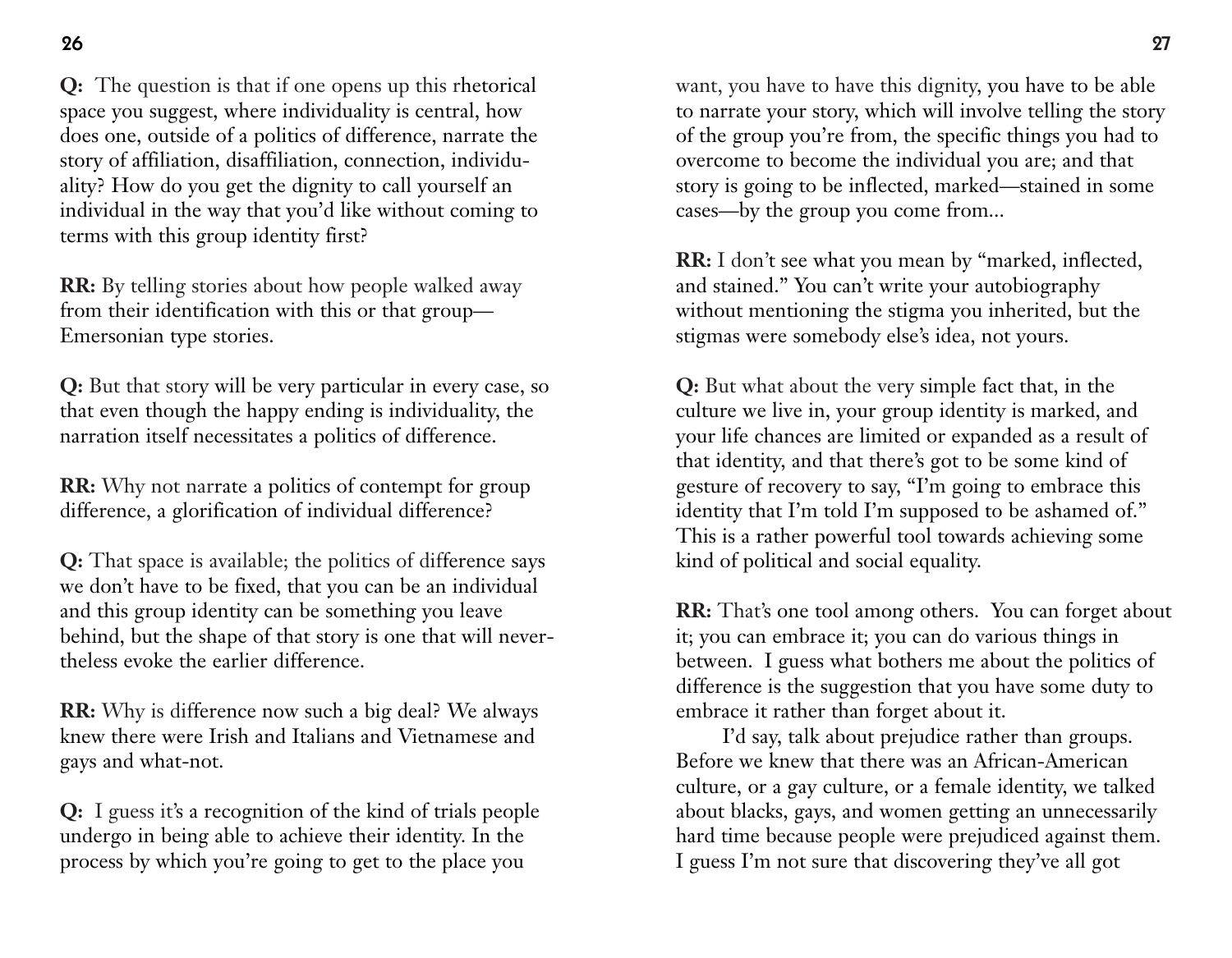cultures, or encouraging them to have cultures, has added anything.

**Q:** Could one say that individual identities come from a self-fashioning out of various group identities, and that you cobble together the things from traditions that you like, and leave behind other things that you don't like, and continually maintain a "double consciousness" or ironic relationship to...

**RR:** Why *group* identities? Consider the heroine of Sinclair Lewis's *Main Street*, growing up in Sauk Center, carving an identity out of the books in the library. It isn't a bunch of other cultures—its just Keats, Baudelaire, and the like. I agree with the argument of David Bromwich's book, *Politics by What Means*. Bromwich says that in the old days our sense of ourselves was modeled on Sinclair Lewis's heroes and heroines, or Stendahl's young man from the provinces. We used individual models to create a self for ourselves. But now, for some reason, we are supposed to worry about this other thing—what culture do we come from? What is our relation to that culture?

**Q:** What about the model of Stephen Daedalus at the end of *Portrait of the Artist as a Young Man*, or Ralph Ellison's narrator in *Invisible Man*—people who feel this tremendous push to embrace something they come from, and also transcend it and recreate it in a new way?

**RR:** Yeah, Joyce offers one model, but there are others. Consider George Bernard Shaw, a contemporary of Stephen Daedalus. Shaw wrote one play about Ireland

but for the rest of it, he was creating George Bernard Shaw. He was quite aware of what the English had done to the Irish as Joyce or anybody else in Ireland. It takes Daedaluses as well as Shaws to be sure, but I don't really see that there's any particular reason to go one way rather than the other. Some people are more like Daedalus; some people are more like Shaw. Of course, for a black American, it is awfully difficult to wrench oneself out of the oppression of the blacks in America, and simply be a free Parisian intellectual, though Wright, Baldwin, and others did try it. Sometimes it worked, and sometimes it didn't work—but it was always hard. It was much easier for an Irishman because the oppression wasn't as intense, the humiliation wasn't as great. So, depending on just how beat up you're likely to be qua member of the group, it is going to be harder or easier for you to fashion yourself without reference to some group. But the people who don't give a damn about the group are as intellectually and morally responsible as the people who do give a damn about the group.

**Q:** This discussion of the politics of difference reminds me of the fact that, before you started talking about the American left in general, you focused pretty specifically on feminism—you've written a number of articles about feminism—and it seems to be a politics that you're particularly attached to.

**RR:** One is always struck when one finds oneself guilty of taking things for granted. I was raised phallogocentric, homophobic, all the rest of it, and it took decades of propaganda to make me realize I'd been raised wrong. If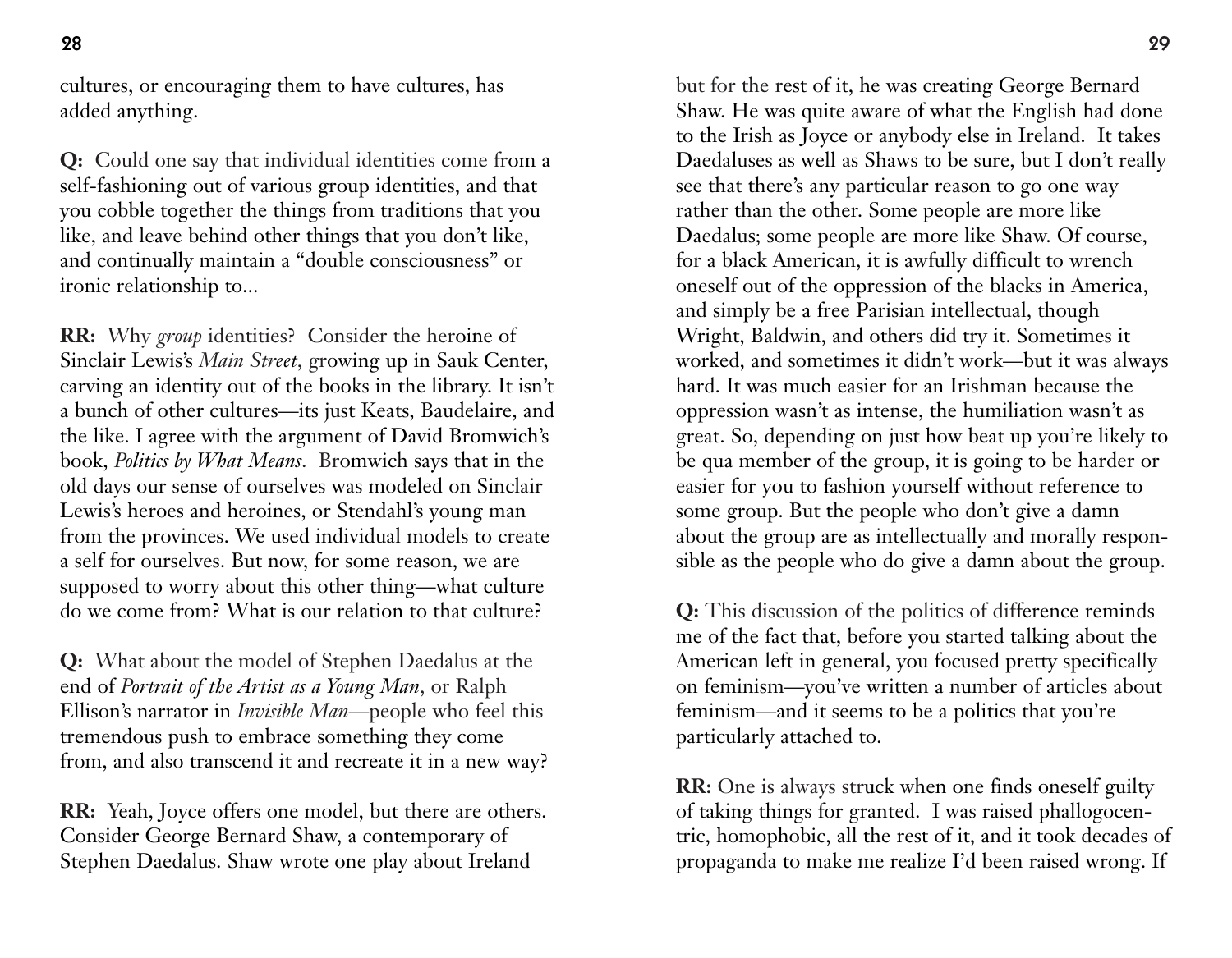I'd been raised in Europe between the wars, it probably would have taken decades of post-war propaganda to make me realize that they shouldn't have raised me to be an anti-semite. When you have the sense of your eyes being opened, you tend to write about how nice it is to have your eyes open. That's why I wrote about feminism. But it isn't that I think I have anything special to say about feminism.

**Q:** But there's been a particular interest of feminists in your work.

**RR:** Not much. There've been some angry replies, but I don't think any feminists have picked my stuff up and waved it as a banner.

**Q:** Except for Catherine McKinnon.

**RR:** No. I just stole her stuff and wrote it up in a slightly different form. She hasn't used me, I've used her.

**Q:** I thought that at a certain point she had drawn on your anti-foundationalism for some of her work.

**RR:** She read me before I began writing about feminism, but I don't think it was a big deal for her.

**Q:** Is there a story behind when you decided to start writing about feminism, or is it a more gradual process?

**RR:** The influence of my wife, if anything—I suspect she was the principal stimulus. She began reading more and more feminist books. There were dozens of them lying around the house, so I began reading them. If I'd been single, God knows whether I would ever have read them.

#### **THE CULTURAL LEFT AND CONTEMPORARY POLITICS**

**Q:** I wonder if your criticisms of the cultural left's "theoreticism," its need to theorize, is more of a philosophical objection than a political one. For your main critique of the cultural left seems to be that they are concerned more with "naming the system" than with crafting specific reforms. But I wonder if we can't see that this naming the system is similar to what the right did from the '60s on. Sure, they had a whole bunch of policy positions, but they also concentrated a lot of energy on cultural strategy, on changing the terms of debate, changing the ground on which we argue about public policy. And this is perhaps what the cultural left is trying to do for the reformist left or with the reformist left, if anything—that naming the system may be a way of naming lousy vocabularies in which we're conducting our public conversations, and making some suggestions about new vocabularies or new conversations that would be more amenable to the kind of public policy decisions we would want to have happen.

**RR:** It's a nice idea, but I can't see what new vocabularies have been suggested. My feeling is that there's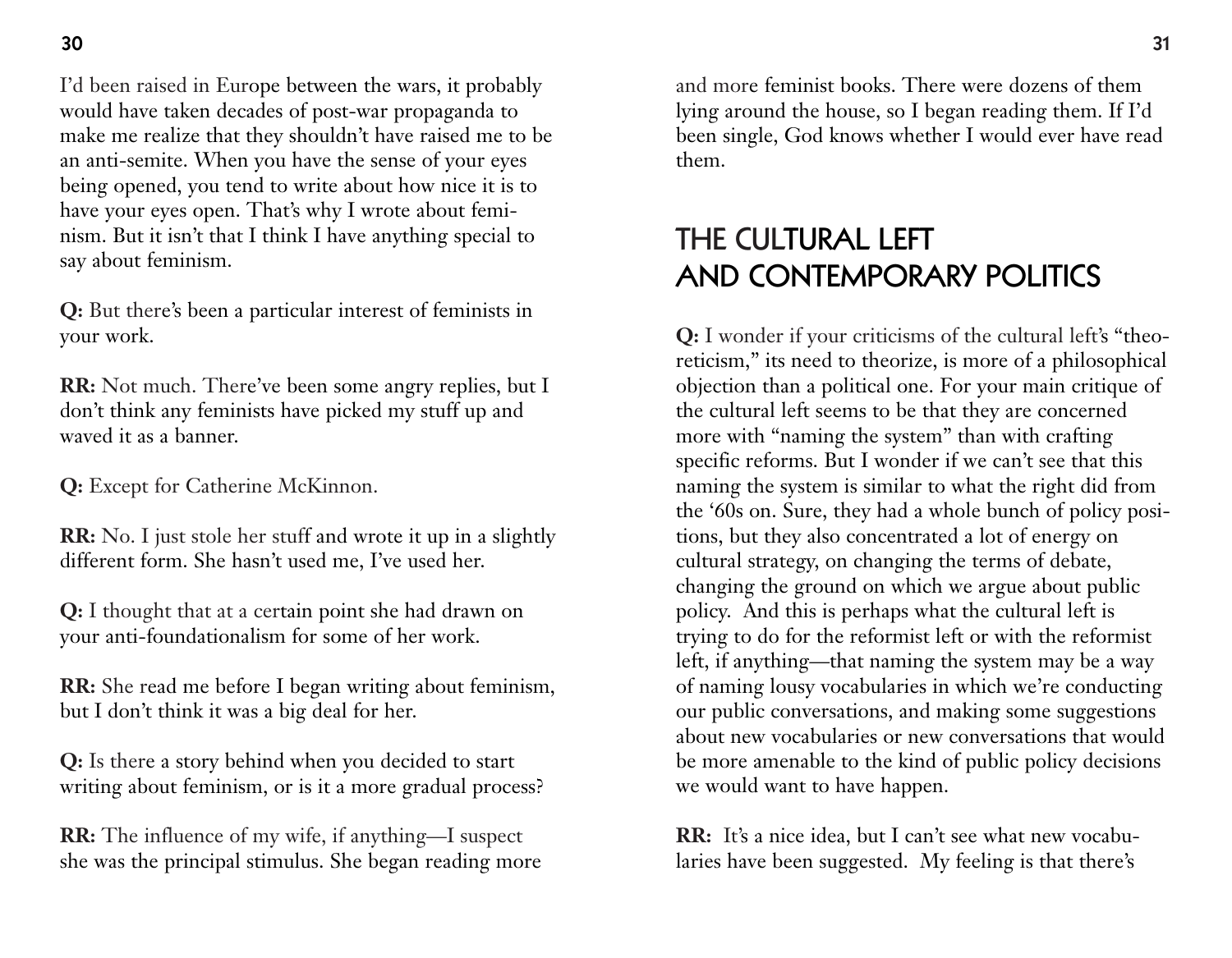been a tacit collaboration between right and left in changing the subject from money to culture. If I were the Republican oligarchy, I would want a left which spent all its time thinking about matters of group identity, rather than about wages and hours. I agree that the oligarchy managed to make the term "liberal" a bad word, and thus shifted the Democratic Party toward the center. It was a rhetorical triumph. The left hasn't managed anything of the sort. What it has done is to capitalize on the success of the civil rights movement, and to get more and more breaks for various oppressed groups over the last twenty-five years. It seems to me that all the work of getting those breaks was done without notions of "culture." It was done using the kind of rhetoric Martin Luther King used, modified for the use of women, gays, and what not. King was not interested in African-American culture. He was interested in getting African-Americans the life-chances that whites always had.

**Q:** I guess we're disagreeing on what the term "culture" means. I guess when I say cultural strategy, I mean, for lack of a better term, an ideological strategy that presents a world view from which certain decisions can be made. Over the past 30 years, the Republicans have been very good at saying, instead of imagining the welfare state as this thing we have to ameliorate poverty, see it as an extension of Big Brother.

**RR:** I don't want to question the need for bringing a purer sense to the words of the tribe—changing the vocabulary used by the masses to describe this or that

phenomenon. As you say the Republicans have been brilliantly successful at doing this. But I can't see it as an argument for the use of theory. Do the Republicans have a theory?

**Q:** I guess if you agree that this has been a successful strategy that the Right has employed, then we have to recognize that, to be vulgar about it, super-structural changes that the Right has enacted have in fact altered the economy, have shifted the way money works. Can't we argue, then, that there's room for a cultural left, which I would like to think could also work on that model?

**RR:** How about saying there's room for a rhetorical left? But the question is: what rhetoric do you use? I think nothing is going to happen until you can get the masses to stop thinking of the bureaucrats as the enemy, and start thinking of the bosses as the enemy. I suspect this will only happen if there's a great, huge recession. But I don't see the cultural left as doing beans to bring about this shift in the masses' thinking.

**Q:** To take it from another angle, what about some of the impulses of the cultural left to seize upon this suspicion of bureaucrats as one that's not entirely misguided, and redirecting it towards a left agenda as opposed to a right agenda?

**RR:** Foucault coming to the aid of Bob Dole? Watch out for the secret meshes of power?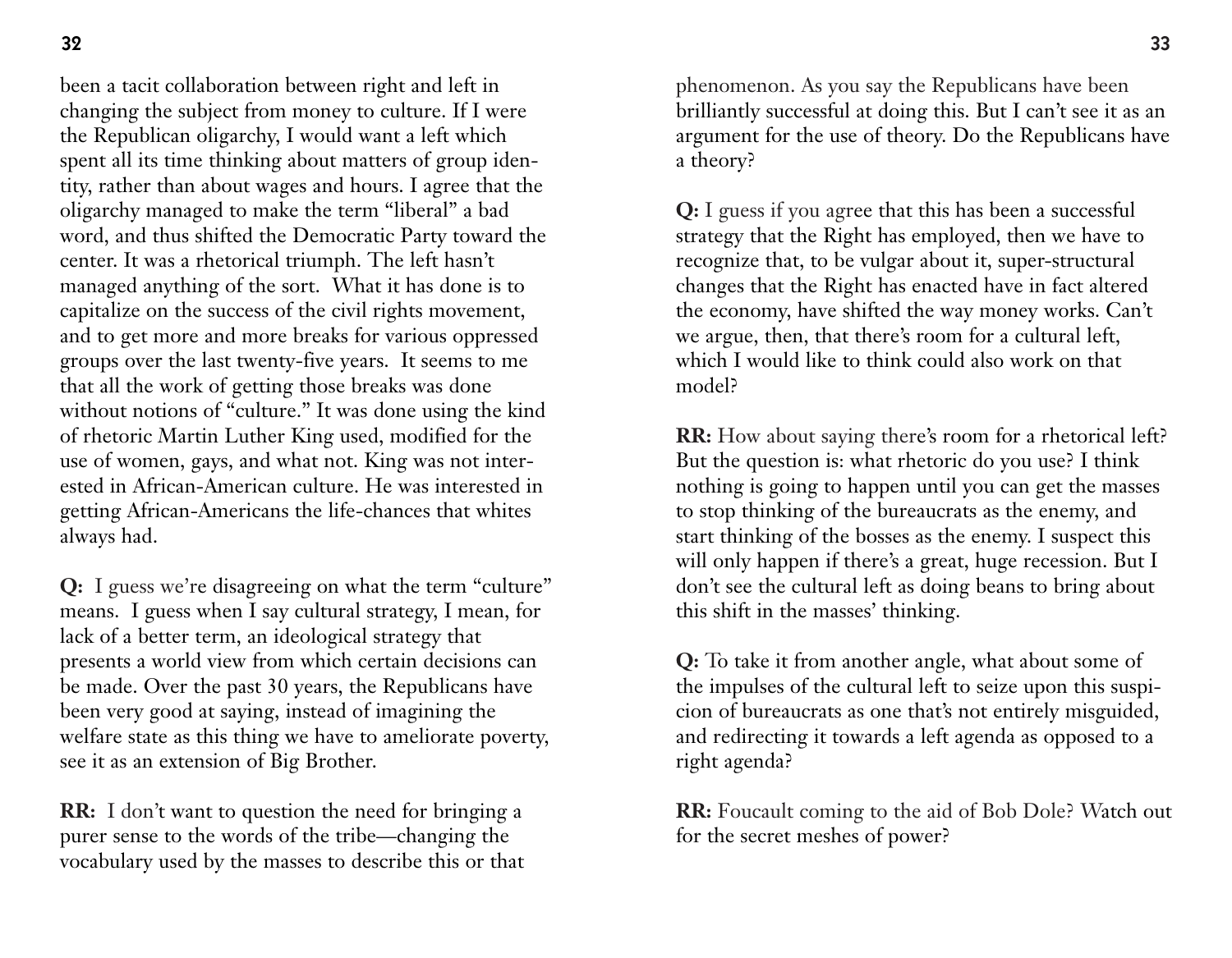**Q:** I don't know if we can see this as purely false consciousness if someone who is a welfare client finds the welfare state to be invasive as well as helpful. There's a certain way we can build upon this...

**RR:** Of course they find it invasive, but what do you expect?

**Q:** A less invasive welfare state? Why not draw from some of this populist fear of large bureaucratic structures and craft a less statist kind of leftism that can still do the kinds of things that we want the welfare state to do?

**RR:** Does anybody know how to run a non-invasive welfare system? I don't think you can. You're just going to have to settle for lots and lots of Foucauldian webs of power, about as weblike and powerful as they always were, only run by the good guys instead of the bad guys.

**Q:** Without discounting the significant substantive disagreements between you and many on the cultural left, I keep wondering if it's possible that, to some significant degree, the conflict is the product of tone and rhetoric—that you dislike their revolutionary posturing, emphasis on righteous anger, and infatuation with theoretical language, and they dislike your casual, laidback and some would say even complacent tone. In addition, your rhetoric tends to be on the debunking, simplifying side, and theirs on the complexifying side. Do you think this is a significant part of it?

**RR:** Oh, yeah. I think so. Remember that I grew up red-

baiting when red-baiting was unpopular. Because it was so unpopular, it was done in a sort of cynical, sarcastic tone. It's not a very pleasant tone, but I grew into it, and by the time I started in on this recent stuff it was the only tone I had. You could probably have a nicer and more effective tone, but it's too late for me.

**Q:** But how about the other side of this equation, though? That perhaps if the cultural left didn't do all this posturing—which Robbins describes nicely as a reaction formation to their very political irrelevance...

**RR:** It's also just a plain ordinary power struggle within the academy for who gets the tenure slots. If you don't make a helluva lot of noise, the chance that any of your generation is going to get anywhere in the business is fairly small. So you have to exaggerate the importance of the difference between you and them, just as Howe's generation had to pretend that all things had become new when we became modern, that human nature really had changed in 1910, that literary modernism was a new birth of time—not really true, but useful for purposes of breaking into the system and getting a place in the sun.

**Q:** One of the significant differences between yourself and many on the cultural left is that your writing seems directed toward those who are, relatively speaking, powerful. The questions you ask often take the form of, "How should we residents of rich North Atlantic democracies, or we liberal intellectuals who have some cultural capital, act?" In other words, the concern is with how the powerful should act toward the less powerful. In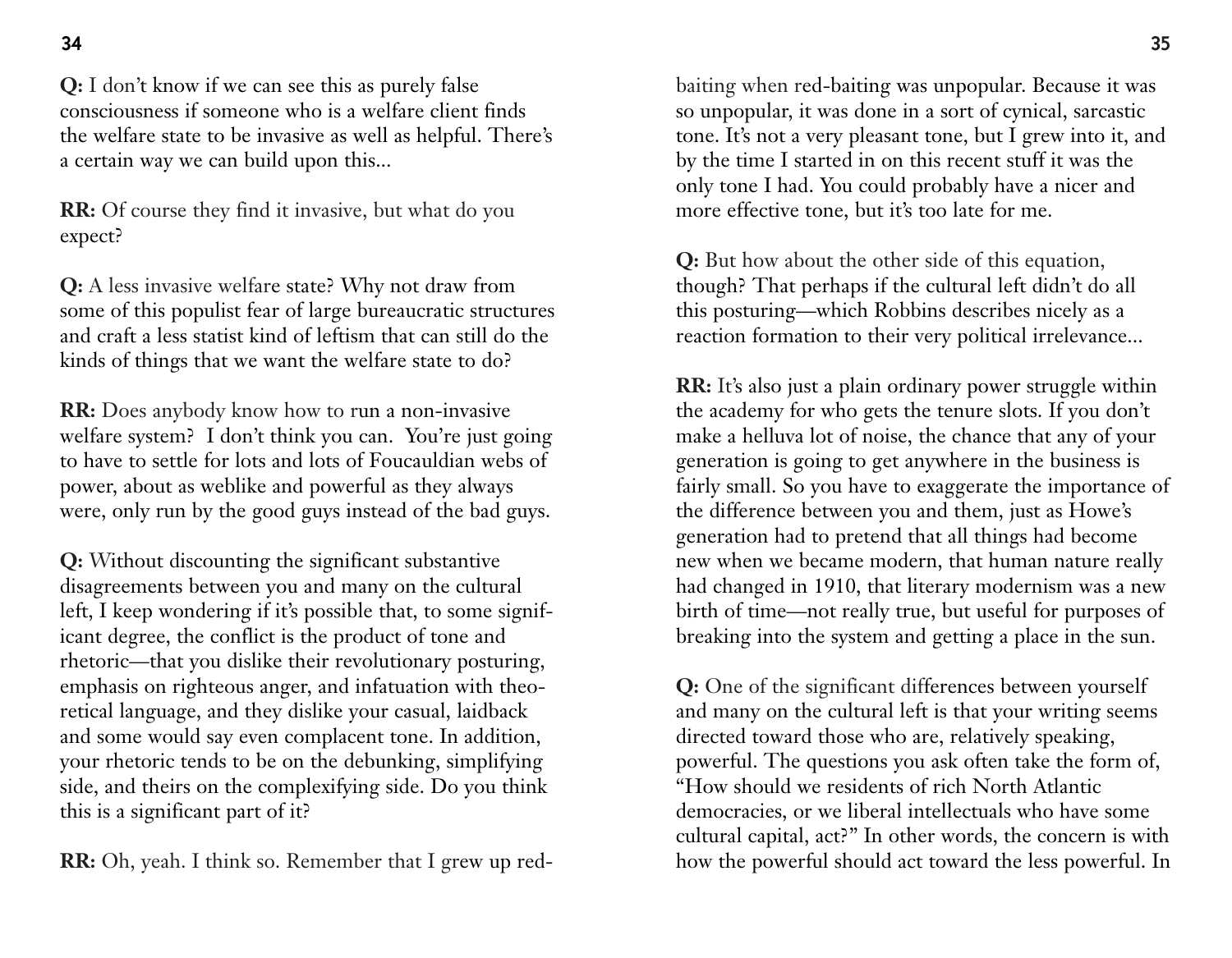contrast, a lot of leftist cultural studies work seems to write from the other side of the equation—writing in solidarity with the less powerful. Whatever the pitfalls and shortcomings are of this position, it seems to result in a different kind of politics. In other words, you're going to end up with two very different kinds of politics, depending upon which audience you feel you are writing for. I was wondering if you could imagine writing an essay which is more concerned with arguing what the less powerful should do, not how the more powerful should act toward the less powerful. Is it possible to write with that kind of solidarity, or does it seem like a false kind of solidarity?

**RR:** Roosevelt said early in his first administration that, "If I were working for an hourly wage, I would join a labor union." This was a very important moment in the history of the labor movement. Was he speaking from the side of the less powerful? No. I could say to the janitors at the University of Virginia, for God's sake join a union. Would that be speaking from their side? No. But it's good advice anyway, even if it can be viewed as condescending.

This whole idea of solidarity with the oppressed on the part of the bourgeois intellectual strikes me as one of the many phony problems that we inherited from Marxism. John Stuart Mill didn't worry about whether he was solid with the women or the workers—he just gave his views. The Marxist trope of "Jones is just a bourgeois intellectual" never did anybody any good. It isn't something anybody should spend their time worrying about.

**Q:** And this is reflected in both *Achieving Our Country* and articles like "Two Cheers for Elitists," your review of Christopher Lasch's last book. In these places, you make an unabashed defense of top-down initiatives. But what about the idea that all knowledges are partial, imminent knowledges, and that the things you think should be done are in part a product of where you're speaking from?

**RR:** The masses always knew that. The intellectuals always knew that. Everybody's always taken this for granted. The first thing you say when you hear a political speech is something like "well, that's what it looks like to him." But I can't see that Foucault or anybody else has given us new insight into the tediously familiar fact that your views are usually a product of your circumstances.

**Q:** How can one acknowledge this point in one's writing and still say something useful, though?

**RR:** Why bother? Why not let my audience acknowledge it for me? Everybody knows that I'm an overpaid, privileged humanities professor. They knew it before they read my stuff. Why should I bother with self-flagellation?

**Q:** This reminds me of the labor conference at Columbia a few years back. It seemed to me that the point of that conference was to bring intellectuals in closer contact with the labor movement.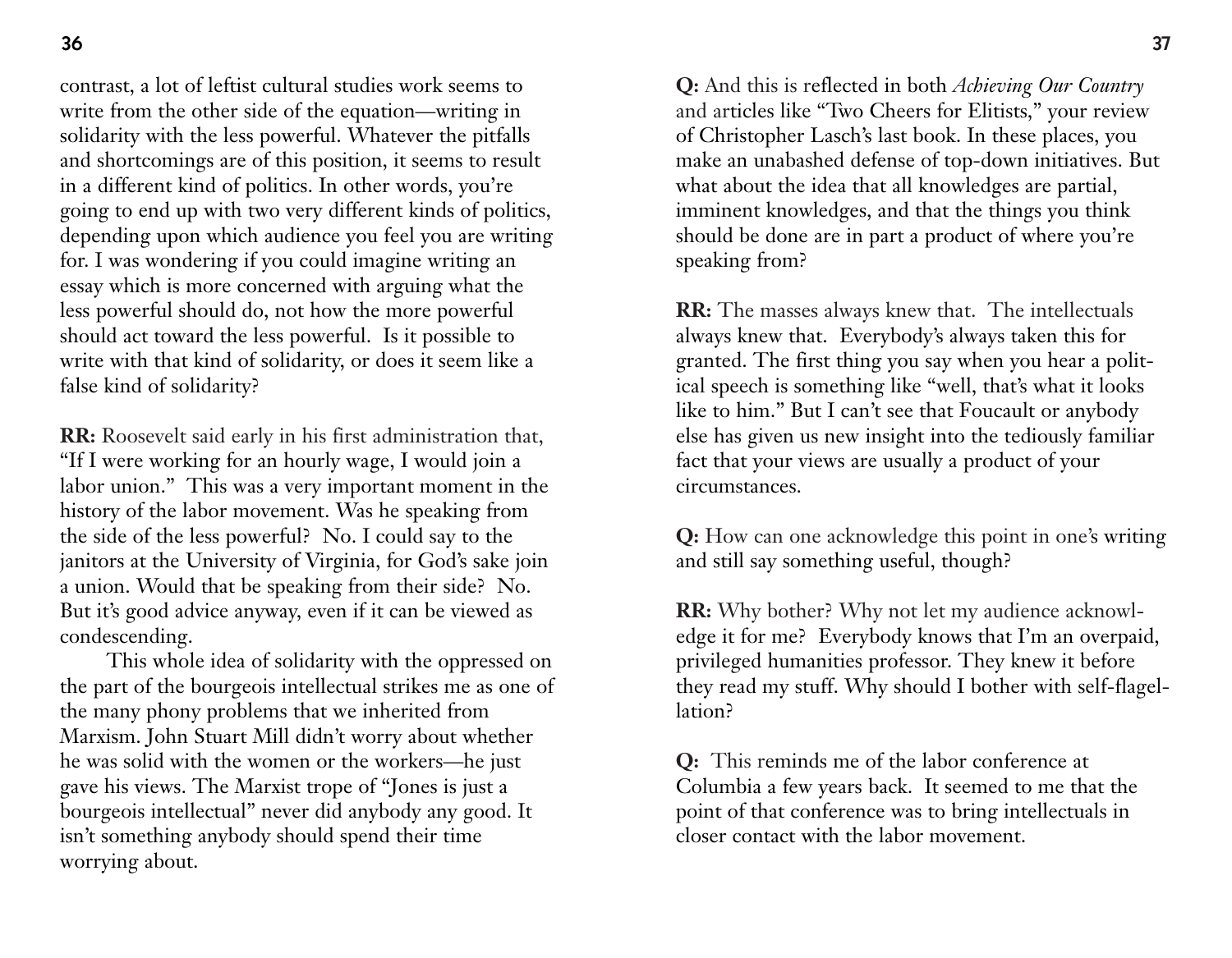**RR:** No, I think the point was for Sweeney and the AFL-CIO to get some media attention—attention they need and deserve. The only way to bring intellectuals together with the labor movement is for the AFL-CIO to tell the professors, for example, that Senator Whosits has introduced a bill to change the NLRB rules for recognition of unions to incorporate the recommendations of the Duncan commission. That then gets the intellectuals to bang the drums, mention the Whosits Act every time they turn around, drag it into every conversation, and so on. That's about as much bringing the intellectuals together with the union workers as you are going to get. The intellectuals are supposed to give voice to desirable initiatives. In the past, they've given their voices to the repeal of the anti-sodomy laws and the equalization of male-female wages. So now let them give voice to the Whosits Act, because the NLRB is a mess. I don't really care about whether there's solidarity between these two social groups, as long as they are serving the same ends.

**Q:** What was your own sense of the conference?

**RR:** I'd agreed to give a paper in Colorado the second day of the conference. So I didn't see much of it. You got the tensions you would expect: between people like Joel Rogers who are out there getting people to run for school boards and city council, all involved in the nitty gritty, and people like me and Patricia Williams. We just stay in our studies and compose ever more effective little bits of rhetoric. The tension between Todd Gitlin and Robin Kelley was another thing. Kelley was not about to

give up on group identity, and was furious at the suggestion that he switch from race to class.

**Q:** One of the things I found most interesting about Rogers' speech was his set of answers to the question, "What can intellectuals do for the labor movement?" Pretty much everything that came out of his mouth after that was, if you're a sociologist, or a political scientist, or a researcher in labor relations, here are things you can do. But the thing you don't want to do is deconstruct fairy tales, which is what they do in English departments.

**RR:** This review by Cohen and Rogers says, "He's just talking to Humanities teachers," and I read that and thought, "Of course I am!" Who did they think I was talking to? Humanities teachers are people, too.

**Q:** Another point about the conference that you remarked on in *Achieving Our Country* was the booing of Orlando Patterson, and the way that pointed up a tension between different sides of the left concerning what we should do in the age of global capitalism: do you keep borders open, or do you close them?

**RR:** Right. Do you save the working classes of the advanced old democracies by protectionism, or do you give up protectionism for the sake of the Third World? Do you try to keep the standard of living in the old democracies up in order to prevent a right-wing populist, fascist movement in the USA, or do you try to re-distribute the wealth across national borders? You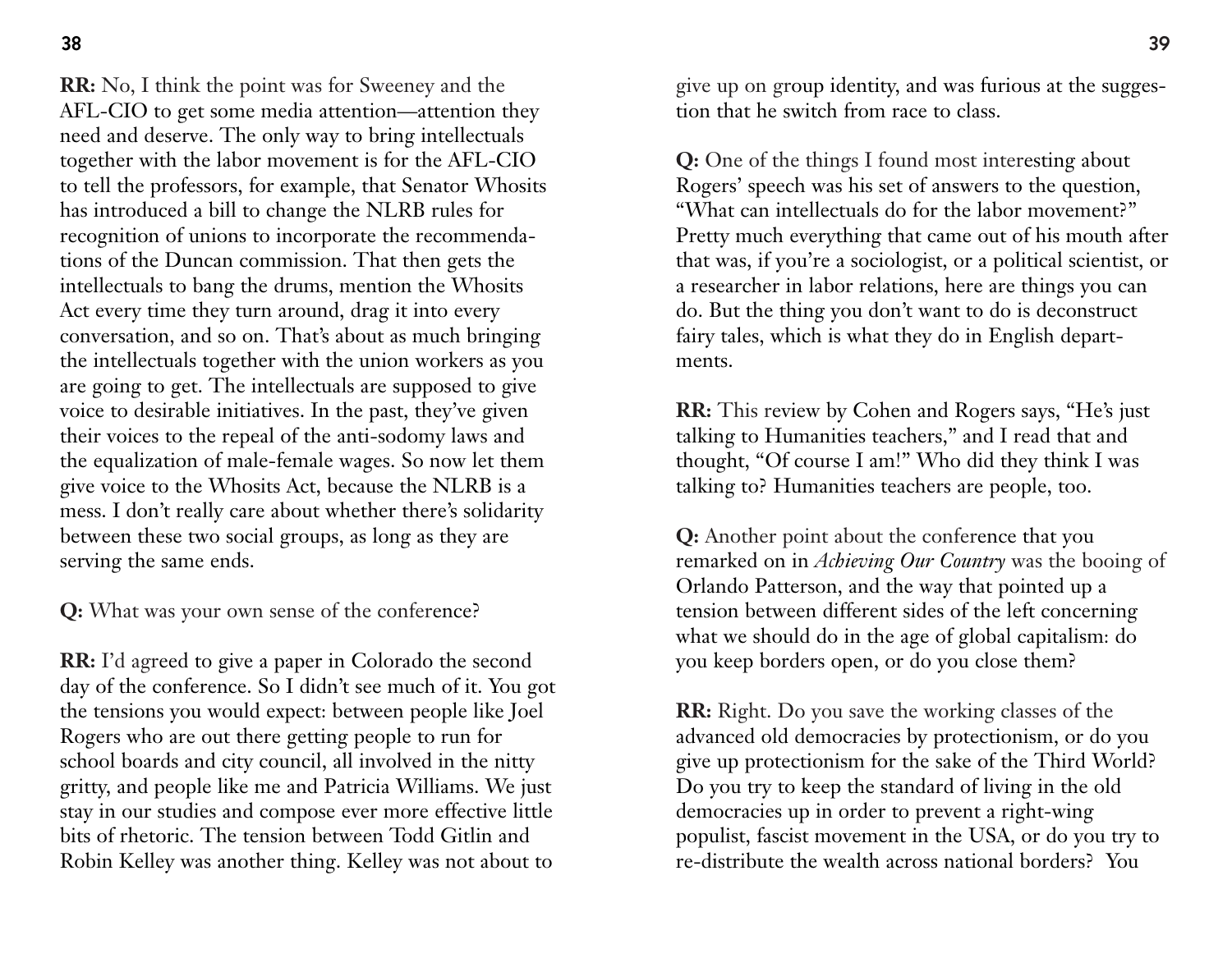probably can't do both. I wish I knew how to resolve the dilemma, but I don't.

When I was a kid, I knew just what I would do in foreign and domestic policy if I were President. Nowadays I don't. I think this is a fairly widespread phenomenon. Forty years ago, you could believe that the U.S., through the U.N., could export democracy, squeeze the evil empire to death, create industrialization, and promote a rising standard of living throughout the world. I don't believe that anymore. It can't be done. How do you save the Asian economies without giving all the money to American and Japanese banks? I have no idea. Or consider Mexico. We in effect ruined the Mexican middle class by paying off American banks. There ought to be a way to avoid this, but I don't know what it is.

**Q:** The Columbia labor teach-in had been preceded, by a few months, by a labor struggle which caught the attention of a lot of academics: the Yale TA strike. I would be curious to hear your response to this event, especially given your comments about the relationship between labor and intellectuals, because this is one moment where the intellectuals *are* labor. Now as someone who has been in the academy for quite a long time now, I'm wondering what your reflections are on where we're going and what sort of things can be done to improve the state of higher education, to improve the state of the laborers in higher education: faculty, grad students, and other university workers.

**RR:** The adjuncts worry me a lot more than the TAs. I

can't get really excited about how much money the TAs get. I can get upset about employing adjuncts. It seems to me that for the three or four years that you are a TA, the university says that in exchange for starving for these three or four years, you're getting a chance at a better career than you would have gotten if you had taken a job for real money. Maybe that's a fair trade. It's not a very conclusive argument, but it's an argument. I just don't have strong views one way or another. Adjuncts, on the other hand, seem to me quite capable of wrecking the system. You could de-professionalize higher education by hiring enough adjuncts. You could eliminate faculty control, take away the role of the universities as sanctuaries of the left, as sanctuaries of tolerance...all the roles it has played in post-war America. If you completely commodify academic labor you can get all the teaching done for roughly a third of what you can get it done for now. But I hope they don't completely commodify academic labor. It would proletarianize the faculty, and take away whatever cultural and political clout universities currently have.

**Q:** Wasn't it Dewey who helped found the AAUP? I wonder if there are other organizations that we need to invent to try to stem this tide?

**RR:** The AAUP is a really difficult topic, and somebody should write a history of it. It has less clout than it had before the '60s. In the '70s it went out on all kinds of limbs, and it left its membership way behind. The AAUP got in the hands of '60s radicals who staked it out in positions which lost it huge sections of its member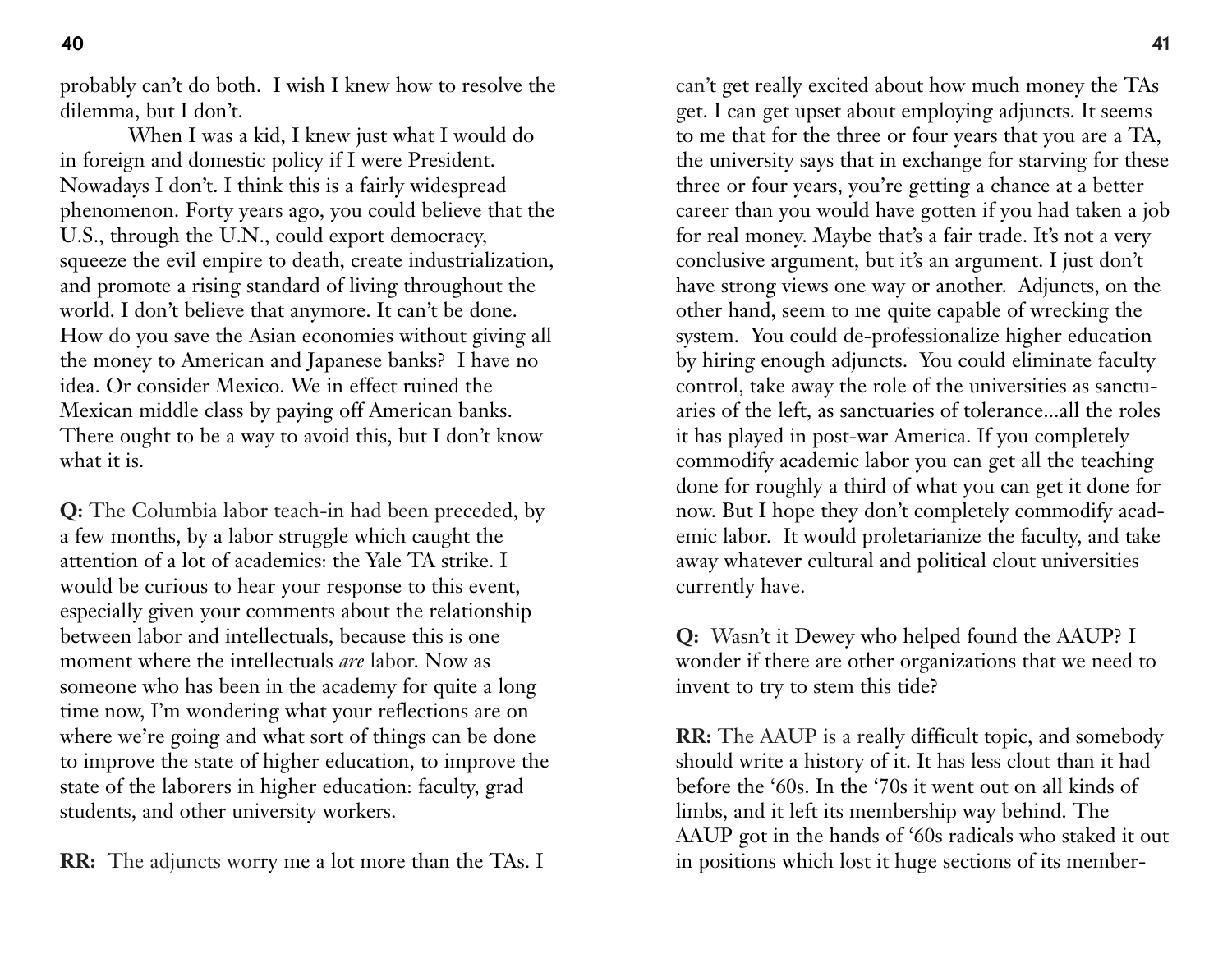ship. I would love to bring the AAUP back to the power it once had, but I don't know how I'd do it. Bennington would have been inconceivable in the '50s. Now the university presidents are so contemptuous of the AAUP that they say "ah screw it, censure me." They really didn't say that then.

**Q:** But, getting back to your earlier point, one of the reasons why TAs are so angry is that we can no longer justify four years of starvation because of the rather uncertain promise of an academic job.

**RR:** The TAs who accept four years of starvation in exchange for a one in ten chance of getting a job usually have parental support. I think one reason why we get the graduate enrollments we do is simply the savings of the parents of the current crop. The next generation won't have those parental savings to draw on. So we won't have all these applicants for graduate study.

**Q:** That's one of the other things that worries a lot of us. The next generation of academics will only consist of people who had enough money for graduate school. So we won't have a next generation of working class scholars.

**RR:** The universities do have the chance to do something for economic equality. Eric Lott, Susan Fraiman, and Nelson Lichtenstein held a rally a while back for the non-academic employees at the University of Virginia. Sometime I want to write out a proposal that the faculties of the universities tie their own wages to those of the non-academic employees. The idea would be that you couldn't raise the faculty 3% and raise the non-academics only 1%, and you couldn't have a median wage for the staff that was less than half of the median for the faculty. There must be some such set of rules that you could institute. If such rules became a custom among the private universities, it would probably spread. The faculties of the big powerful state universities would say, "I'm embarrassed to be teaching here at Berkeley where the ratio is 3 to 1 instead of 2 to 1, as it is at Harvard or Stanford." I'd like the universities to be a moral example. They'd be more of a moral example if they fixed it so that janitors with 20 years experience didn't get paid less than assistant professors, then if they doubled the pay for TAs.

**Q:** Let's return for a moment to the stigma vs. money question, because this seems to be an important point in *Achieving Our Country*. The first obvious question is, can you imagine talking about both at the same time?

**RR:** Sure.

**Q:** So it's not as if what you're arguing for is that we stop talking about stigma.

**RR:** No, but we might divide our libidinal energy in half.

**Q:** Or even maybe not dividing it in half, but talking about both at the same time.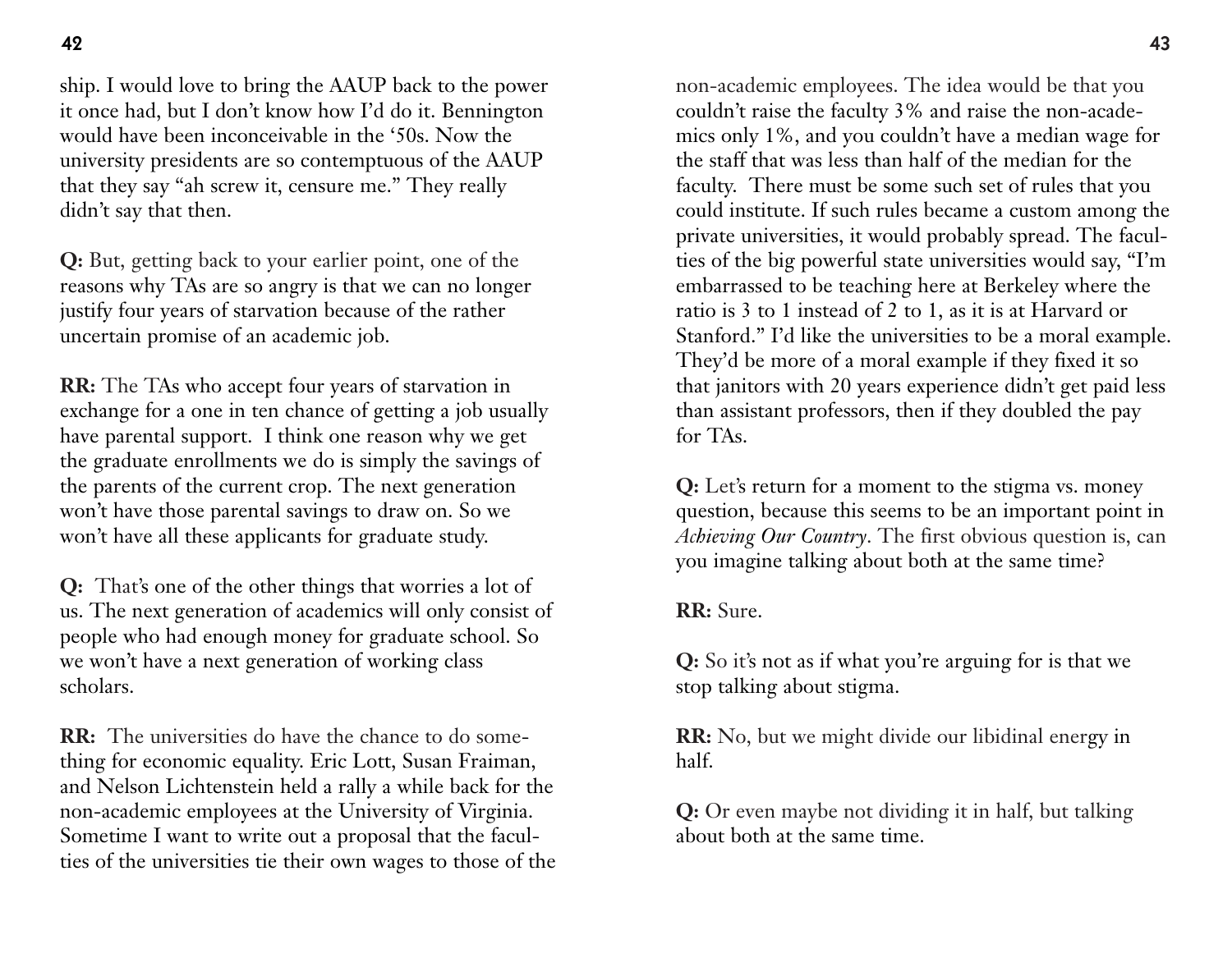**RR:** See, that's the thing. Whenever I say this to Nancy Fraser, she says, "You don't seem to realize that questions of race and gender are inseparable from economic questions." I always reply, "Of course they're separable." For example, lots of white males don't get good enough jobs. So if you want a majoritarian politics then you may want to separate talk about the level of the minimum wage from talking about race and gender. The dream of the left, particularly after Marxism seemed to have given us such a beautiful way of tying things together, is that we can integrate all of our concerns into a single consolidated vision. But usually we can't. We have to say one thing to one audience at one time and other things to other audiences at other times.

**Q:** One of the arguments that seems rather persuasive to me is that, given the racial composition of the working class and the poor, if white intellectuals interested in class are silent on race, or at least hold that these issues are separable, it will look like a class movement being crafted for white workers only. The danger is that blacks won't feel that they're part of the movement.

**RR:** And the danger of the academy's concentration on race and gender is that white workers think they were being neglected by the academy. So you're going to lose either way. The white workers *are* being neglected.

**Q:** The question is, some people argue that it is possible that we can do this, that we can talk about both at the same time.

**RR:** Fine, if you can do it, do it. But offhand, I don't know how to run the two together.

**Q:** It seems that that's what the recent work on whiteness studies is trying to do.

**RR:** What's that?

**Q:** This idea that you start talking about whiteness as a racial identity just like any other racial identity.

**RR:** [groans] God.

**Q:** Think about the quote from DuBois about the wages of whiteness—the idea that white workers were convinced that, while they were oppressed, they were still better off than the blacks. So they were encouraged not to align themselves with the blacks, because of the benefits derived from their white skin.

**RR:** That was what Gompers said about the Irish. It's an age-old technique: dividing the oppressed into hostile groups so they won't vote against you.

**Q:** Fred Pfeil has a piece called "Sympathy for the Devils: Notes on Some White Guys in the Ridiculous Class Wars," and the interesting thing there is that he locates the absence of whites from these conversations in the same way that you do, and what he ends up saying is, let's try to understand why a militia politics happens. The idea is that there's some way that you can get to class through a more fully articulated discussion of race,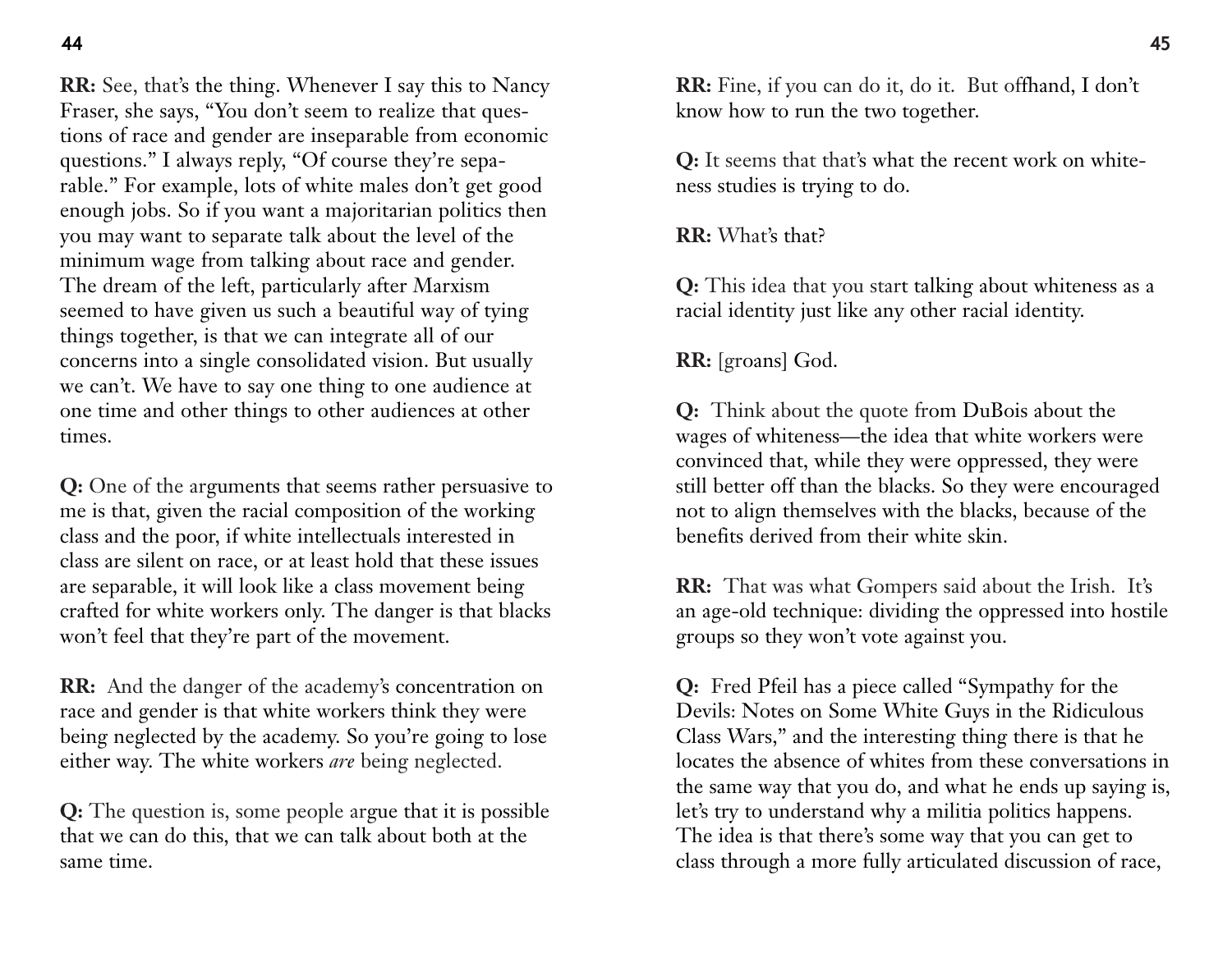because there's a way to talk about what it is that these people are missing, and what's offered in its place in the militias.

**RR:** Consider Clinton's last State of the Union Address: something for everybody, no overall integration of policy: just I propose this and I propose that. That's about as much integration as politics needs. I think of the intellectual left as dominated by the notion that we need a theoretical understanding of our historical situation, a social theory which reveals the keys to the future development, and a strategy which integrates everything with everything. I just don't see the point. I don't see why there shouldn't be sixteen initiatives, each of which in one way or another might relieve some suffering, and no overall theoretical integration.

**Q:** It might be that some of this thinking is that the left isn't quite sure what those initiatives should be, and that while the theorizing may occasionally become a fetish, it can also be a way of stepping back to one remove from the situation in order to get a clearer view, so we can then see what the more specific initiatives should be.

**RR:** It never worked before. Why should it work now?

**Q:** But what about the Marxist insight of taking a step back from the economy and saying, the economy in a big way works this way, thus our specific local practices should be unionizing the workers and organizing them.

**RR:** It didn't take Marx for that. Cobbet knew that, I'm

not sure that the Roman plebes didn't know that. I think the idea that Marx burst upon an astonished world with the thought that the rich were ripping off the poor is weird.

**Q:** But isn't it more than just the rich ripping off the poor? It's that it's being done in a certain way, so to stop it, we're going to have to address the certain way it's happening.

**RR:** But he didn't address it. He said that nothing could change without a total revolution, one which abolished private property, created new ideals to replace bourgeois freedom and bourgeois independence, and so on. The rhetoric was entirely one of "No piecemeal solutions." The left got hooked on this no piecemeal solutions idea, and on the claim that if you do propose solutions they'd better be integrated in a general theoretical package. But most of the good has been done by piecemeal initiatives that came out of left field. Stonewall came out of left field. Selma came out of left field.

There's a new book coming out by Richard Posner, in which he talks about the difference between academic moralists and moral entrepreneurs. It's sort of a polemic against Dworkin and other Kantian moral philosophers. He distinguishes academic moralists, who have a moral theory which tells us that we must do so and so, from moral entrepreneurs, like Catherine McKinnon. She is his paradigm of a moral entrepreneur. She doesn't have a theory—she has a polemic. Most of the good is done by opportunistic moral entrepreneurs, who have a very specific target, call attention to a very specific set of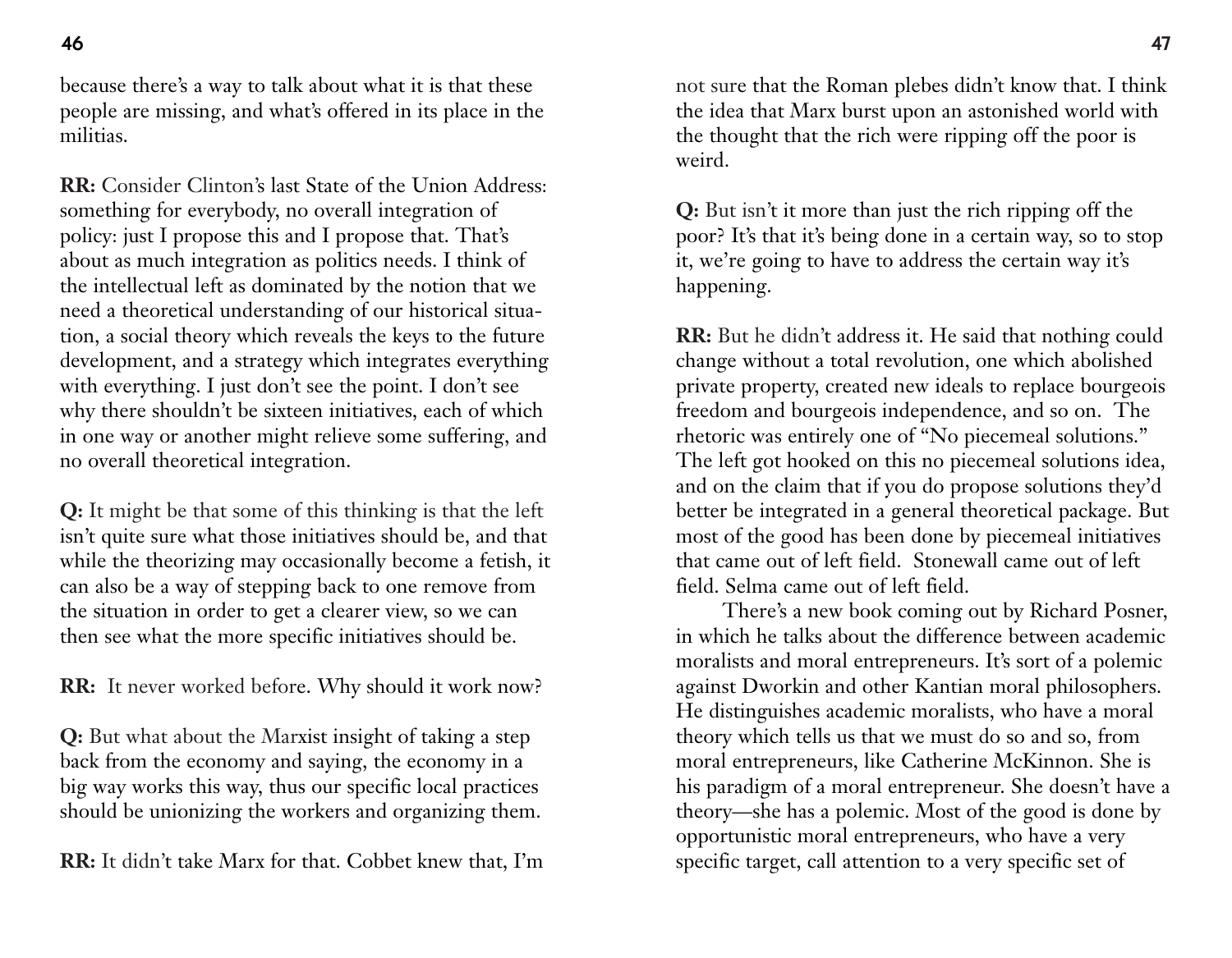instances of unnecessary suffering. Later on the academic moralists and social theorists come along and tie everything up in a neat package. But this latter activity usually doesn't lead to political results.

**Q:** What about Habermas's fear that local solutions may clear up one kind of suffering while exacerbating another kind of suffering somewhere else?

**RR:** He's absolutely right. I think this will continue to happen until the end of time. All social initiatives have unforeseen, and often bad, side effects. The idea that you can step back and fix it so that your initiative won't interfere with anybody else's initiative is crazy. It's as crazy as the idea that someday the meshes of the webs of power will be less tight than they are now.

## **THE INTERNATIONAL**

**Q:** You talk about ethnography and the novel as two genres of ironist liberal education or edification. And while the novels get talked about a lot, specific ethnographies rarely come up: how has the ethnographic tradition in anthropology influenced you?

**RR:** Think of ethnography as being done by historians as well as by anthropologists. Talk about the culture of the Socratic Circle, of the Roman Republic, of the Renaissance city-state. These are just as good ethnographies as those of the Trobrianders. Before they invented anthropology, we were getting all the benefits of ethnography. When I mentioned ethnography, it was in the context of a bazaar surrounded by private clubs, an image I used in a reply to Geertz. Suppose that became the model for a global society. There would still be some people who would always be trying to become members of the club on the other side of the bazaar. Those would be the intellectually curious people who read novels, history, and anthropology. There would be other people without such curiosity. I still think of a bazaar surrounded by private clubs as a good model for a global civilization. But with luck, the clubs would have some exchange memberships.

**Q:** Do we, following Bruce Robbins, need more than "sad sentimental stories" for a genuine international politics?

**RR:** Genuine international politics would mean working toward a democratic world government. We need the countries of the world to do what the American colonies did when they federated. It took a lot for the Quakers to overcome their hostility to the Catholics across the Mason-Dixon line. But they managed it. Same thing happened when Tito, after the war, enforced an end to ethnic cleansing. The Yugoslav federation worked for a while. One thing that makes federations work is a sad, sentimental story about past ethnic, racial, and national hostilities.

**Q:** Well, the thing that struck me about Robbins' article was that it emphasized NGOs as a crucial tool toward being able to develop a kind of a critical plurality of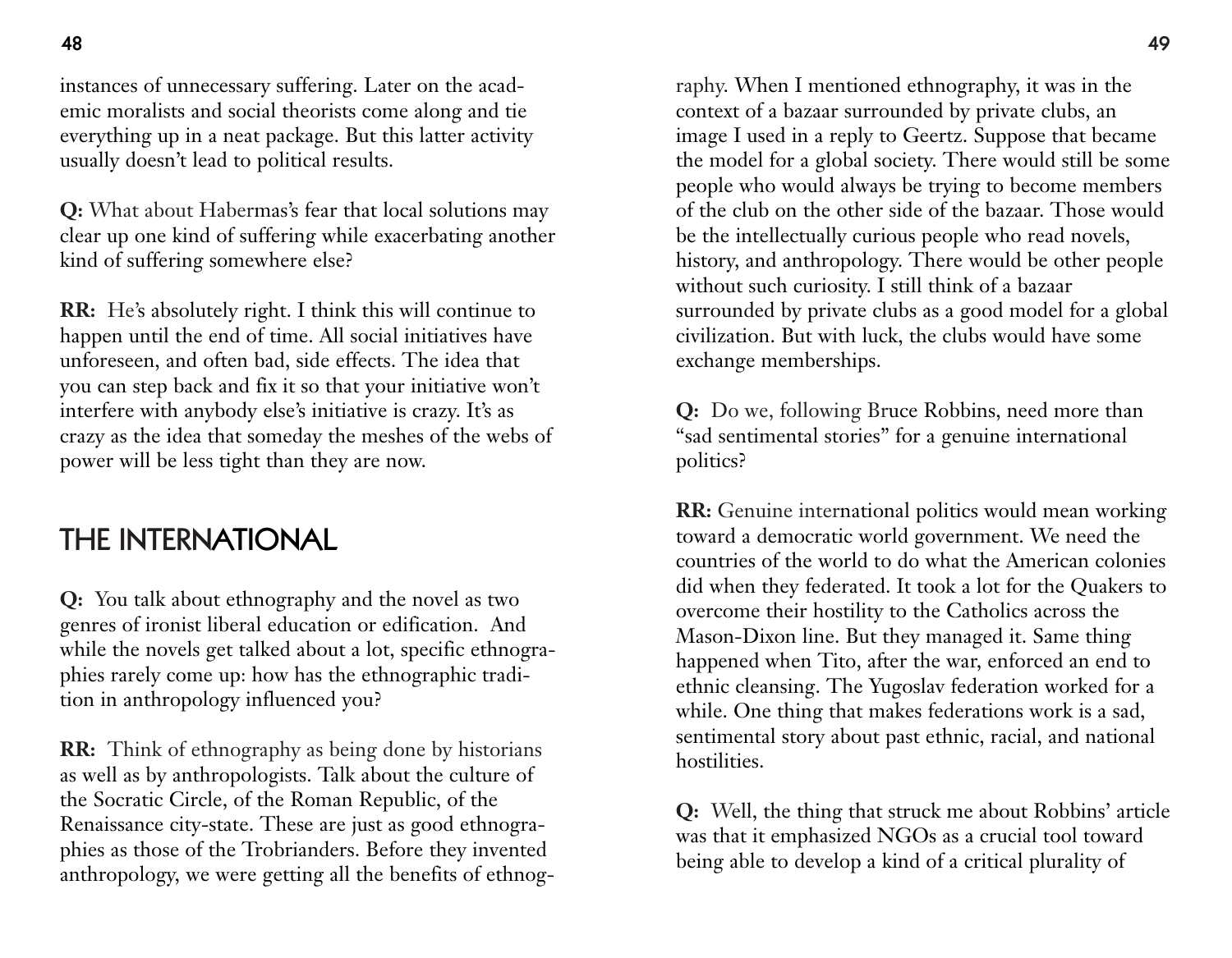political positions. Instead of just having monocultures talking to each other, each nation is revealed to have all sorts of internal divisions that need to be played out.

**RR:** The stuff about NGOs in Robbins' article reminds me of Lasch's thing that I quoted in *Achieving Our Country* about wanting to declare a separate peace with our opposite numbers in the communist countries. No, we don't; we want to abolish the governments of those countries. We want a situation in which the next time a Milosevic tries it, there are so many blue helmets around the gangs can't get organized. We want a global federation so that the next time there's a Saddam Hussein, the American congress doesn't decide to make war—the world parliament decides.

**Q:** This actually brings us to another point in the Robbins' article—I would like to hear what you have to say about it. He makes the claim that, on your model of the public/private split, the international sphere is private, while the public coincides with the nation-state.

**RR:** Why does he say the public coincides with the nation-state? Because I'm patriotic? All good liberal internationalists who are sentimental about the United States are also sentimental about the United Nations.

**Q:** I read an article recently by Ellen Meiksins Wood arguing that just because we have this rhetoric of globalization, it doesn't mean that the nation-state doesn't matter; it fact, it probably matters more. The nationstate is still there for people who are making the deals

about where the international capital can go. It is more and more the proper site of class conflict now.

**RR:** If we don't do it at the nation-state level, it isn't going to be done at all.

#### **THE MARGINS OF PHILOSOPHY**

**Q:** Perhaps we might shift to more philosophicallyoriented issues here. Can you remember what it was like not to be a pragmatist?

**RR:** I desperately wanted to be a Platonist—to become one with the One, to fuse myself with Christ or God or the Platonic form of the Good or something like that. Pragmatism was a reaction formation.

**Q:** When did you start to have doubts about this Platonic ideal?

**RR:** In my twenties. Remember I already had an M.A. in philosophy when I was twenty, so I had been in the business for quite a while.

**Q:** But unless my sense of your academic history is skewed, it seems like in the '50s and '60s, you were still writing fairly straightforward analytic philosophy.

**RR:** It wasn't quite like that. My first job was at Wellesley, where I realized that I had been badly educated for a career teaching philosophy in the U.S.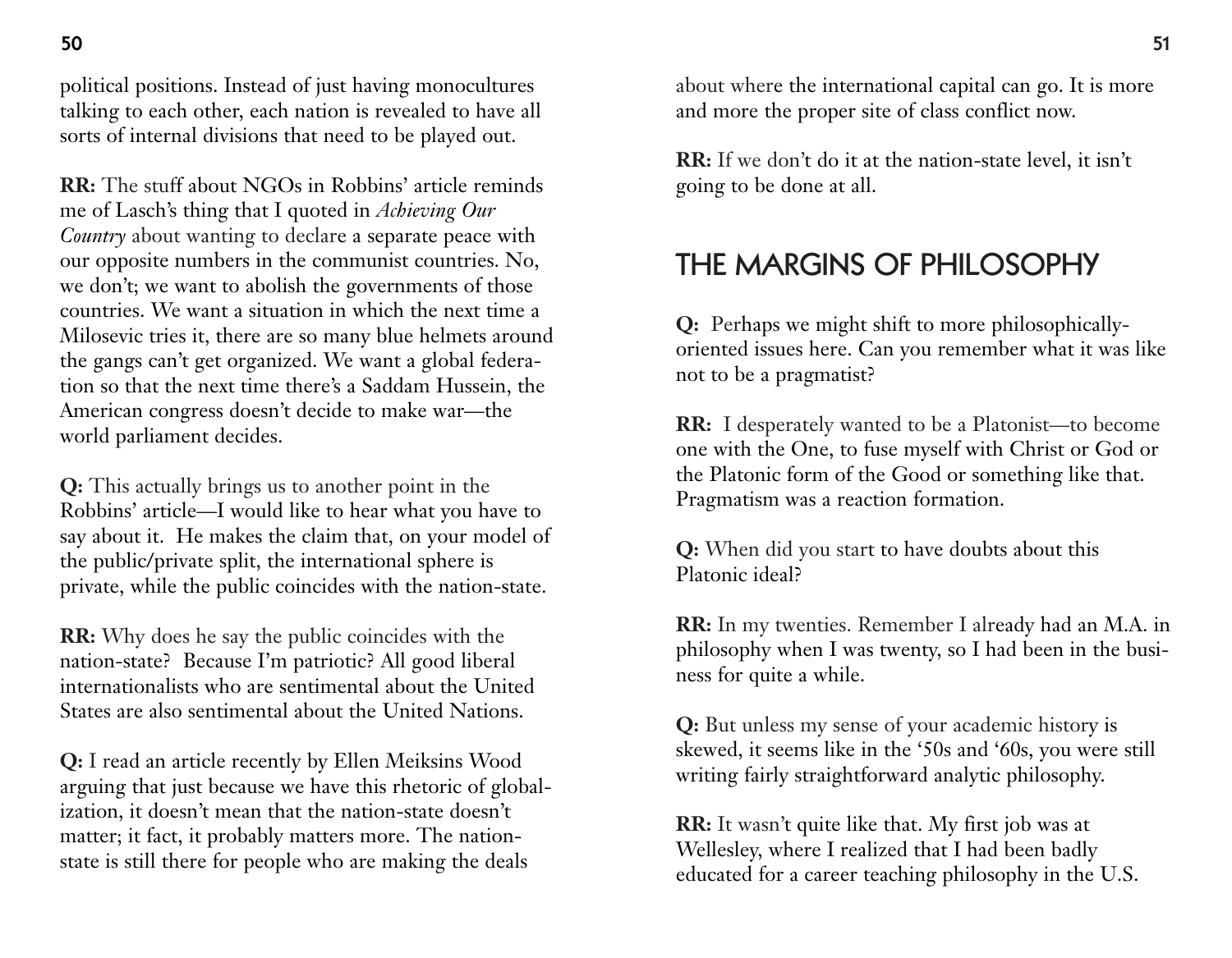Analytic philosophy was taking over. But my own graduate school, Yale, had blinded itself to this fact. So I didn't learn enough analytic philosophy. When I got to Wellesley, I found that all my colleagues had gone to Harvard, and were up to date not only with Quine but with Austin. So I threw myself into reading Quine, Wittgenstein, Austin—all the stuff my colleagues were talking about. I retooled myself so as to become an analytic philosopher.

**Q:** What kind of education did you get at Yale?

**RR:** It was entirely pre-analytic at Yale. They were the most reactionary of U.S. philosophy departments until quite recently. The department was put into receivership some years back, and started up again with a bunch of analytic philosophers. But in those days, if you wanted a career, it was the wrong place to study. Yale had offered me a fellowship, and Harvard hadn't, so I went to Yale. It was decisive for the kind of training I got. If I had gone to Harvard, my career would have been utterly different. So I had to quickly fix myself up during three years at Wellesley, and again during my first few years at Princeton. I tried desperately to find out what the hell my colleagues were talking about, to get in on the discussions, and so on. After a while, I began writing papers on philosophy of mind. That was because the one analytic philosopher I really cared for was Wilfrid Sellars, and his work was largely in that area. I think it would be accurate to say that up until 1963 or so, I wasn't doing analytic philosophy because I didn't know how. Then, because I couldn't have survived at Princeton any other way, I did

my best to sound like all the other guys, at least for a while.

**Q:** And if I'm not mistaken, Princeton was something of center for analytic philosophy in America?

**RR:** It still is—the top-ranked department. Number one. We used to get messages from Harvard saying "we're only number two—we try harder."

**Q:** However, many suggest that your work has shaken the dominance of analytic philosophy. Berel Lang wrote the following in 1990 about both your role as president of the Eastern Division of the American Philosophical Association during its 1979 convention, as well as the influence of your *Philosophy and the Mirror of Nature*, published in that same year: "It may be too much or even yet too early to claim that the landscape of American philosophy, institutionally but to an extent also substantively, would not be the same after the events of 1979; as with most stirrings in the history of ideas, Rorty's revisionism was undoubtedly symptomatic as well as causal. But there is no question that in the decade between 1979 and 1989 significant changes occurred in the profession of American philosophy—and that Rorty was and remains a central figure in this process."

**RR:** I think that's wrong. No big changes occurred, and I was never a central figure. 1979 looks big to Berel because the unreconstructed Yalies, the ones who hadn't retooled themselves, were the center of the so-called pluralist movement. Their faction, made up of everybody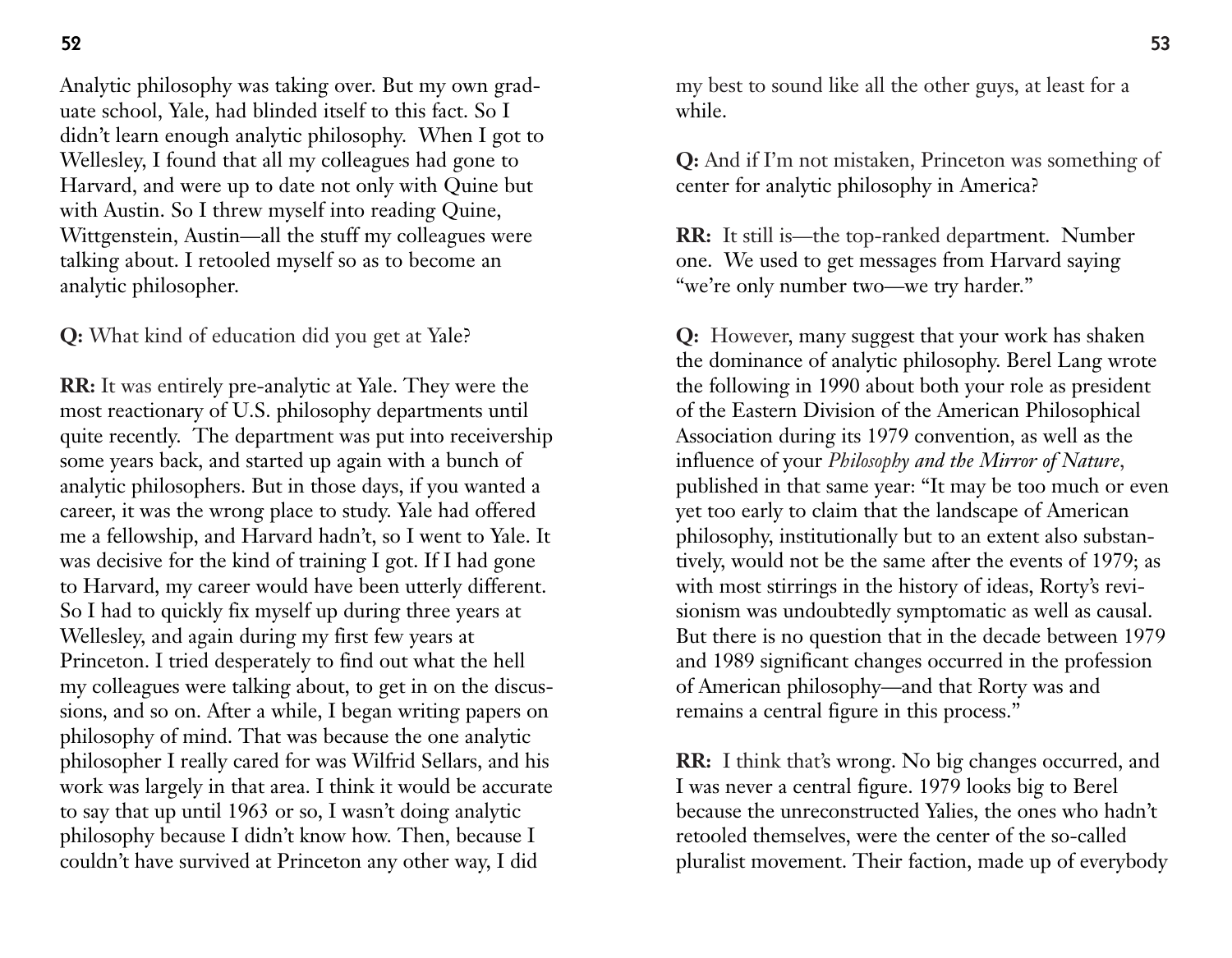in American philosophy who wasn't analytic, got a majority for their candidate for president of the Eastern Division of the APA. My sympathies were with him because he was the underdog, and the analytic establishment was being very arrogant. I was president that year, and I made a crucial parliamentary ruling in his favor. I've never been forgiven by the analytic philosophers for that. I've also never been liked or trusted by the pluralists. I managed to fall neatly between two stools.

**Q:** Lang does mention that you did play the crucial role as mediator at the convention.

**RR:** I wasn't a mediator. I did encounter the leader of the analytic thugs, who said, "I have here the crucial membership documents, and I want you to throw out pluralist votes." I said, "Don't tell me what to do, goddamn it," and charged out, boiling mad. I though the analytic establishment was being overbearing and thuggish.

**Q:** It does seem though that 1979 was the year where the drift toward pragmatism that you'd been engaging in for the past seven years was suddenly in the spotlight.

**RR:** Nah.

#### **Q:** No?

**RR:** Remember *Philosophy and the Mirror of Nature* hadn't been published in 1979. People only started getting copies in 1980. Also, it got mostly bad reviews in all the

philosophical journals, and it sold slowly at first. Very gradually, in the course of the '80s, people started to read it, and eventually it did gain a certain momentum. But there was no dramatic turn and no spotlight. My stuff was continuous with what a lot of people had been doing in various areas: Sellars, Putnam, and Davidson, for example. Since *Philosophy and the Mirror of Nature*, American analytic philosophy has gone on its merry way without any noticeable attention to any of this stuff. Sellars is still largely unread. I'm read mostly by people outside philosophy. Putnam is jeered at as someone who has gone soft.

**Q:** Maybe we could talk a little bit about how your audience started to widen, and reach the humanities people who wouldn't otherwise read what was going on in philosophy departments.

**RR:** In so far as I've had an influence, it's been almost entirely on people outside of philosophy. I don't know why they read my book. I was glad they liked it.

**Q:** It seems that, just at the moment the deconstructive wave was crashing through American academies, you provided a homegrown post-foundationalism that you didn't have to be in a French department to hear about.

**RR:** Yeah, if you wanted non-foundational sounding stuff, mine was as good as any.

**Q:** Since you then moved on to become a professor of the humanities, rather than a philosophy professor, was it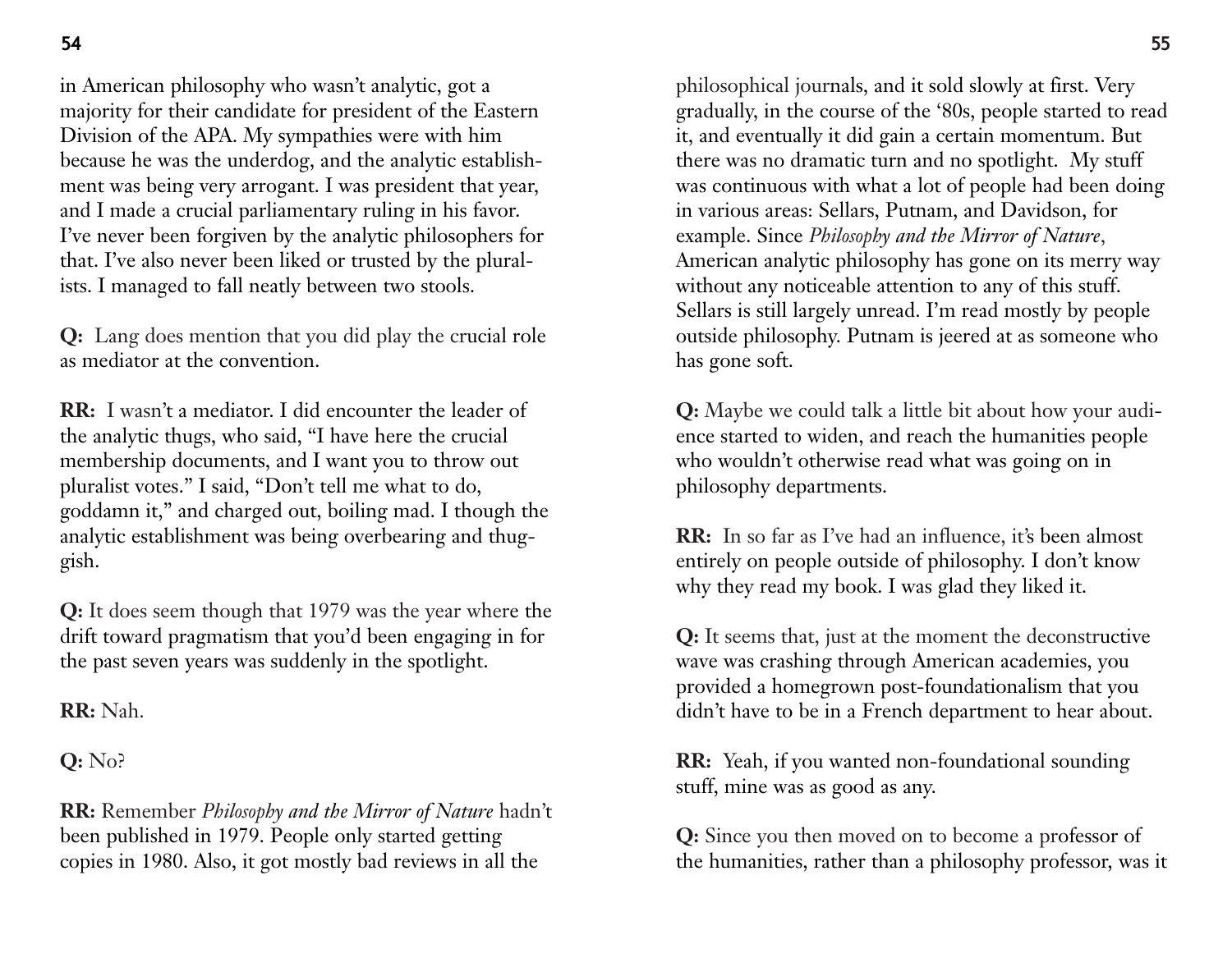also your conscious decision to align yourself with literary theory?

**RR:** No, it was repulsion rather than attraction. That is, what I wanted was a job that was *not* in a philosophy department. I didn't care what kind of job it was, so long as I didn't have to go to any more philosophy department meetings. When Don Hirsch (who hired me at Virginia) called me up and asked, "Hey, do you want to be an English professor," I said I'd come if I could be a nondepartmental university professor. I hadn't thought about moving in the direction of English. It was just that I got a call from the chair of an English department who needed somebody to teach philosophy to English graduate students.

**Q:** What is your position at Stanford going to be?

**RR:** Professor of Comparative Literature. When it comes to finding jobs, I have been always dependent on the kindness of professors of literature. In this case, the equivalent of Don Hirsch was Sepp Gumbrecht. When I was at Stanford in 1996-7, he invited me to come to his philosophy discussion group. Like all German scholars, he thinks American graduate students don't know enough about philosophy. (Compared to German students, of course, they don't.) He's in comparative literature, so the job he cooked up for me is as professor of comparative literature. But I'll still be teaching philosophy to literature students, just like I have been doing at UVa. I didn't care about the title. I suggested I be called Transitory Professor of Trendy Studies, but nobody liked the idea.

**Q:** It seems that it's not only the case that professors of literature were becoming more interested in your work, but that you were becoming more interested in writing about literature.

**RR:** This too was opportunistic. Just as I wouldn't have written *Achieving Our Country* if Harvard hadn't asked me to give the Massey lectures, I wouldn't have dared write about Orwell if Trinity College, Cambridge hadn't asked me to give the Clark lectures. The Clarks had to have some relation to literature. I was honored by the invitation and thought, "it can't be that hard."

**Q:** It seems to me that those sections, those on Nabokov and Orwell, are among the most persuasive in *Contingency, Irony, and Solidarity*. Your arguments about cruelty and re-description are fleshed out really nicely in those chapters.

**RR:** I'm glad you think so. A lot of people thought that the book was just carelessly thrown together: essays on this and that. You never really know when you write a book whether the chapters are just one thing and then another thing, or whether there is some overall message that the reader can pick up on. If you're lucky, there is. The most devastating review came from Bernard Williams, one of the best analytic philosophers in the business. He trashed it, saying that the book had no unity, that it was just a mess. A lot of people didn't see any point, or any unity.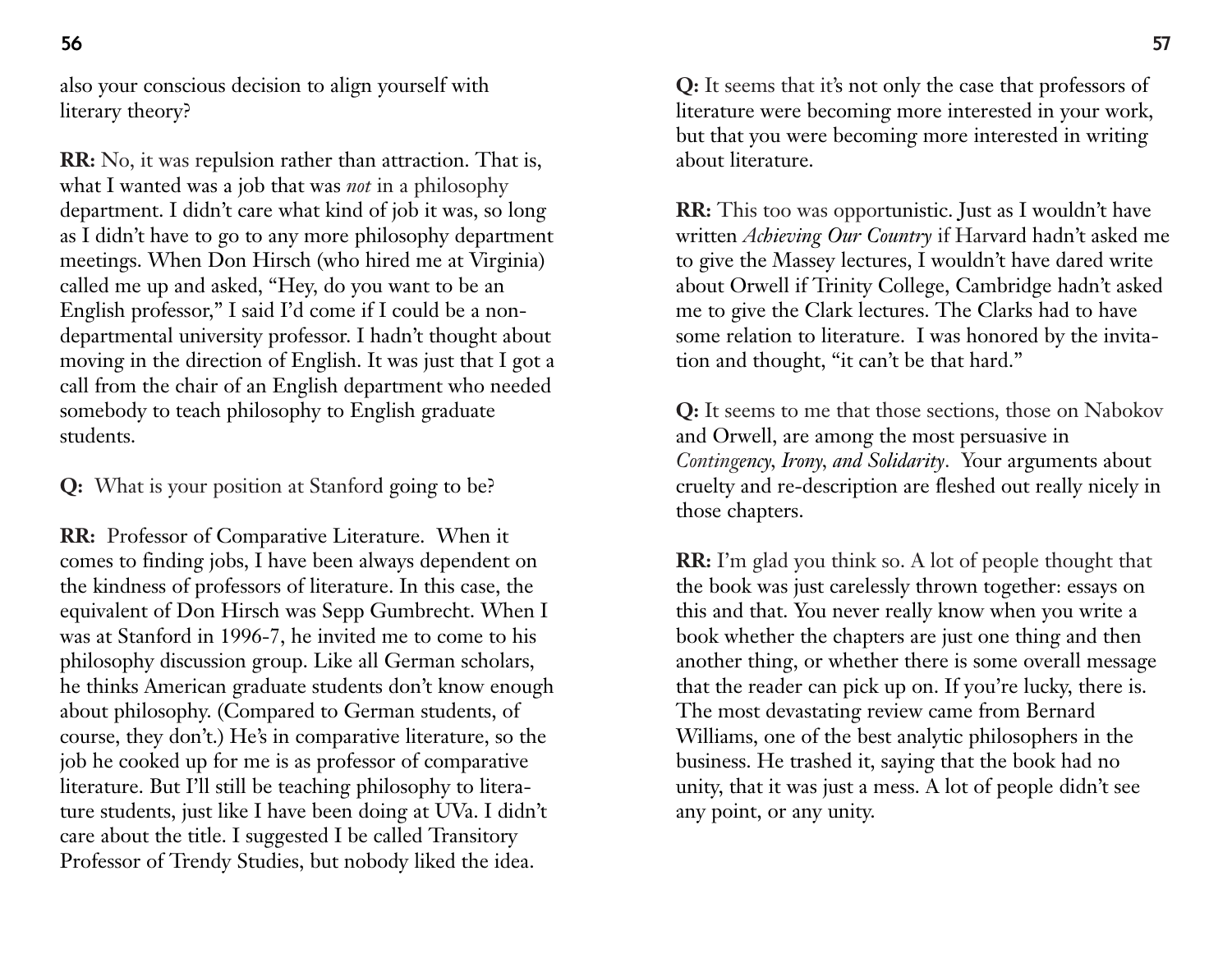## **THE FOUNDATIONS OF ANTI-FOUNDATIONALISM**

**Q:** Rogers and Cohen, among others, have suggested that you have a dismissive attitude toward the sort of absolutist beliefs with which a lot of leftist movements have generated strength: the use of Christianity in the civil rights movement, and so on. How would you respond?

**RR:** The next book I wrote after *Contingency* came out in German and French. It was called *Hope Instead of Knowledge*. It was supposed to be a reply to that kind of criticism. I argued that if you have hope, it didn't really matter whether you believe that Christ was the son of God, or that there are universal human rights. The essential thing is to dream of a better world. Hope doesn't require justification, cognitive status, foundations, or anything else.

**Q:** I wonder in that case how one would practice pragmatism politically, especially considering the number of Americans still influenced by religion. I heard Cornel West once talk about how something like 95% of Americans believe in God, and 85% believe that God loves them. That being the case: does the pragmatist try to mobilize these kinds of belief in, I guess, a Leninist way?

**RR:** Whatever works: Cornel talks Christian; other people talk Marxist; I talk pragmatist. I don't think it much matters as long as we have the same hopes. I don't think it's inauthentic to talk Christian, or to talk Marxist. You use whatever phrases the audience learned when growing up, and you apply them to the objects at hand.

**Q:** Some people would say, though, that without something like the belief in the Church, the civil rights movement couldn't have happened.

**RR:** Maybe so. I don't know. Religion is less important now than 100 years ago. The tide of faith has ebbed. Lots of people are commonsensically secular in a way that their ancestors couldn't have been commonsensically secular. I certainly don't think we have to get back to Christianity, or Marxism, or any other absolutist view in order to get anything political done.

**Q:** It struck me that the gay liberation movement stands as a movement that didn't have a religious or absolutist base.

**RR:** Yeah, the message was just "leave us alone." Not because we are X, or you are Y, or the world is Z. Just get off our backs.

**Q:** I wonder again about when Cornel West "talks Christian": when you mobilize that kind of language for political purposes, are you maintaining a kind of antifoundationalist position while encouraging a foundationalism in others.

**RR:** Well, this is where the private/public distinction comes in. I think that the shared hope is public and the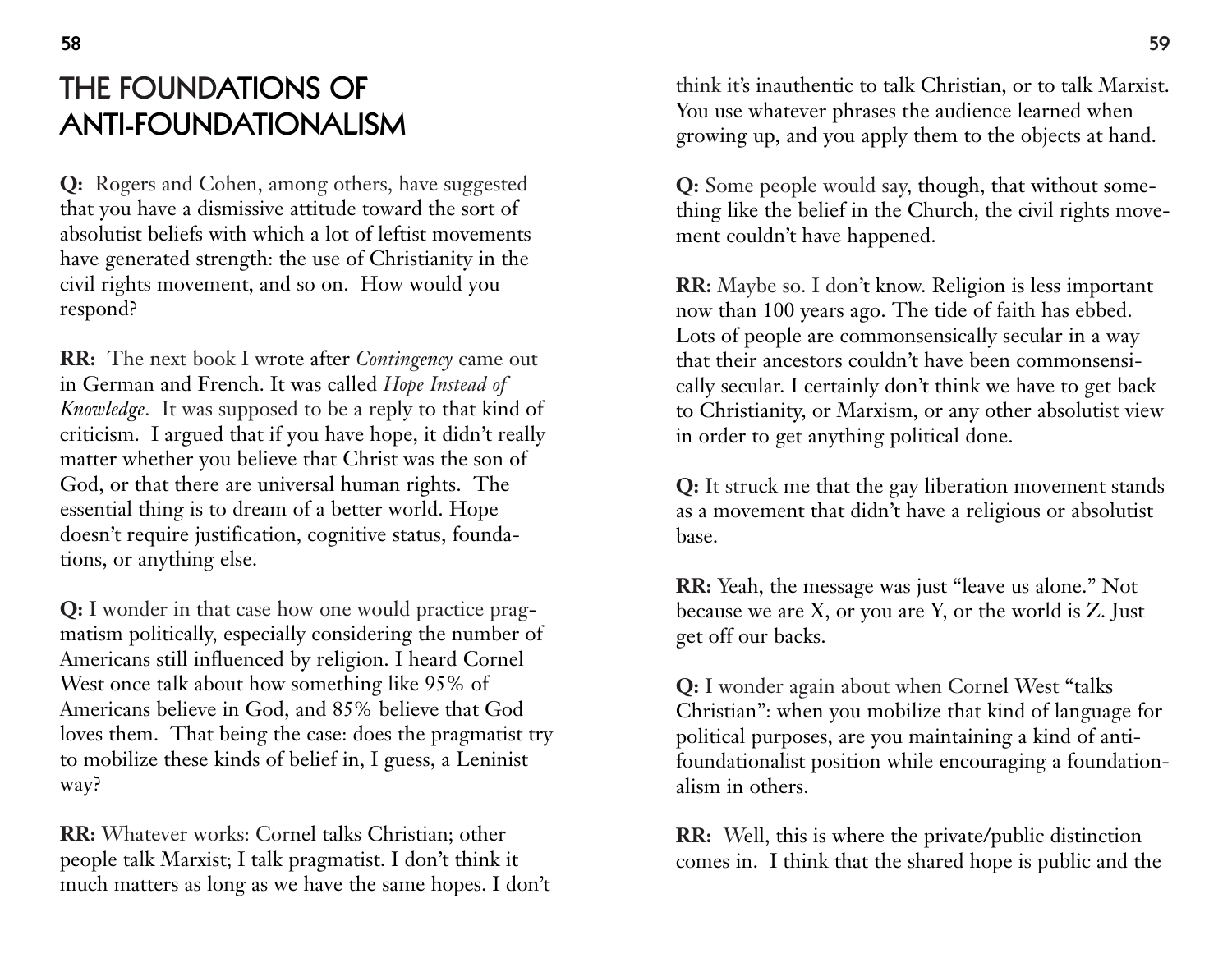Weltanschauung justification in the background can stay private. John Rawls says that in a pluralistic society everyone has their own notion of the meaning of life, but it doesn't get in the way of politics because they agree to keep it out of the public sphere. That seems a good idea.

#### **THE SOKAL AFFAIR**

**Q:** Speaking of controversies over foundationalism, what was your response to the Sokal Affair?

**RR:** I wrote a reply to Stephen Weinberg's piece. Weinberg had an article in the *New York Review of Books* on the Sokal affair, which was divided into two halves. The first part said "anybody like the editors of *Social Text* who are so illiterate about science as to publish this nonsense ought to at least know they're illiterate. They ought at least to have some humility." That was absolutely right. The second part was a polemic against Kuhn and all his ilk on the grounds that physicists knew their own relation to reality, and Kuhn didn't. It amounted to saying "for any given discipline, you don't need a philosophical discussion of the relation of this discipline to the rest of the universe because the members of the discipline know the answers to all of the philosophical questions that could be asked about that discipline." I wrote a polemic, saying that Kuhn could be right or Kuhn could be wrong, we pragmatists could be right or wrong, but qua physicists, Weinberg and his colleagues had no special insight into the matter. We

philosophers have our own questions, topics, answers, arguments. Knowing zilch about those, Weinberg shouldn't get into an argument with Kuhn, even though he was right about *Social Text*.

**Q:** Is this a sign of scientists feeling like the philosophical rug is being pulled out from under them?

**RR:** Yeah, like the priests, they like to think they have a privileged relation to reality. I doubt they do, but one might expect that they would resent it if told they don't. When the priests of the 19th century were told by practitioners of philological higher criticism of the Bible that they were in the service of middle-eastern creation myths, they didn't like it. In the middle of this century, the physicists didn't like it when Kuhn told them they were just trying to solve puzzles.

#### **PUBLIC AND PRIVATE**

**Q:** Let's close on a few questions that have been raised by the public/private split you have suggested. A lot has been written about the private/public split in the 10 years since you first articulated that position in *Contingency, Irony, and Solidarity*. It might be nice to have you now, ten years down the line, offer any clarifications that you would like to emphasize.

**RR:** The original misinterpretation came from Nancy Fraser, who said "Rorty didn't realize the personal is the political." I think she and I were at cross purposes. I was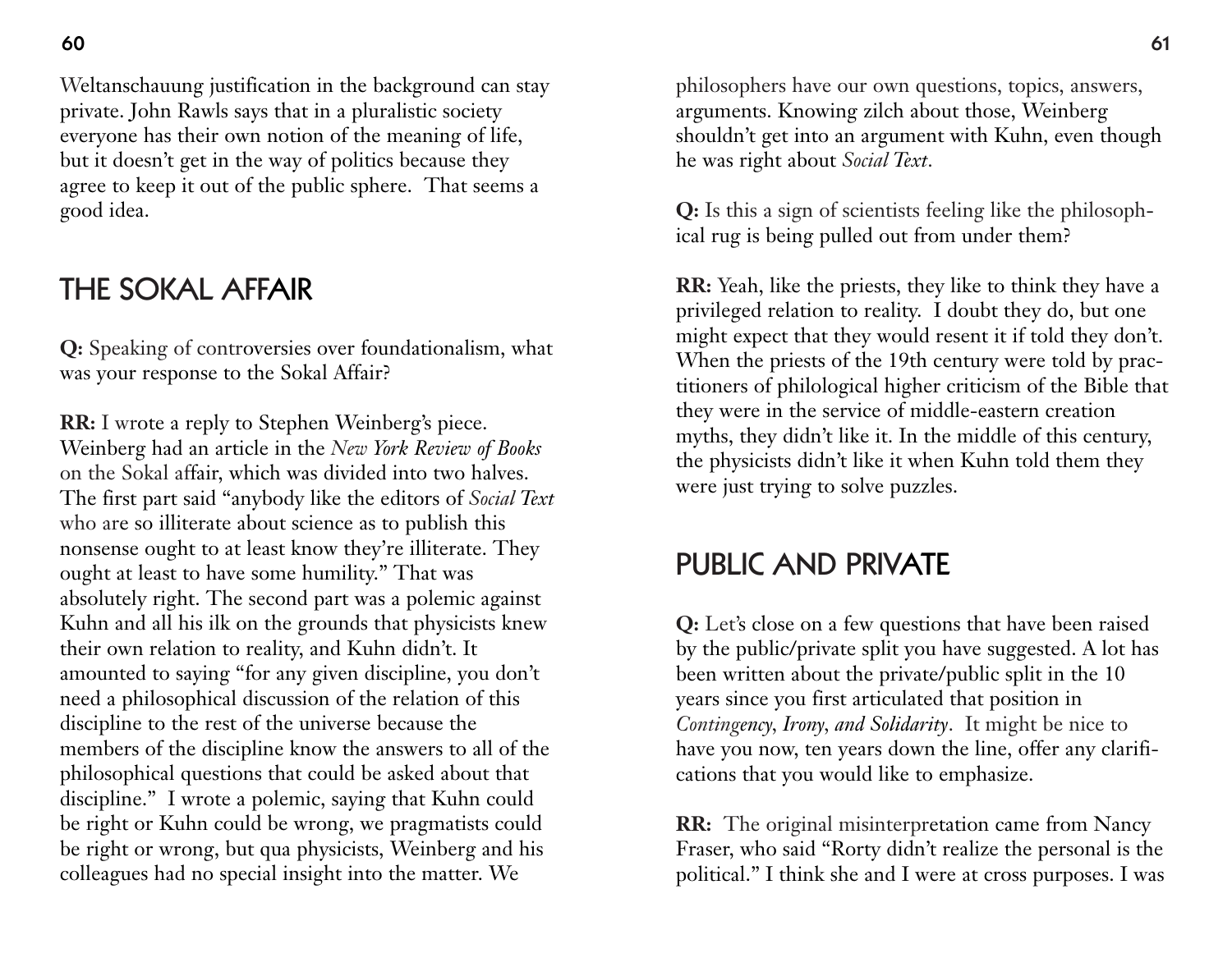thinking of one sense of private, something like Whitehead's definition of religion: "what you do with your solitude." Fraser was thinking of the private as the kitchen or bedroom, as opposed to the marketplace and the office. There was no relevance to what I was saying.

**Q:** I can understand keeping your will toward selfcreation private if you're Nietzsche—in fact, I'd recommend it. On the other hand, take someone like Whitman, whom you discuss in *Achieving Our Country*: Whitman's will toward self-creation involved other people, affected other people, and you acknowledge that it had its influence finally. What do you say to the person whose sense of poetic self-creation requires other people and the opportunity for public transformation?

**RR:** I would tell her to go into politics. I didn't say everybody had a public/private split, but some people do. There is a spectrum here. Some people have no public consciousness. This is the case of the sociopath; he simply doesn't think that there are any moral subjects out there. There are also a lot of other solitaries: hermetic poets who don't care if they have an audience. At the other extreme, there are people who have a minimal inner life. Their happiness consists entirely of being the soccer coach, or being the pater familias, or being chair of the Rotary Club. My public/private distinction wasn't an explanation of what every human life is like. I was, instead, urging that there was nothing wrong with letting people divide their lives along the private/public line. We don't have a moral responsibility to bring the two together. It was a negative point, not a

positive recommendation about how everybody should behave.

#### **Q:** A therapeutic point.

**RR:** Right. Recently, I wrote a couple of articles on a pragmatist philosophy of religion. I agree with James that there needn't be a conflict between science and religion because they serve different ends. They needn't cross. Metaphysics was the place where they crossed, and so much the worse for metaphysics. It's essentially the same argument as in *Contingency*: we contain copresent but distinct sets of equally coherent sets of desires. These may not always be able to be made coherent with one another, but they may not be any the worse for that. Plato was wrong: you don't have to get everything to get together.

**Q:** And what would you say to criticisms that your ironism means a kind of sneering-at earnest liberals who don't want to acknowledge the contingency of their own values?

**RR:** That was certainly the way it came across. But what I wanted to say was: take yourself with some lightness. Be aware of yourself as at the mercy of the contingencies of your upbringing and your culture and your environment. I thought of it myself as offering advice rather than insults. My liberal ironist doesn't go around being ironic to everybody she meets. She saves the irony for herself. The liberal part is public and the irony part is private.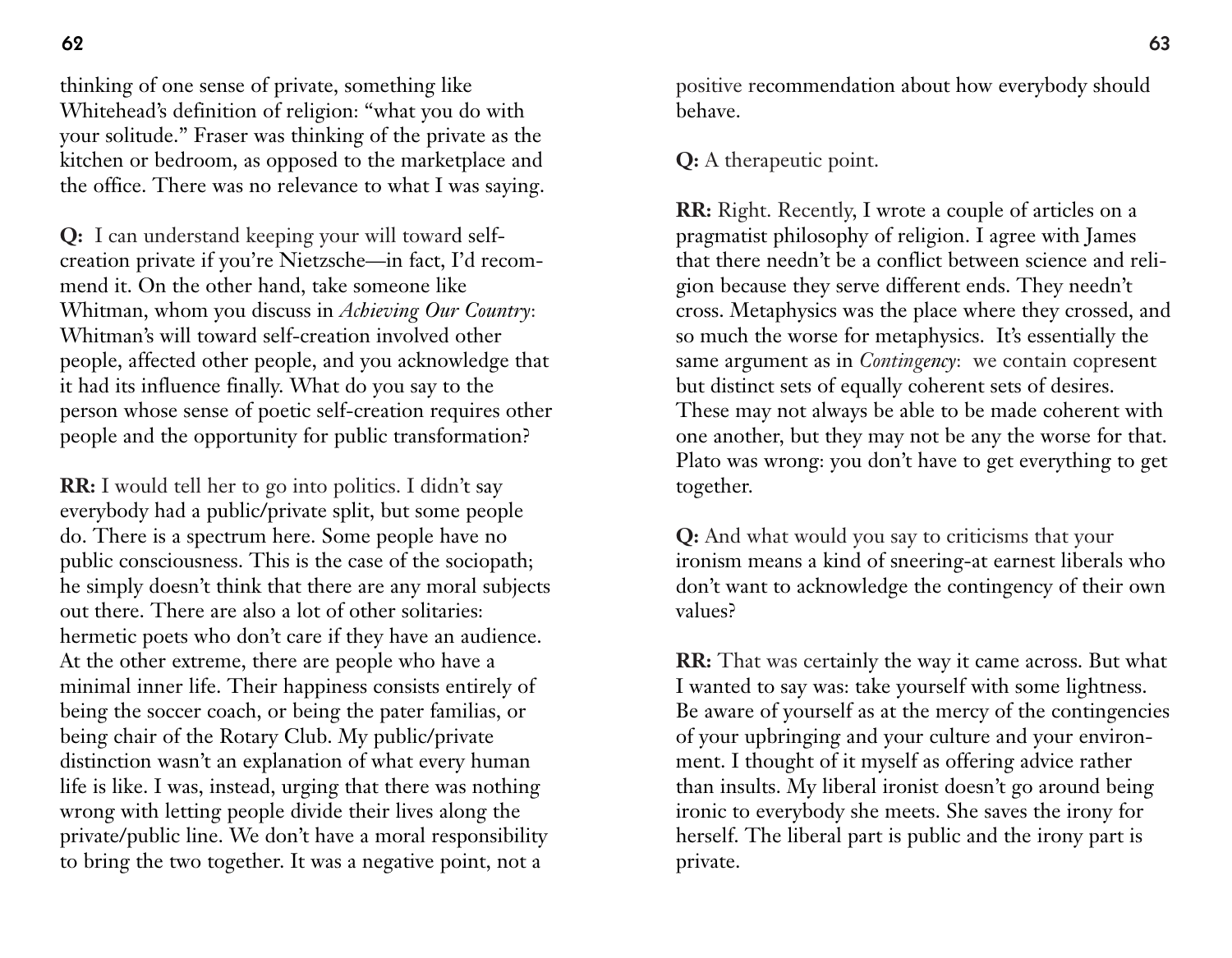**Q:** But regarding this suggested split, Simon Critchly asks: "how can one be a Nietzschean ironist in the private sphere, which would mean understanding liberal principles of tolerance and abhorrence of cruelty as symptoms of *ressentiment*, and a liberal in the public sphere, where one would respect and act on those principles? Does not the public/private distinction of the self into ironist and liberal yield an impossible psychological *bi-cameralism* which would be a recipe for political cynicism (Nietzsche working behind a Millian mask)?"

**RR:** Well, I think James was just as ironic as Nietzsche, and as committed to having his own religious experiences—quite independent of politics, his family, or anything else. But he didn't think liberal sentiments were manifestations of resentiment. Had he read Nietzsche he would have said, "yeah, Nietzsche is right about perspectivism, but wrong about liberalism." That is my view of Nietzsche. You can take over a lot of Nietzsche's stuff about self-creation without thinking that people who aren't interested in self-creation, or aren't up to it, are base—to be neglected or enslaved. An ideal Jamesian democracy would have a place for all the vibrant self-creating activities that anybody would ever want to engage in, but would not insist that anybody be self-creative if they don't feel like it. There's a real difference from Nietzsche there.

**Q:** One of the things that makes people nervous is when you suggest that one's pleasure in life is relegated to the private sphere. The public sphere is just for making

sure everybody's free and equal, and the private sphere is where you actually get to have fun. And I think a lot of people want to talk about the public sphere as a place where certain kinds of self-actualization happen.

**RR:** I don't think anything I've said implies that selfactualization only happens in private. Some people take no pleasure in other people—only in their own solitude. Some people do the reverse. Most of us are in between. That's the spectrum I was talking about earlier.

**Q:** As part of your argument for the public/private split, you argue that the last conceptual revolution in political thought we will need was J.S. Mill. Is that the best thing we can hope for in a political philosophy?

**RR:** I just can't think of anything I learned from post-Mill writings that added much. It's just a report on my own reading, or maybe a little more than that. There is a book by Bernard Yack called *The Longing for Total Revolution*. One good thing about Mill is that he doesn't have that longing. The longing was the product of specifically neo-Kantian strains of thought. These didn't reach England, at least enough to affect Mill. As soon as you think that total reconceptualizations are necessary for political thinking, you've already separated from reformist politics and are on your way toward Leninism.

**Q:** What do you say to enemies of the welfare state who would use Mill to argue that the government stay out of the way of the private sphere?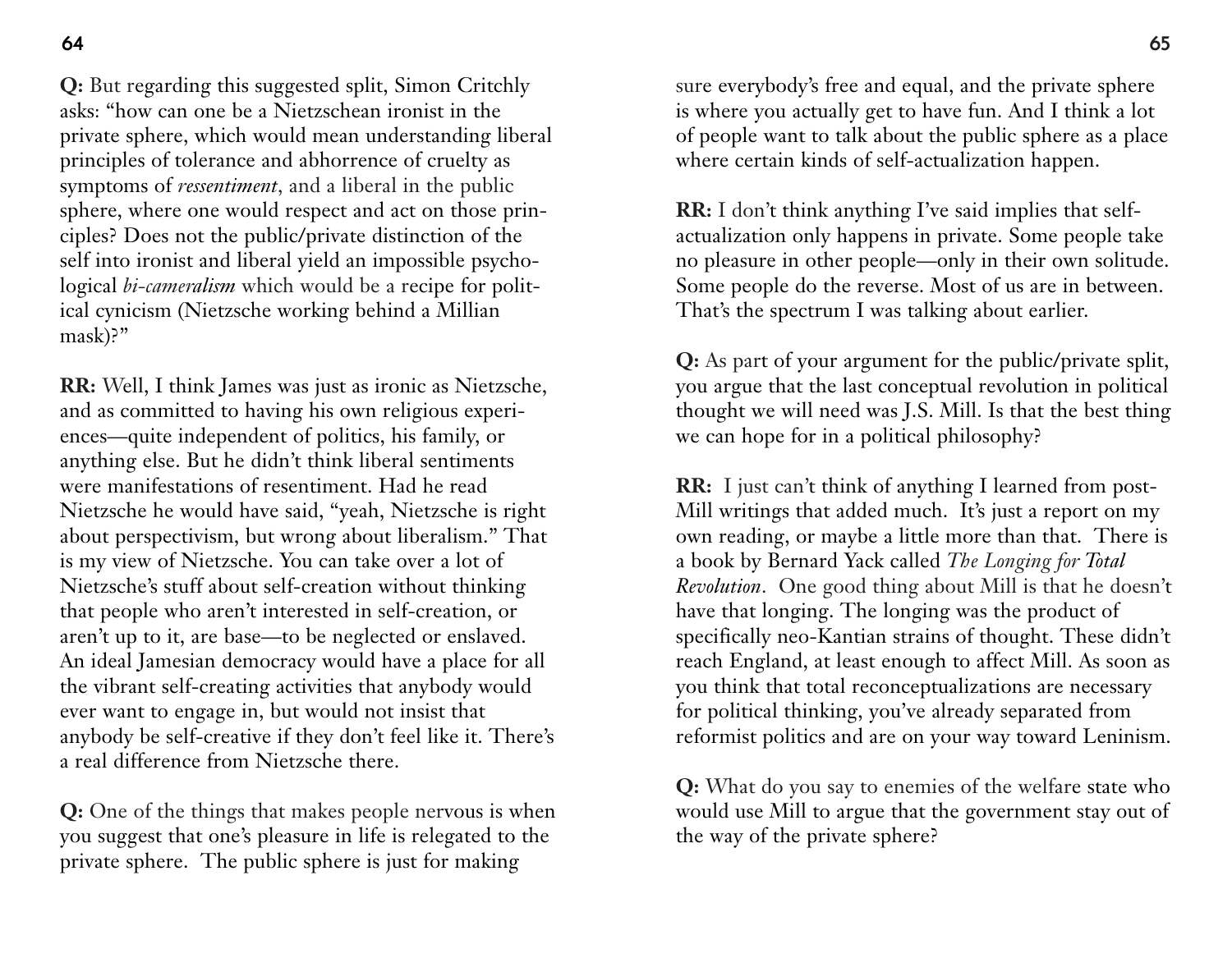**RR:** Did Mill say that? I don't think there's anything in *On Liberty* to lend comfort to the enemies of the welfare state.

**Q:** It seems to me that enemies of the welfare state have long used arguments about the private sphere to prohibit government intervention in the economy. Perhaps this is just a realm where we spend our time arguing about what counts as public and private and that's one of the many arguments that happen in the political sphere.

**RR:** Suppose Marx had never lived, and we all had to get along with Mill. The Republicans and the Thatcherites would have been saying "the danger to liberty is the government." The left would have been saying "the danger to liberty is the bosses, oligarchies, corporations, what not." They both would have had a point. But I don't see anything in Mill that would have swung him toward the one side or toward the other.

I'll tell you one line you could use for a title which I intend to use as a blurb for some book sometime. Richard Posner has always said that philosophically I'm on the right track, it's just that I had no sense of concrete economics or socioeconomic policy: "Rorty is still talking about 'oligarchy' and 'the bosses.'" I want to use that.